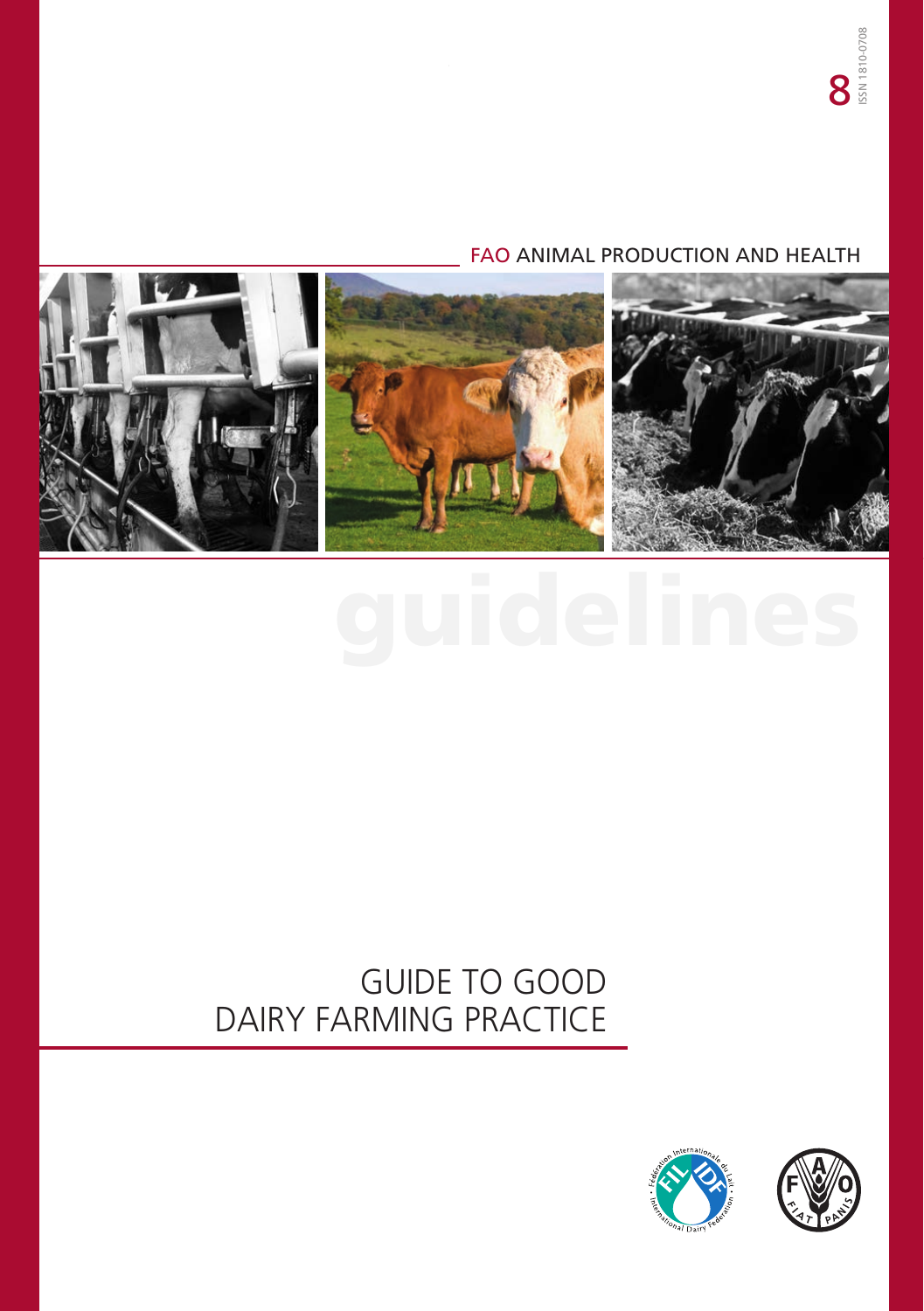# **Cover photographs:**

Left and center: ©IDF Right: ©FAO/Alberto Conti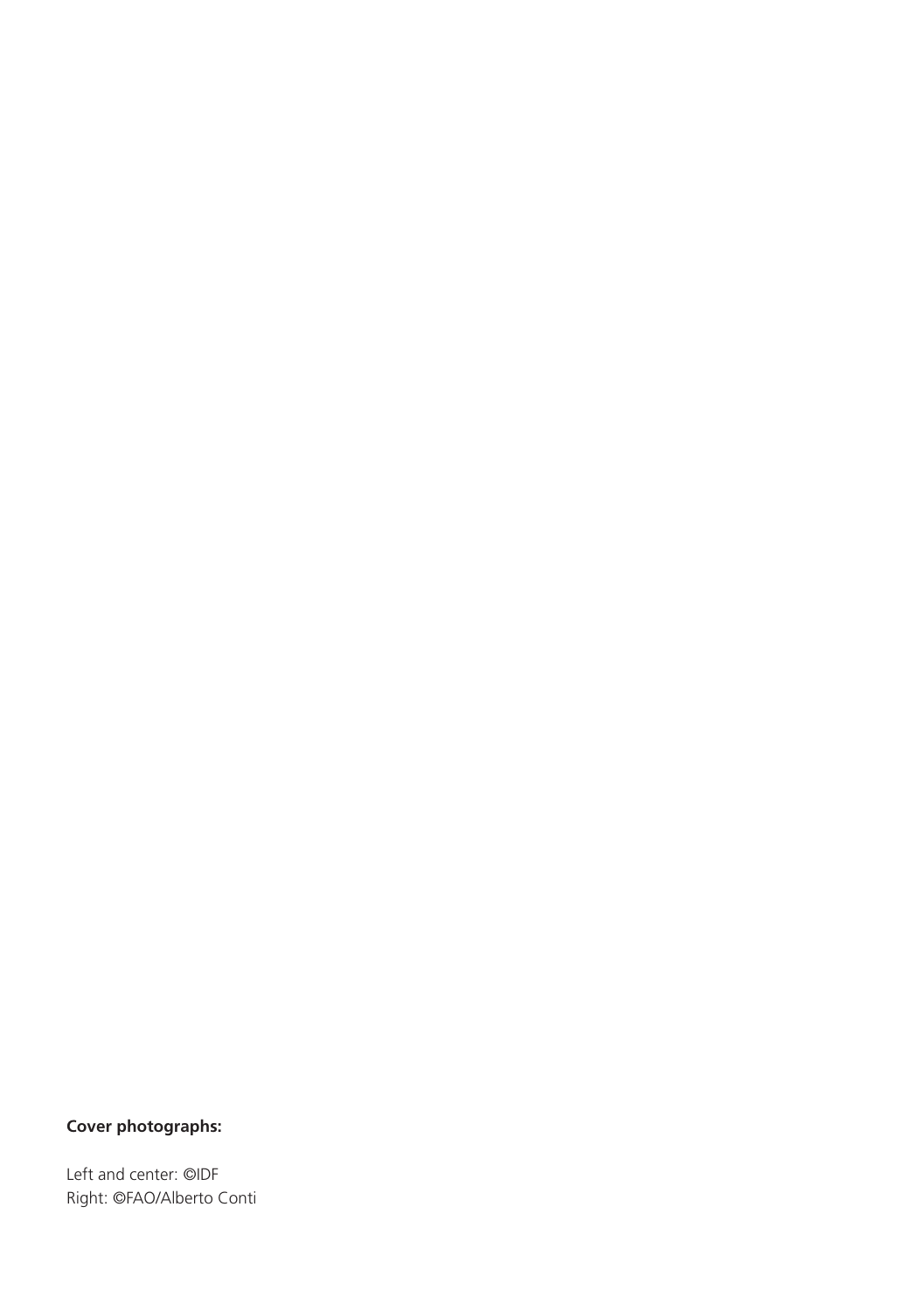FAO ANIMAL PRODUCTION AND HEALTH **guidelines**

# GUIDE TO GOOD DAIRY FARMING PRACTICE

Published by FOOD AND AGRICULTURE ORGANIZATION OF THE UNITED NATIONS and INTERNATIONAL DAIRY FEDERATION Rome, 2011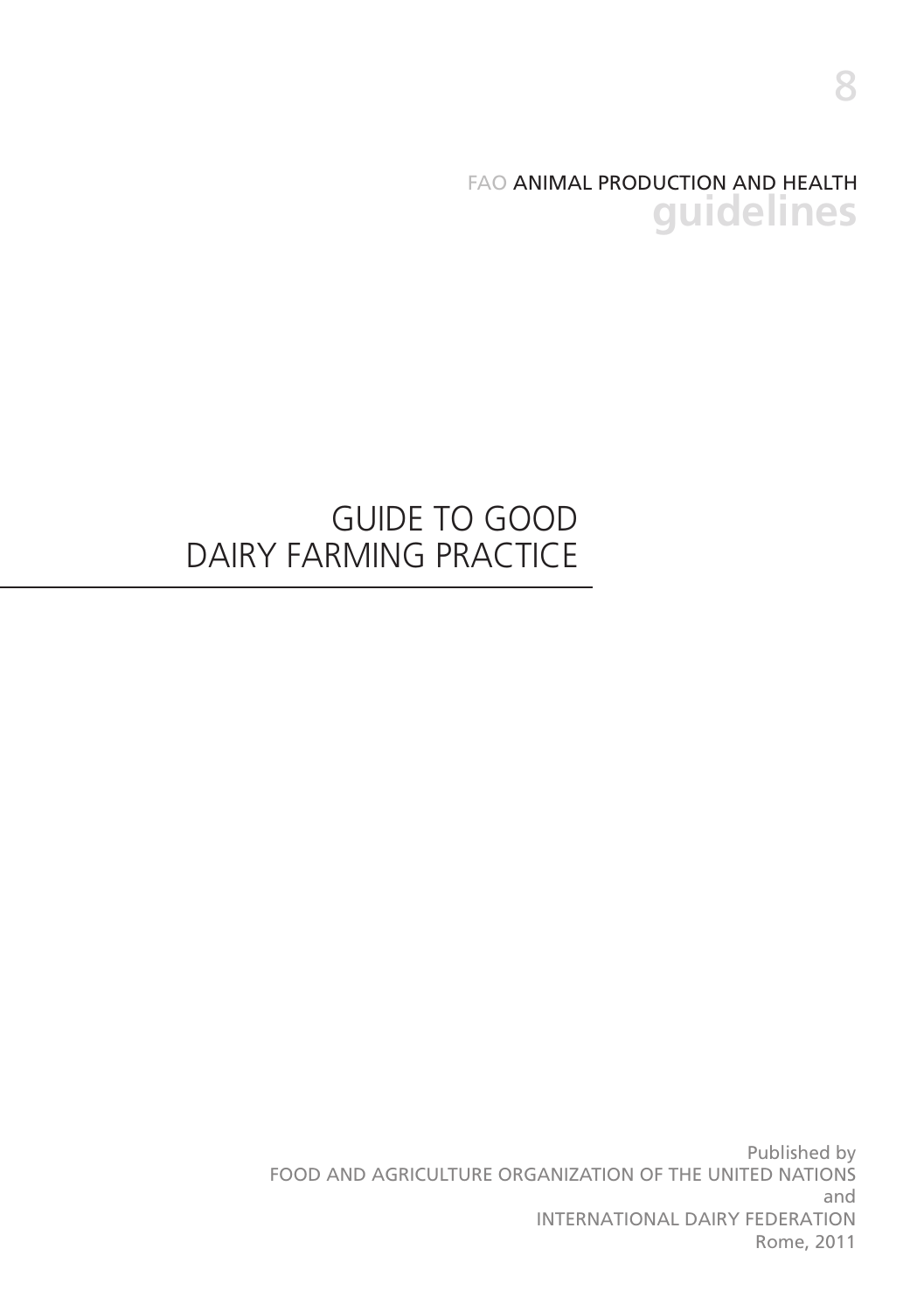The first edition of this guide was originally published by the Food and Agriculture Organization of the United Nations and the International Dairy Federation (IDF) in English as *Guide to Good Dairy Farmining Practices*, 2004. It is available at

www.fao.org/DOCREP/006/Y5224E/Y5224E00.htm and ftp://ftp.fao.org/docrep/fao/006/y5224e/y5224e00.pdf

#### **Recommended citation**

**FAO and IDF. 2011.** *Guide to good dairy farming practice.* Animal Production and Health Guidelines. No. 8. Rome.

The designations employed and the presentation of material in this publication do not imply the expression of any opinion whatsoever on the part of the Food and Agriculture Organization of the United Nations, or of the International Dairy Federation (IDF) concerning the legal status of any country, territory, city or area or of its authorities, or concerning the delimitation of its frontiers or boundaries. The mention of specific companies or products of manufacturers, whether or not these have been patented, does not imply that these have been endorsed or recommended by FAO or the IDF in preference to others of a similar nature that are not mentioned. The views expressed in this information product are those of the author(s) and do not necessarily reflect the views of FAO or the IDF.

ISBN 978-92-5-106957-8

All rights reserved. FAO and or IDF encourage reproduction and dissemination of material in this information product. Non-commercial uses will be authorized free of charge, upon request. Reproduction for resale or other commercial purposes, including educational purposes, may incur fees. Applications for permission to reproduce or disseminate FAO copyright materials, and all queries concerning rights and licences, should be addressed by e-mail to

copyright@fao.org or to the Chief, Publishing Policy and Support Branch, Office of Knowledge Exchange, Research and Extension, FAO, Viale delle Terme di Caracalla, 00153 Rome, Italy.

#### **© FAO and IDF, 2011 (this revised edition) © FAO and IDF, 2004 (original edition)**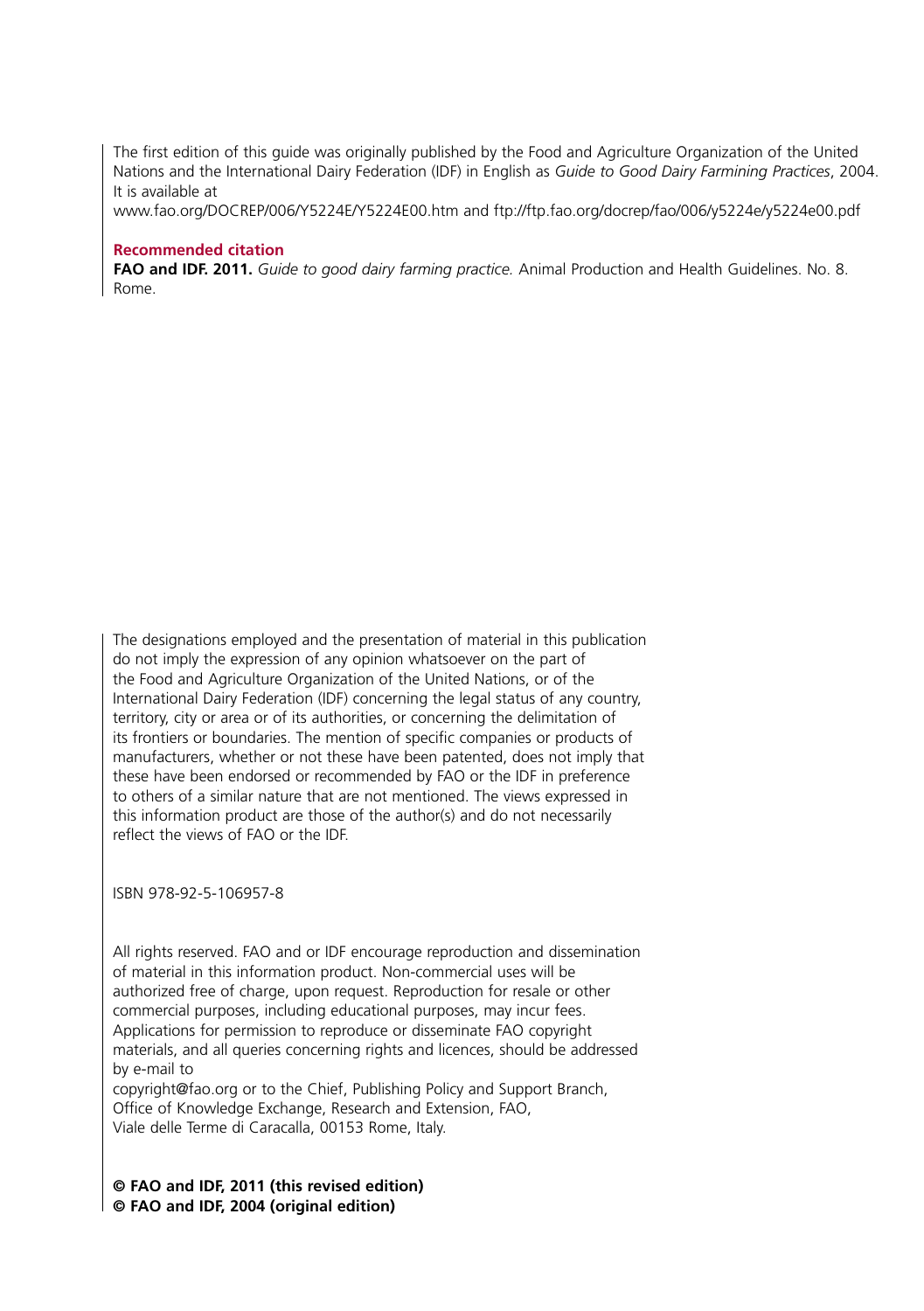# **Contents**

| Foreword                                    | V  |
|---------------------------------------------|----|
| Acknowledgements                            | vi |
| <b>Introduction</b>                         | 1  |
| A basis in Good Agricultural Practice (GAP) | 1  |
| About this guide                            | 1  |
| Objective and scope                         | 2  |
| Other references of relevance               | 2  |
| How the guidelines are presented            | 3  |
| <b>Good dairy farming practices</b>         | 5  |
| 1. Animal health                            | 5  |
| 2. Milking hygiene                          | 6  |
| 3. Nutrition (feed and water)               | 7  |
| 4. Animal welfare                           | 8  |
| 5. Environment                              | 9  |
| 6. Socio-economic management                | 10 |
| <b>Fact sheets</b>                          | 11 |
| 1. Animal health                            | 11 |
| 2. Milking hygiene                          | 17 |
| 3. Nutrition (feed and water)               | 21 |
| 4. Animal welfare                           | 25 |
| 5. Environment                              | 30 |
| 6. Socio-economic management                | 34 |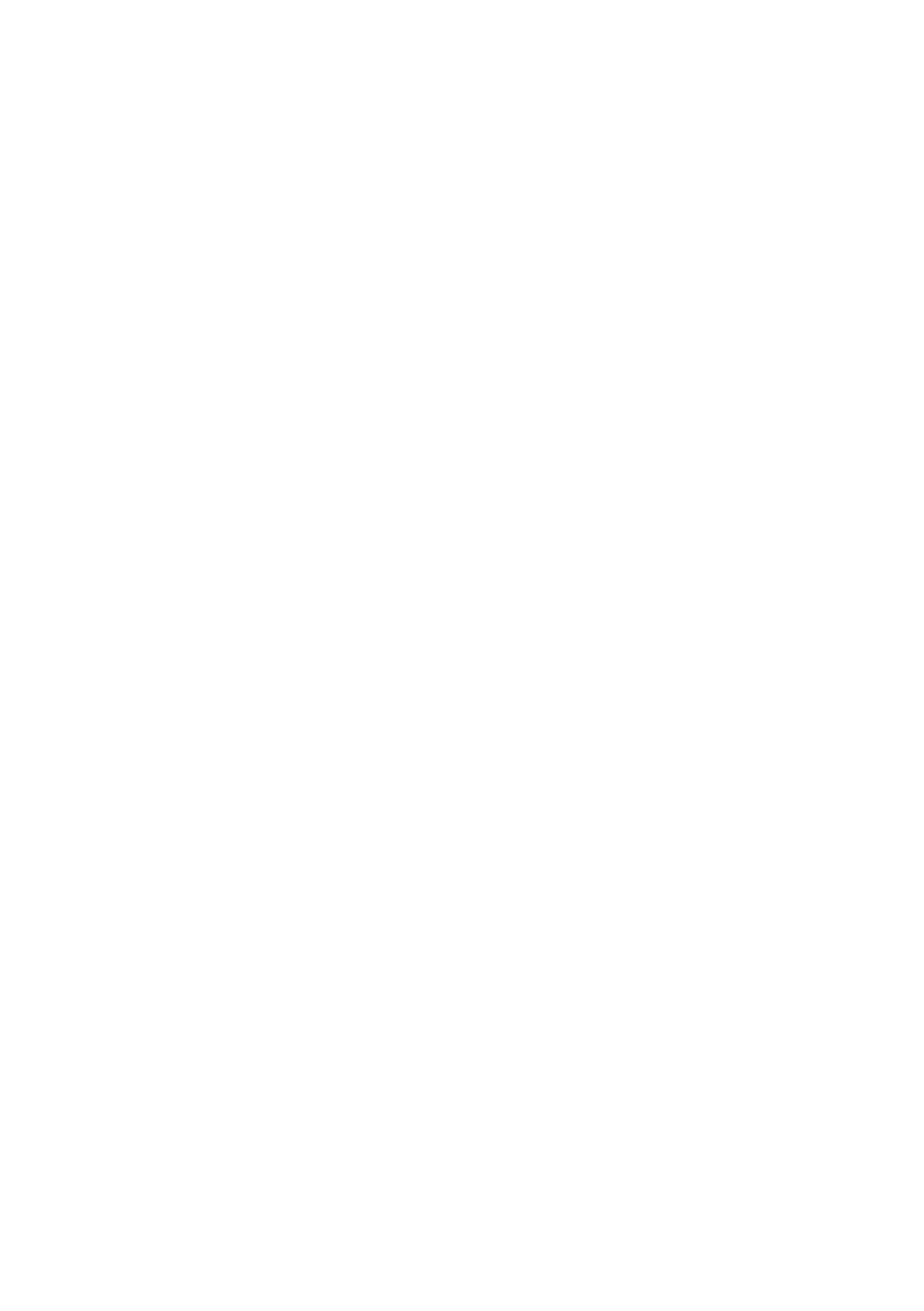# **Foreword**

Dairy farmers' production systems worldwide need to be able to combine profitability with the responsibility of protecting human health, animal health, animal welfare and the environment. Dairy farmers, as the primary producers in the supply chain, should also be given the opportunity to add value to their product by adopting methods of production that satisfy the demands of processors and customers.

This Guide gives individual dairy farmers proactive guidance on how these objectives can be achieved on their farm.

The *Guide to good dairy farming practice* has been written in a practical format for dairy farmers engaged in the production of milk from any dairy species. When adopted, it will support the production and marketing of safe, quality-assured milk and dairy products. The Guide focuses on the relationship between consumer safety and economic, social and environmental management at the farm level.

The Guide contains many individual practices that contribute to good dairy farming practice, covering the key aspects of animal health, milk hygiene, nutrition, welfare, the environment and socio-economic management.

These practices have been drawn from best practice guidelines and existing assurance schemes around the world, and so individual practices will vary in their applicability to various dairying regions. They are not intended to be legally binding and readers are encouraged to select and implement those guidelines that are of relevance to their situation.

As such, this Guide aims to provide a genuine framework for dairy farm assurance schemes to be developed globally, giving individual countries and dairy farmers the opportunity to develop schemes that are specific to their needs.

#### **MISSION STATEMENT**

To elaborate a practical, farm orientated, globally achievable *Guide to good dairy farming practices for dairy farmers*, covering key aspects of dairy farm management including: animal health, milk hygiene, animal nutrition, animal welfare, the environment and socioeconomic management.

**Helen Dornom Communication Communication Communication Berhe G. Tekola** *Chair Director IDF/FAO Project Group of the Animal Production and Health Division IDF Standing Committee on Food and Agriculture Organization of Farm Management the United Nations*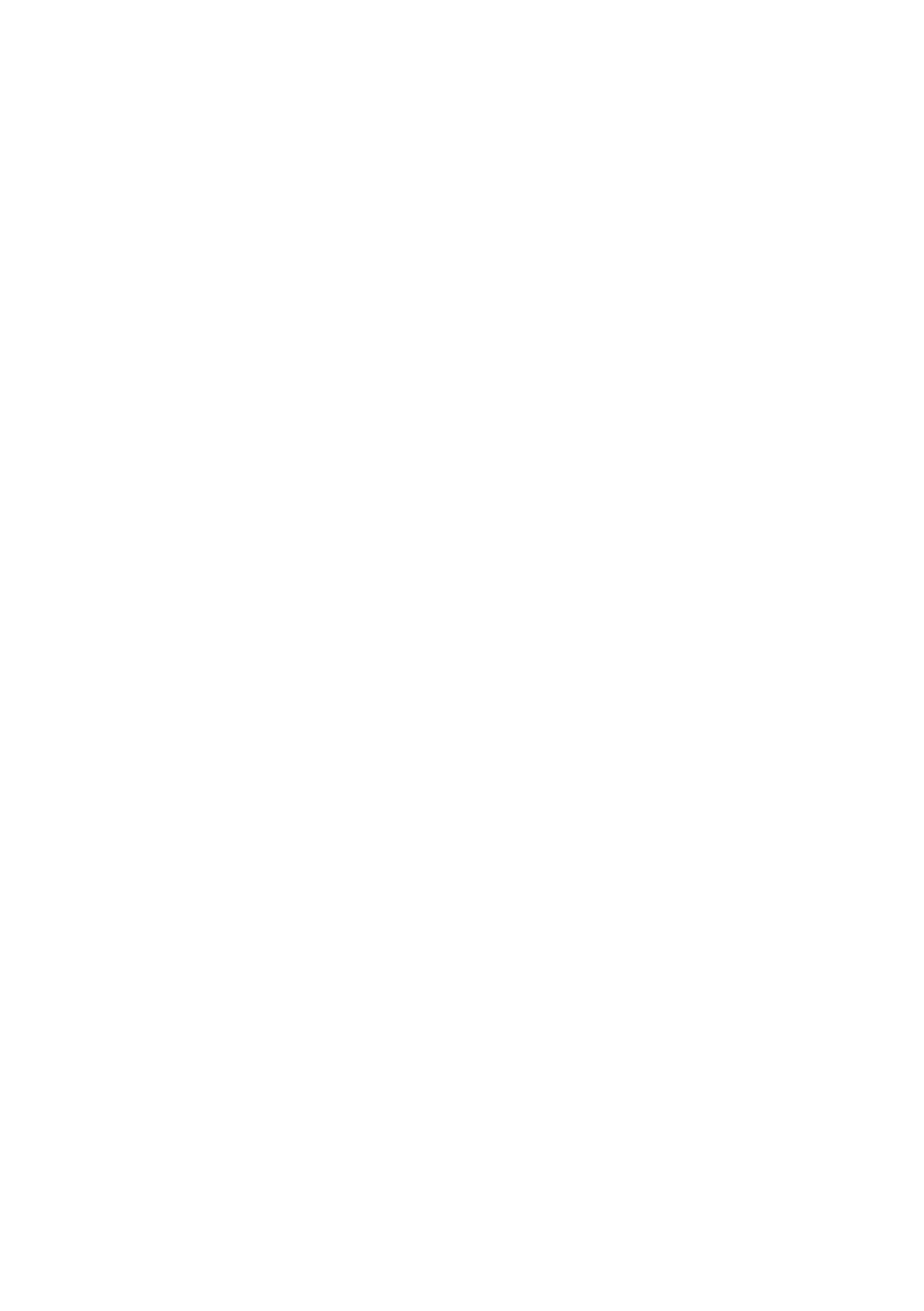# **Acknowledgements**

This new Guide updates the first edition produced by the IDF/FAO Task Force on Good Dairy Farming Practices in 2004.

The IDF/FAO Project Group of the IDF Standing Committee on Farm Management included the following experts: Helen Dornom (AU) - Chair, Réjean Bouchard (CA), Jude Capper (US), J Eric Hillerton (NZ), David Homer (GB), Eirini Fragkiadaki (GR), Jamie Jonker (US), Cheryl McCrindle (ZA), Marie Natacha (FR), Marcin Preidl (DE), M U Siddiqui (IN), Olaf Thieme (FAO) and Yong-Suk Son (KR). The group was supported by other IDF experts who made an active contribution to the work: Elizabeth Berry (GB), Olivier Cerf (FR), Robin Condron (AU), Elisabeth Erlacher-Vindel (OIE), Ham Junsang (KR), Mohan Namjoshi (IN), Daniel Scholl (CA), Joerg Seifert (IDF), Rafal Artur Stachura (PL) and Vincent Turner (ZA).

Special thanks must be given to Helen Dornom (AU) assisted by Robert Greenall (AU) for compiling the information into a coherent document. Thanks also go to Pierre Doyle of FIL-IDF Canada and Thierry Geslain of FIL-IDF France for ensuring the translation of the document from English to French and to Pedro Valentin-Gamazo of IDF Spain for taking charge of the translation into Spanish. The FAO Animal Production and Health Division (AGA) arranged translation into other official working languages of FAO and the publication of the Guide.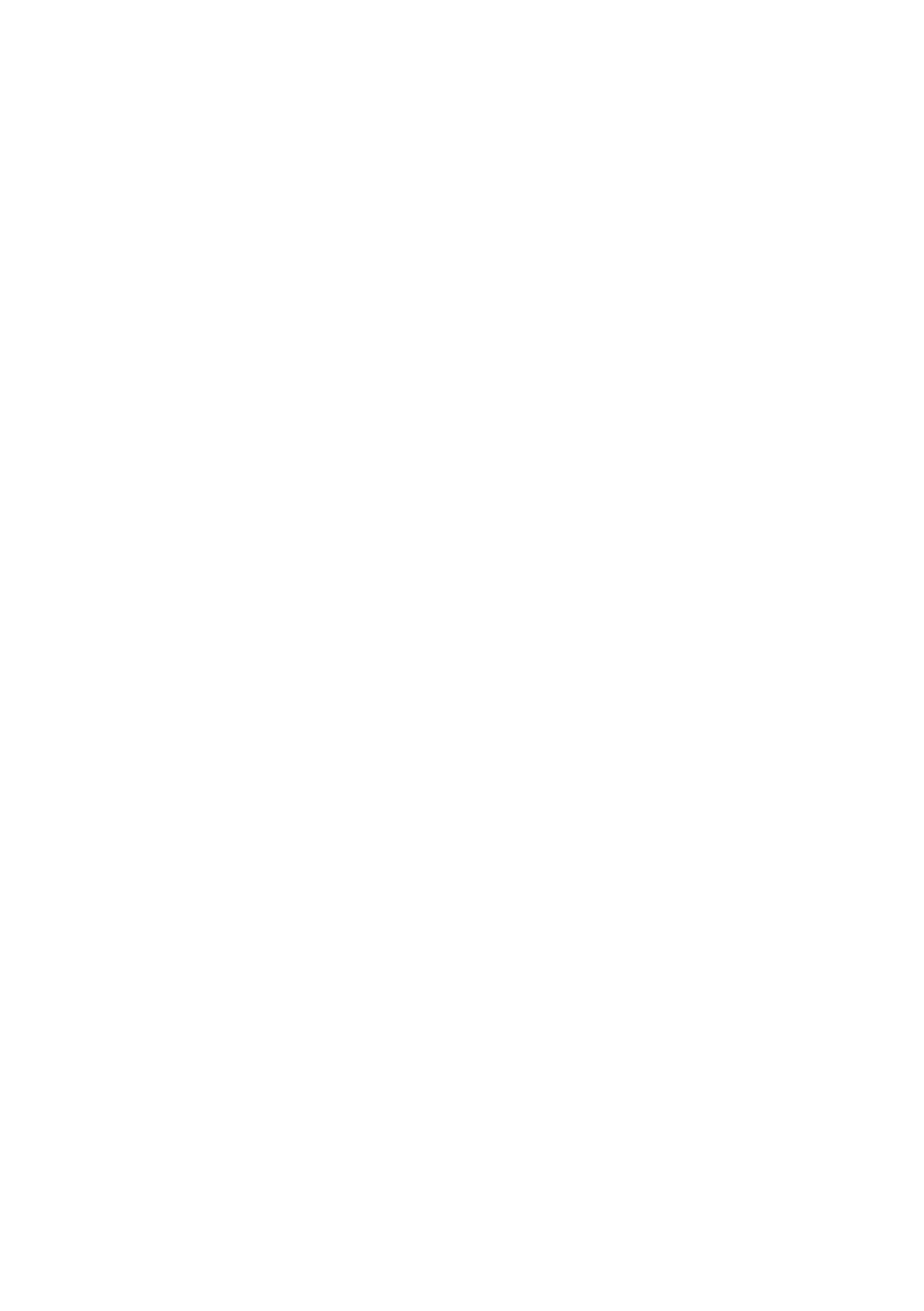# **Introduction**

#### **A BASIS IN GOOD AGRICULTURAL PRACTICE (GAP)**

Good Agricultural Practice for dairy farmers is about implementing sound practices on dairy farms – collectively called *Good Dairy Farming Practice.* 

These practices must ensure that the milk and milk products produced are safe and suitable for their intended use, and also that the dairy farm enterprise is viable into the future, from the economic, social and environmental perspectives.

Most importantly, dairy farmers are in the business of producing food for human consumption so they must be confident in the safety and quality of the milk they produce. Good dairy farming practice underpins the production of milk that satisfies the highest expectations of the food industry and consumers.

The international framework to ensure the safety and suitability of milk and milk products is contained in the Codex Recommended International Code of Practice - General Principles of Food Hygiene (CAC/RCP 1- 1969, Rev. 4, 2003)<sup>1</sup> together with the Codex Code of Hygienic Practice for Milk and Milk Products (CAC/RCP 57-2004)<sup>2</sup>. This Guide picks up the principles within these documents that relate to the production of milk on farms. It recognises that dairy farmers are an integral part of a larger dairy food production and processing chain and that all participants in the chain - dairy farmers, suppliers to dairy farmers, milk carriers and haulers, dairy product and food manufacturers, distributors, retailers and consumers - should be part of an integrated food safety and quality assurance management system. Dairy farmers can play their part by ensuring that good dairy farming practices are implemented at the farm level.

Good dairy farming practice also ensures that the milk is produced by healthy animals in a manner that is sustainable and responsible from the animal welfare, social, economic and environmental perspectives. So implementing good dairy farming practice is good risk management for the short and long term future of the dairy farming enterprise. This Guide encourages dairy farmers to adopt 'proactive' preventative practices rather than waiting for problems to occur.

In summary, this Guide details Good Agricultural Practice (GAP) for dairy farmers, underpinning the production of safe, quality-assured dairy products in a sustainable manner that underpins the future of dairy farming on a local, national and international scale.

<sup>1</sup> Recommended International Code of Practice – General Principles of Food Hygiene, CAC/RCP 1 – 1969. Available at www.codexalimentarius.net

<sup>&</sup>lt;sup>2</sup> Code of Hygienic Practice for Milk and Milk Products, CAC/RCP 57 - 2004. Available at www.codexalimentarius.net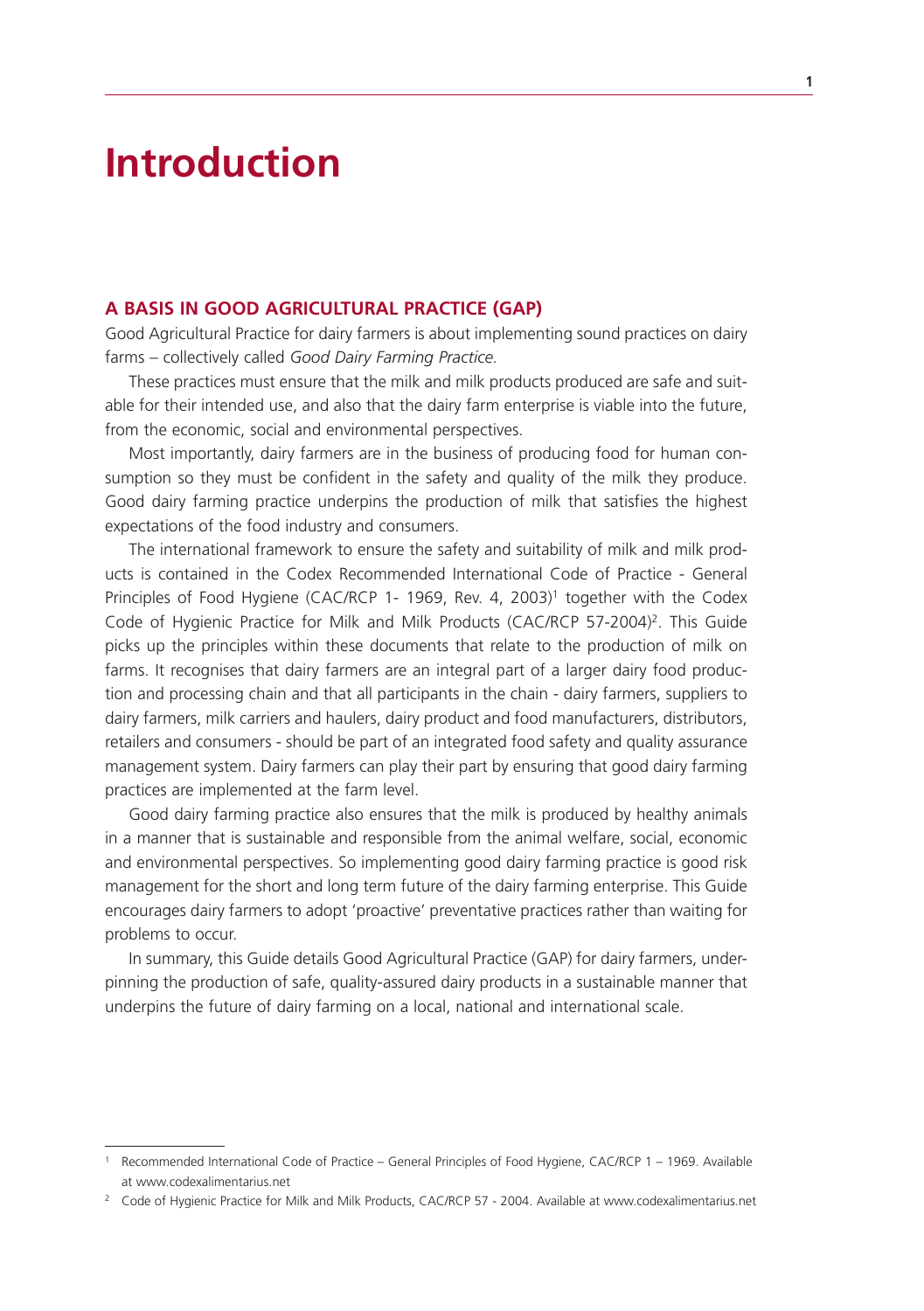# **ABOUT THIS GUIDE**

Many dairy companies/cooperatives and countries have introduced on-farm safety and quality assurance programmes aimed at assuring the safety and quality of their dairy products.

The objective of this document is to provide a farmer-orientated guide to practices that are achievable in the diverse range of dairy farming systems used around the world. The approach taken in this guide is to:

- highlight relevant aspects that need to be proactively managed on dairy farms;
- identify the desired outcomes in dealing with each of these areas;
- specify good practice that addresses the critical hazards; and
- provide examples of control measures that should be implemented to achieve the objectives.

This Guide is intended as a resource for dairy farmers, to be used or implemented in a way that is relevant to their particular farming system. The focus is on the desired outcomes, rather than on specific, prescriptive actions/processes. The guide does not have any legal status and does not supersede national or international requirements.

# **OBJECTIVE AND SCOPE**

The guiding objective for good dairy farming practice is that safe, quality milk should be produced from healthy animals using management practices that are sustainable from an animal welfare, social, economic and environmental perspective.

To achieve this objective, dairy farmers should apply good practice in the following areas:

- animal health;
- milking hygiene;
- nutrition (feed and water);
- animal welfare:
- environment; and
- socio-economic management.

For each of these categories this Guide lists good dairy farming practices, and suggests measures that can be implemented to achieve the desired outcome.

### **OTHER REFERENCES OF RELEVANCE**

In developing this Guide, reference was made to a number of sources; including international publications from Codex Alimentarius (CODEX), Food and Agriculture Organisation of the United Nations (FAO), International Dairy Federation (IDF), World Organisation for Animal Health (OIE), Sustainable Agriculture Initiative (SAI) as well as a number of on-farm assurance programmes from various countries.

In particular, when developing individual, company or country-specific guidelines for good dairy farming practices (or on-farm quality assurance programmes), reference should be made to the following documents:

- Codex Alimentarius: Food Hygiene The Basic Texts (4th ed)<sup>3</sup>.
- • Codex Alimentarius: Recommended International Code of Practice General Principles of Food Hygiene CAC/RCP 1 – 19693.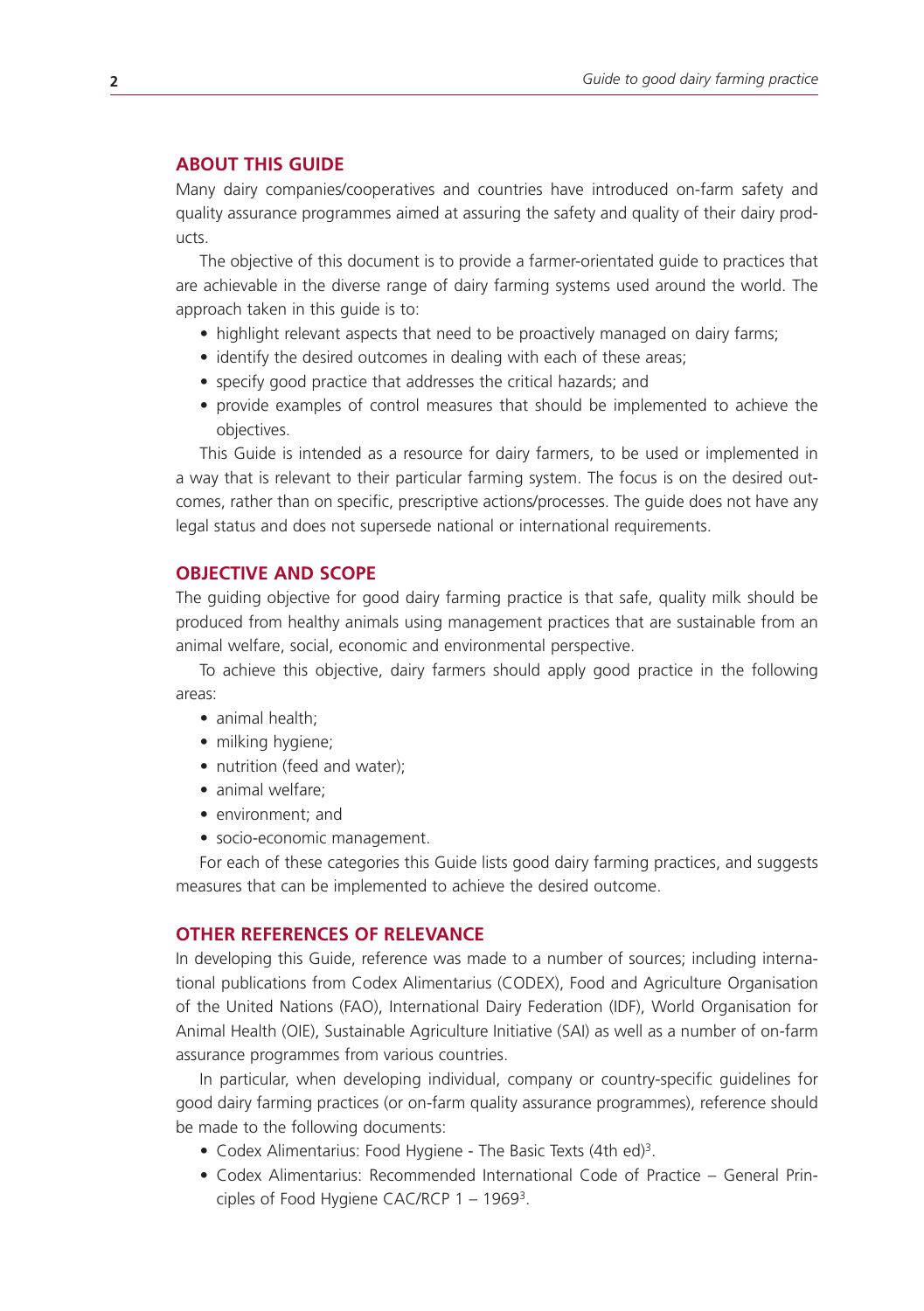- • Codex Alimentarius: Code of Hygienic Practice for Milk and Milk Products CAC/RCP 57 - 20043.
- Codex Alimentarius: Code of Practice on Good Animal Feeding CAC/RCP 54-2004<sup>3</sup>.
- FAO: Food Quality and Safety Systems A training manual on food hygiene and the Hazard Analysis and Critical Control Point (HACCP) system (1998)4.
- OIE: Terrestrial Animal Health Code<sup>5</sup>.
- SAI Platform: Principles and Practices for Sustainable Dairy farming (2009)<sup>6</sup>.

#### **HOW THE GUIDELINES ARE PRESENTED**

The Guidelines are presented in two forms:

- 1. Good dairy farming practices and suggested measures are set out in tabular form for each key area: animal health, milking hygiene, animal nutrition, animal welfare, environment and socio-economic management.
- 2. Individual Fact Sheets are provided for each area giving further details on how to implement the good dairy farming practices.



- Available from www.oie.int
- <sup>6</sup> Available from www.saiplatform.org

Available at www.codexalimentarius.net

<sup>4</sup> Available from www.fao.org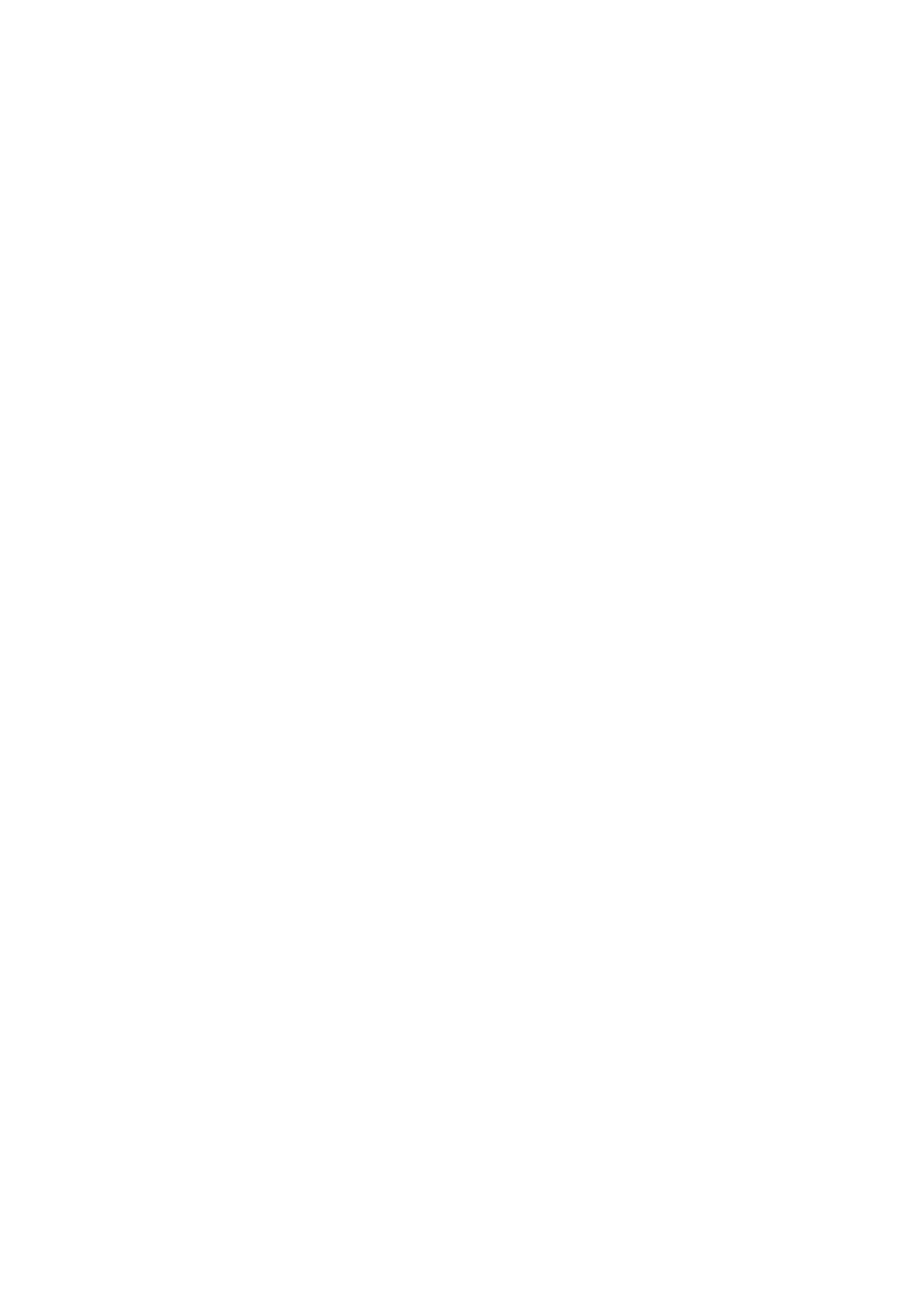# **Good dairy farming practices**

# **1. ANIMAL HEALTH**

Animals that produce milk need to be healthy and an effective health care programme should be in place.

| <b>Good dairy</b><br>farming practice                      | <b>Examples of suggested measures to achieve</b><br>good dairy farming practice |                                                                                                                                                                 | <b>Objectives of these measures</b>                                            |  |
|------------------------------------------------------------|---------------------------------------------------------------------------------|-----------------------------------------------------------------------------------------------------------------------------------------------------------------|--------------------------------------------------------------------------------|--|
| 1.1 Establish the<br>herd with<br>resistance to<br>disease |                                                                                 | 1.1.1 Choose breeds and animals well suited to the local<br>environment and farming system<br>1.1.2 Determine herd size and stocking rate based on              | Enhance herd disease<br>resistance / reduce stress                             |  |
|                                                            |                                                                                 | management skills, local conditions and the availability<br>of land, infrastructure, feed, and other inputs                                                     |                                                                                |  |
|                                                            |                                                                                 | 1.1.3 Vaccinate all animals as recommended or required by<br>local animal health authorities                                                                    |                                                                                |  |
| 1.2 Prevent entry of<br>disease onto the<br>farm           |                                                                                 | 1.2.1 Only buy animals of known health status (both herd<br>and individual animals) and control their introduction<br>to the farm using quarantine if indicated | Maintain farm biosecurity<br>Keep animals healthy                              |  |
|                                                            |                                                                                 | 1.2.2 Ensure animal transport on and off the farm does not<br>introduce disease                                                                                 | Comply with international/<br>national/regional animal<br>movement and disease |  |
|                                                            |                                                                                 | 1.2.3 Monitor risks from adjoining land and neighbours and<br>have secure boundaries                                                                            | controls                                                                       |  |
|                                                            |                                                                                 | 1.2.4 Where possible, limit access of people and wildlife to<br>the farm                                                                                        |                                                                                |  |
|                                                            |                                                                                 | 1.2.5 Have a vermin control programme in place                                                                                                                  |                                                                                |  |
|                                                            |                                                                                 | 1.2.6 Only use clean equipment from a known source                                                                                                              |                                                                                |  |
| 1.3 Have an<br>effective                                   |                                                                                 | 1.3.1 Use an identification system that allows all animals to<br>be identified individually from birth to death                                                 | Detect animal diseases early<br>Prevent spread of disease                      |  |
| herd health<br>management<br>programme in<br>place         |                                                                                 | 1.3.2 Develop an effective herd health management<br>programme focused on prevention that meets farm<br>needs as well as regional and national requirements     | among animals<br>Ensure food safety                                            |  |
|                                                            |                                                                                 | 1.3.3 Regularly check animals for signs of disease                                                                                                              | <b>Ensure traceability</b>                                                     |  |
|                                                            |                                                                                 | 1.3.4 Sick animals should be attended to quickly and in an<br>appropriate way                                                                                   |                                                                                |  |
|                                                            |                                                                                 | 1.3.5 Keep sick animals isolated                                                                                                                                |                                                                                |  |
|                                                            |                                                                                 | 1.3.6 Separate milk from sick animals and animals under<br>treatment                                                                                            |                                                                                |  |
|                                                            |                                                                                 | 1.3.7 Keep written records of all treatments and identify<br>treated animals appropriately                                                                      |                                                                                |  |
|                                                            |                                                                                 | 1.3.8 Manage animal diseases that can affect public health<br>(zoonoses)                                                                                        |                                                                                |  |
| 1.4 Use all chemicals<br>and veterinary                    |                                                                                 | 1.4.1 Only use chemicals approved for supply and use under<br>relevant legislation                                                                              | Prevent occurrence of<br>chemical residues in milk                             |  |
| medicines as<br>directed                                   |                                                                                 | 1.4.2 Use chemicals according to directions, calculate dosages<br>carefully and observe appropriate withholding periods                                         |                                                                                |  |
|                                                            |                                                                                 | 1.4.3 Only use veterinary medicines as prescribed by<br>veterinarians                                                                                           |                                                                                |  |
|                                                            |                                                                                 | 1.4.4 Store chemicals and veterinary medicines securely and<br>dispose of them responsibly                                                                      |                                                                                |  |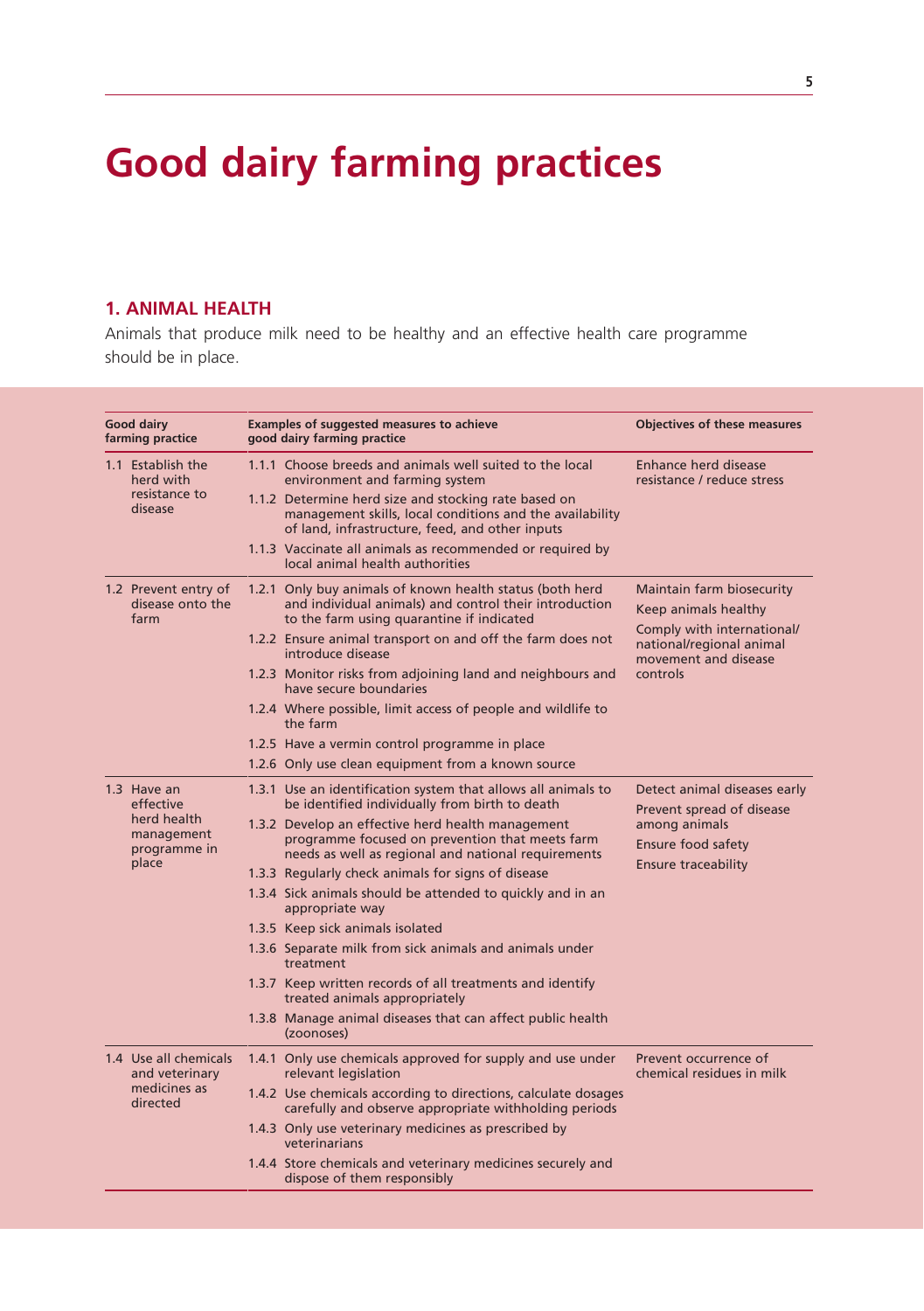# **2. MILKING HYGIENE**

Milk should be harvested and stored under hygienic conditions. Equipment used to harvest and store milk should be suitable and well maintained.

|  | <b>Good dairy</b><br>farming practice                                                                     | Examples of suggested measures to achieve<br>good dairy farming practice                                      | <b>Objectives of these measures</b>             |
|--|-----------------------------------------------------------------------------------------------------------|---------------------------------------------------------------------------------------------------------------|-------------------------------------------------|
|  | 2.1 Ensure milking<br>routines do not<br>injure the animals<br>or introduce<br>contaminants* into<br>milk | 2.1.1 Identify individual animals that require special<br>milking management                                  | Prepare animals for hygienic<br>milking         |
|  |                                                                                                           | 2.1.2 Ensure appropriate udder preparation for milking                                                        | Use suitable, well maintained and               |
|  |                                                                                                           | 2.1.3 Milk animals regularly using consistent milking<br>techniques                                           | clean equipment for milking and<br>milk storage |
|  |                                                                                                           | 2.1.4 Segregate milk harvested from sick or treated<br>animals for appropriate disposal                       | Avoid contaminants in milk                      |
|  |                                                                                                           | 2.1.5 Ensure milking equipment is correctly installed<br>and maintained                                       |                                                 |
|  |                                                                                                           | 2.1.6 Ensure a sufficient supply of clean water                                                               |                                                 |
|  | 2.2 Ensure milking is                                                                                     | 2.2.1 Ensure housing environment is clean at all times                                                        | Harvest milk under hygienic                     |
|  | carried out under                                                                                         | 2.2.2 Ensure milking area is kept clean                                                                       | conditions                                      |
|  | hygienic conditions                                                                                       | 2.2.3 Ensure the milkers follow basic hygiene rules                                                           |                                                 |
|  |                                                                                                           | 2.2.4 Ensure milking equipment is cleaned and, when<br>necessary, disinfected after each milking              |                                                 |
|  | 2.3 Ensure milk is<br>handled properly<br>after milking                                                   | 2.3.1 Ensure milk is cooled or delivered for processing<br>within the specified time                          | Minimise spoilage of milk after<br>harvesting   |
|  |                                                                                                           | 2.3.2 Ensure milk storage area is clean and tidy                                                              | Refrigerate and store milk under                |
|  |                                                                                                           | 2.3.3 Ensure milk storage equipment is adequate to<br>hold milk at the specified temperature                  | hygienic conditions                             |
|  |                                                                                                           | 2.3.4 Ensure milk storage equipment is cleaned<br>and when necessary, sanitised after each milk<br>collection |                                                 |
|  |                                                                                                           | 2.3.5 Ensure unobstructed access for bulk milk<br>collection                                                  |                                                 |

\*A contaminant is defined as any biological or chemical agent, foreign matter, or other substance, not intentionally added to food, that may compromise food safety or suitability.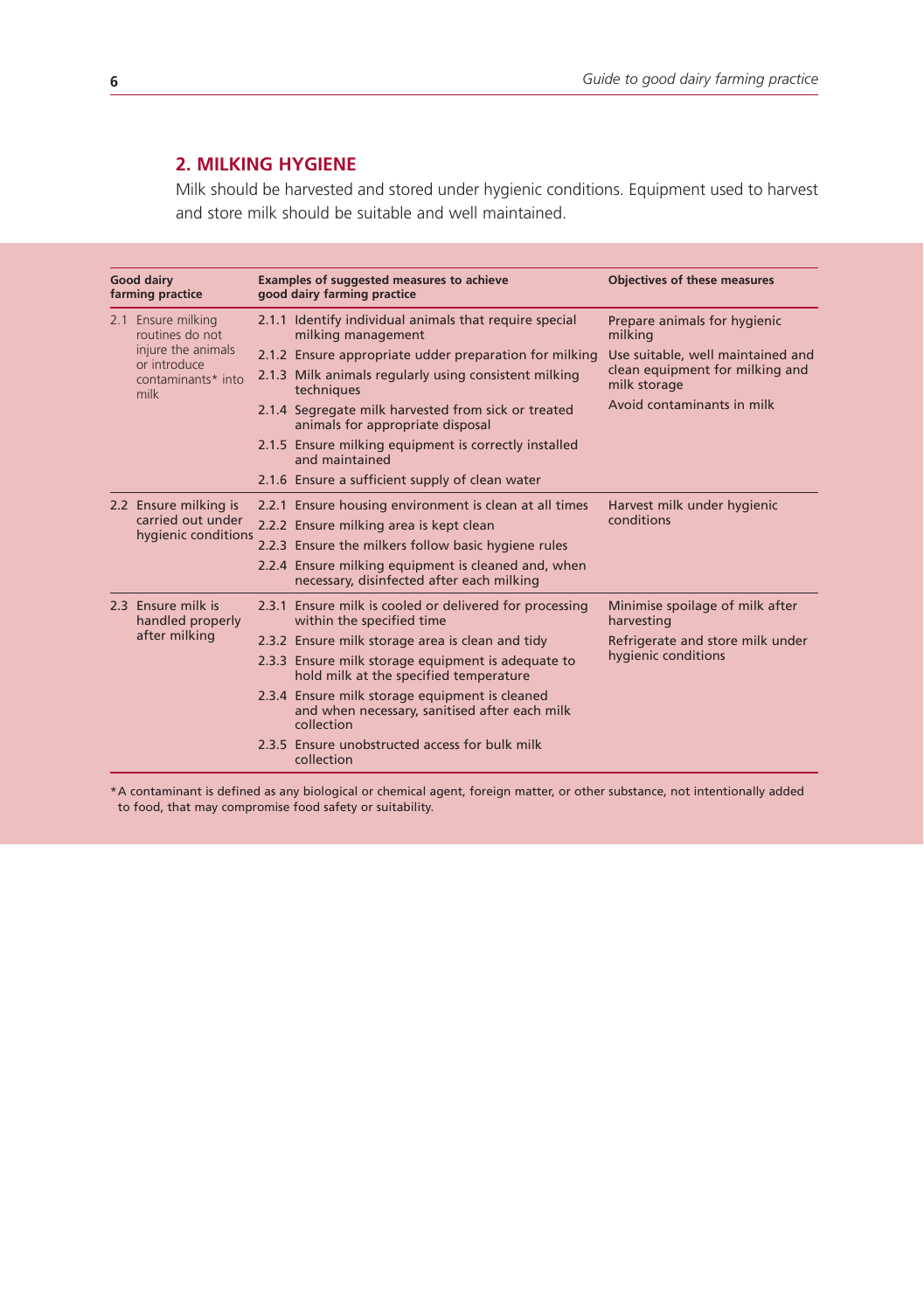# **3. NUTRITION (FEED AND WATER)**

Animals need to be fed and watered with products of suitable quality and safety.

|  | <b>Good dairy</b><br>farming practice                                         | Examples of suggested measures to achieve<br>good dairy farming practice                                                                       | <b>Objectives of these measures</b>                                                                      |
|--|-------------------------------------------------------------------------------|------------------------------------------------------------------------------------------------------------------------------------------------|----------------------------------------------------------------------------------------------------------|
|  | 3.1 Secure feed and<br>water supplies<br>from sustainable<br>SOUTCAS          | 3.1.1 Plan ahead to ensure that the herd's feed and<br>water requirements are met                                                              | Provide the herd with adequate<br>feed and water                                                         |
|  |                                                                               | 3.1.2 Implement sustainable nutrient, irrigation and<br>pest management practices when growing feed                                            | Limit the potential impact of<br>dairy feed production on the                                            |
|  |                                                                               | 3.1.3 Source farm inputs from suppliers implementing<br>sustainable systems                                                                    | environment                                                                                              |
|  | 3.2. Ensure animal                                                            | 3.2.1 Ensure the nutritional needs of animals are met                                                                                          | Keeping animals healthy with                                                                             |
|  | feed and water<br>are of suitable<br>quantity and<br>quality                  | 3.2.2 Ensure the feed fed to dairy animals is fit for<br>purpose and will not negatively impact the<br>quality or safety of their milk or meat | good quality feed<br>Preserve water supplies and<br>animal feed materials from                           |
|  |                                                                               | 3.2.3 Ensure suitable quality water is provided and the<br>supply is regularly checked and maintained                                          | chemical contamination<br>Avoid chemical contamination due                                               |
|  |                                                                               | 3.2.4 Use different equipment for handling chemicals<br>and feed stuffs                                                                        | to farming practices                                                                                     |
|  |                                                                               | 3.2.5 Ensure chemicals are used appropriately<br>on pastures and forage crops and observe<br>withholding periods                               |                                                                                                          |
|  |                                                                               | 3.2.6 Only use approved chemicals for treatment of<br>animal feeds or components of animal feeds and<br>observe withholding periods            |                                                                                                          |
|  | 3.3. Control storage<br>conditions of feed                                    | 3.3.1 Separate feeds intended for different species                                                                                            | Prevent microbiological or toxin                                                                         |
|  |                                                                               | 3.3.2 Ensure appropriate storage conditions to avoid<br>feed spoilage or contamination                                                         | contamination or unintended use<br>of prohibited feed ingredients or<br>feeds contaminated with chemical |
|  |                                                                               | 3.3.3 Reject mouldy or sub-standard feed                                                                                                       | preparations                                                                                             |
|  |                                                                               |                                                                                                                                                | Keeping animals healthy with<br>good quality feed                                                        |
|  | 3.4. Ensure the<br>traceability<br>of feedstuffs<br>brought on to the<br>farm | 3.4.1 Where possible, source animal feed from<br>suppliers having an approved quality assurance<br>programme in place                          | Quality of the feeds fed to dairy<br>animals is assured by the supplier<br>or farmer                     |
|  |                                                                               | 3.4.2 Keep records of all feed or feed ingredients<br>received on the farm                                                                     | Prevent the use of feeds that are<br>unsuitable for dairy animals                                        |
|  |                                                                               |                                                                                                                                                |                                                                                                          |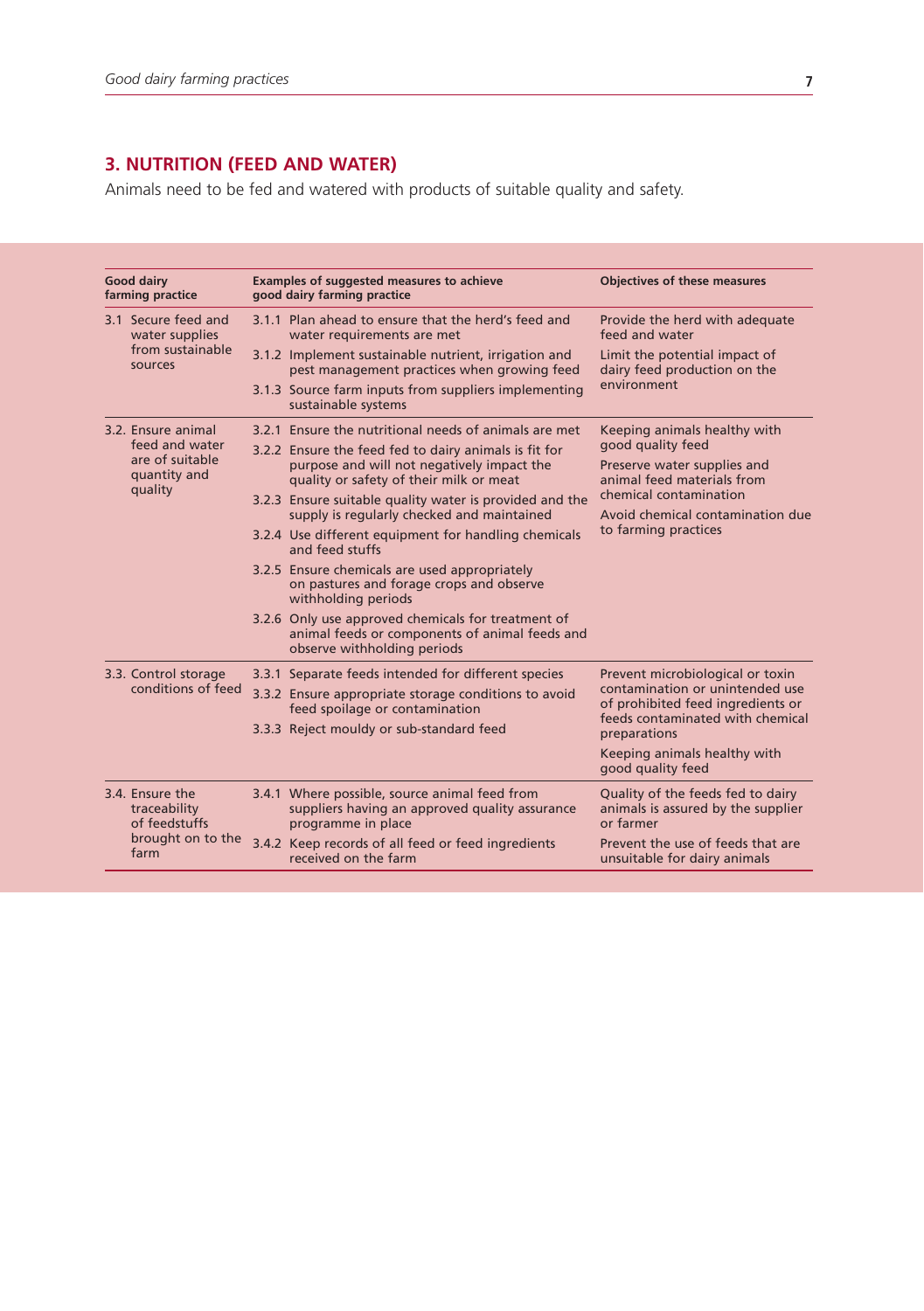# **4. ANIMAL WELFARE7**

Animals should be kept according to the following 'five freedoms'8:

- Freedom from thirst, hunger and malnutrition
- Freedom from discomfort
- Freedom from pain, injury and disease
- Freedom from fear
- Freedom to engage in relatively normal patterns of animal behaviour

| <b>Good dairy</b><br>farming practice                                                    | Examples of suggested measures to achieve<br>good dairy farming practice                                                                                                                                                                                                                                                                                                                                                                                                                                                                                           | <b>Objectives of these measures</b>                                                                                                                                                                                                 |
|------------------------------------------------------------------------------------------|--------------------------------------------------------------------------------------------------------------------------------------------------------------------------------------------------------------------------------------------------------------------------------------------------------------------------------------------------------------------------------------------------------------------------------------------------------------------------------------------------------------------------------------------------------------------|-------------------------------------------------------------------------------------------------------------------------------------------------------------------------------------------------------------------------------------|
| 4.1 Ensure animals<br>are free from<br>thirst, hunger and<br>malnutrition                | 4.1.1 Provide sufficient feed and water for all animals<br>every day<br>4.1.2 Adjust stocking rates and/or supplementary feeding<br>to ensure adequate water, feed and fodder supply<br>4.1.3 Protect animals from toxic plants and other harmful<br>substances<br>4.1.4 Provide water supplies of good quality that are<br>regularly checked and maintained                                                                                                                                                                                                       | Healthy, productive animals                                                                                                                                                                                                         |
| 4.2 Ensure animals are<br>free from discomfort                                           | 4.2.1 Design and construct buildings and handling facilities<br>to be free of obstructions and hazards<br>4.2.2 Provide adequate space allowances and clean<br>bedding<br>4.2.3 Protect animals from adverse weather conditions and<br>the consequences thereof<br>4.2.4 Provide housed animals with adequate ventilation<br>4.2.5 Provide suitable flooring and footing in housing and<br>animal traffic areas<br>4.2.6 Protect animals from injury and distress during<br>loading and unloading and provide appropriate<br>conditions for transport              | Protection of animals against<br>extreme climate conditions<br>Provide a safe environment                                                                                                                                           |
| 4.3 Ensure animals are<br>free from pain, injury<br>and disease                          | 4.3.1 Have an effective herd health management<br>programme in place and inspect animals regularly<br>4.3.2 Do not use procedures and practices that cause<br>unnecessary pain<br>4.3.3 Follow appropriate birthing and weaning practices<br>4.3.4 Have appropriate procedures for marketing young<br>dairy animals<br>4.3.5 Protect against lameness<br>4.3.6 Milk lactating animals regularly<br>4.3.7 Avoid poor milking practices as they may injure dairy<br>animals<br>4.3.8 When animals have to be euthanized on-farm, avoid<br>unnecessary stress or pain | Justified and humane actions<br>Good sanitary conditions<br>Prevention of pain, injury<br>and disease<br>Prompt treatment of pain,<br>injury and disease<br>Humane destruction of badly<br>injured or incurably diseased<br>animals |
| 4.4 Ensure animals are<br>free from fear                                                 | 4.4.1 Consider animal behaviour when developing farm<br>infrastructure and herd management routines<br>4.4.2 Provide competent stock handling and husbandry<br>skills and appropriate training<br>4.4.3 Use facilities and equipment that are suitable for<br>stock handling                                                                                                                                                                                                                                                                                       | Animals are less fearful<br>of people, their handling<br>facilities and their<br>environment.<br>Safety of animals and people                                                                                                       |
| 4.5 Ensure animals can<br>engage in relatively<br>normal patterns of<br>animal behaviour | 4.5.1 Have herd management and husbandry procedures<br>that do not unnecessarily compromise the animals'<br>resting and social behaviours                                                                                                                                                                                                                                                                                                                                                                                                                          | Freedom of movement<br>Preserve gregarious<br>behaviour and other<br>behaviours, such as preferred<br>sleeping position                                                                                                             |

<sup>7</sup> For more details on Animal Welfare, please refer to the IDF Guide to Good Welfare in Dairy Production 2008 www.fil-idf.org

<sup>8</sup> Adapted from the 'Five Freedoms', Farm Animal Welfare Council, U.K. www.fawc.org.uk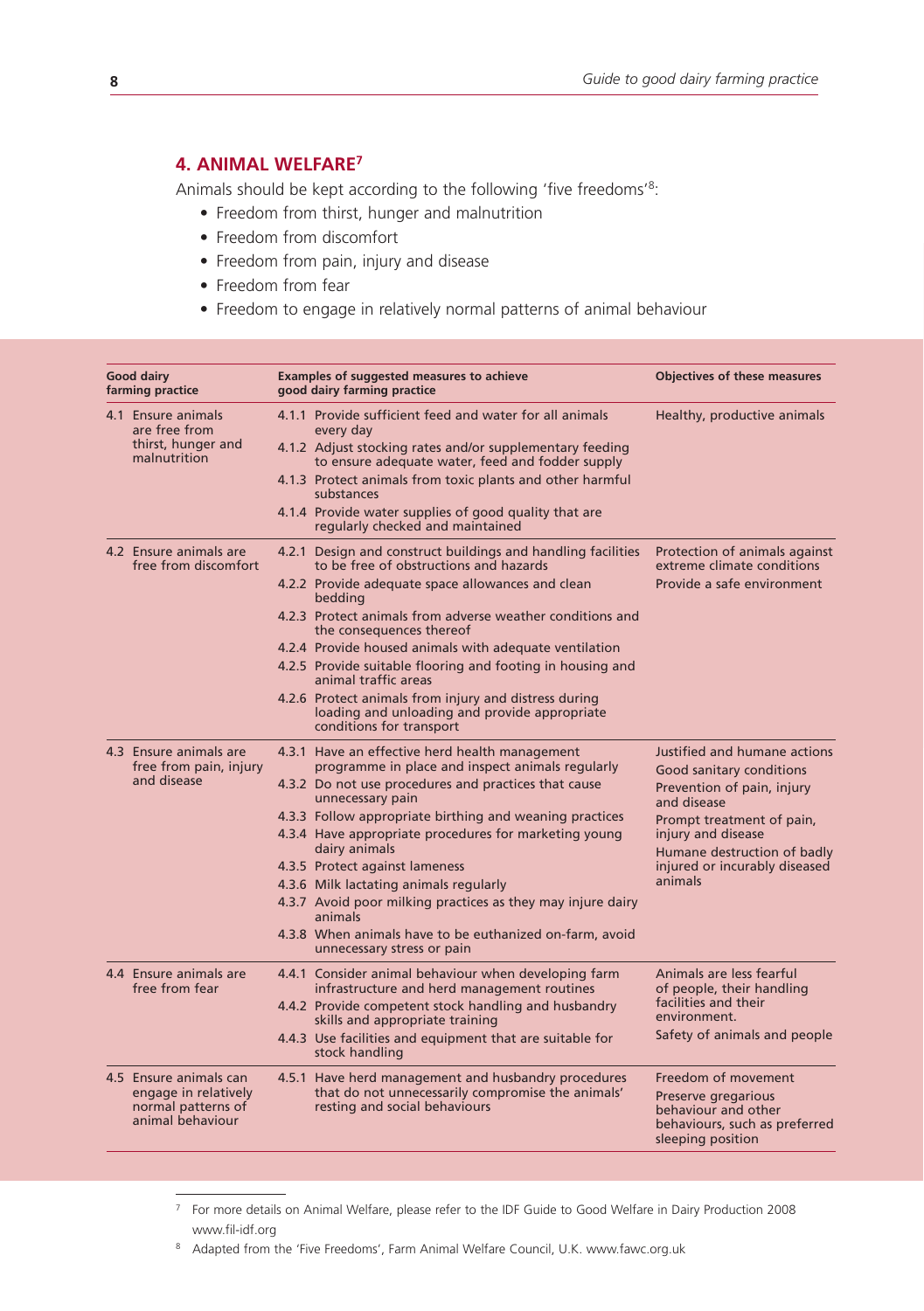# **5. ENVIRONMENT**

Milk production should be managed in balance with the local environment surrounding the farm.

| <b>Good dairy</b><br>farming practice |                                                                      | Examples of suggested measures to achieve<br>good dairy farming practice |                                                                                                                                           | <b>Objectives of these measures</b>                             |                             |
|---------------------------------------|----------------------------------------------------------------------|--------------------------------------------------------------------------|-------------------------------------------------------------------------------------------------------------------------------------------|-----------------------------------------------------------------|-----------------------------|
|                                       | 5.1 Implement an<br>environmentally<br>sustainable<br>farming system |                                                                          | 5.1.1 Use farm inputs such as water and nutrients<br>efficiently and sustainably                                                          | Dairy farming practices meet<br>statutory and community         |                             |
|                                       |                                                                      |                                                                          | 5.1.2 Minimise the production of environmental<br>pollutants from dairy farming                                                           | expectations                                                    |                             |
|                                       |                                                                      |                                                                          | 5.1.3 Manage livestock to minimise adverse<br>environmental impacts                                                                       |                                                                 |                             |
|                                       |                                                                      |                                                                          | 5.1.4 Select and use energy resources appropriately                                                                                       |                                                                 |                             |
|                                       |                                                                      |                                                                          | 5.1.5 Maintain and/or encourage biodiversity* on the<br>farm                                                                              |                                                                 |                             |
|                                       | 5.2 Have an<br>appropriate waste<br>management<br>system.            |                                                                          | 5.2.1 Implement practices to reduce, reuse or recycle<br>farm waste as appropriate                                                        | Limit the potential impact of<br>dairy farming practices on the |                             |
|                                       |                                                                      |                                                                          | 5.2.2 Manage the storage and disposal of wastes to<br>minimize environmental impacts                                                      | environment                                                     |                             |
|                                       |                                                                      |                                                                          |                                                                                                                                           | Dairy farming practices comply<br>with relevant regulations     |                             |
|                                       | farming practices<br>do not have an                                  | 5.3 Ensure dairy                                                         |                                                                                                                                           | 5.3.1 Contain dairy runoff on-farm                              | Minimise the impact of milk |
|                                       |                                                                      |                                                                          | 5.3.2 Use agricultural and veterinary chemicals and<br>fertilisers appropriately to avoid contamination                                   | production on the local<br>environment                          |                             |
|                                       | adverse impact<br>on the local                                       |                                                                          | of the local environment                                                                                                                  | Present a positive image of dairy                               |                             |
|                                       | environment                                                          |                                                                          | 5.3.3 Ensure the overall appearance of the dairying<br>operation is appropriate for a facility in which<br>high quality food is harvested | farming                                                         |                             |

\*Biodiversity or 'biological diversity' relates to the number of different life forms in an ecosystem. In the farm context it relates to the variation in life (animal, plant and other life forms) inhabiting the farm.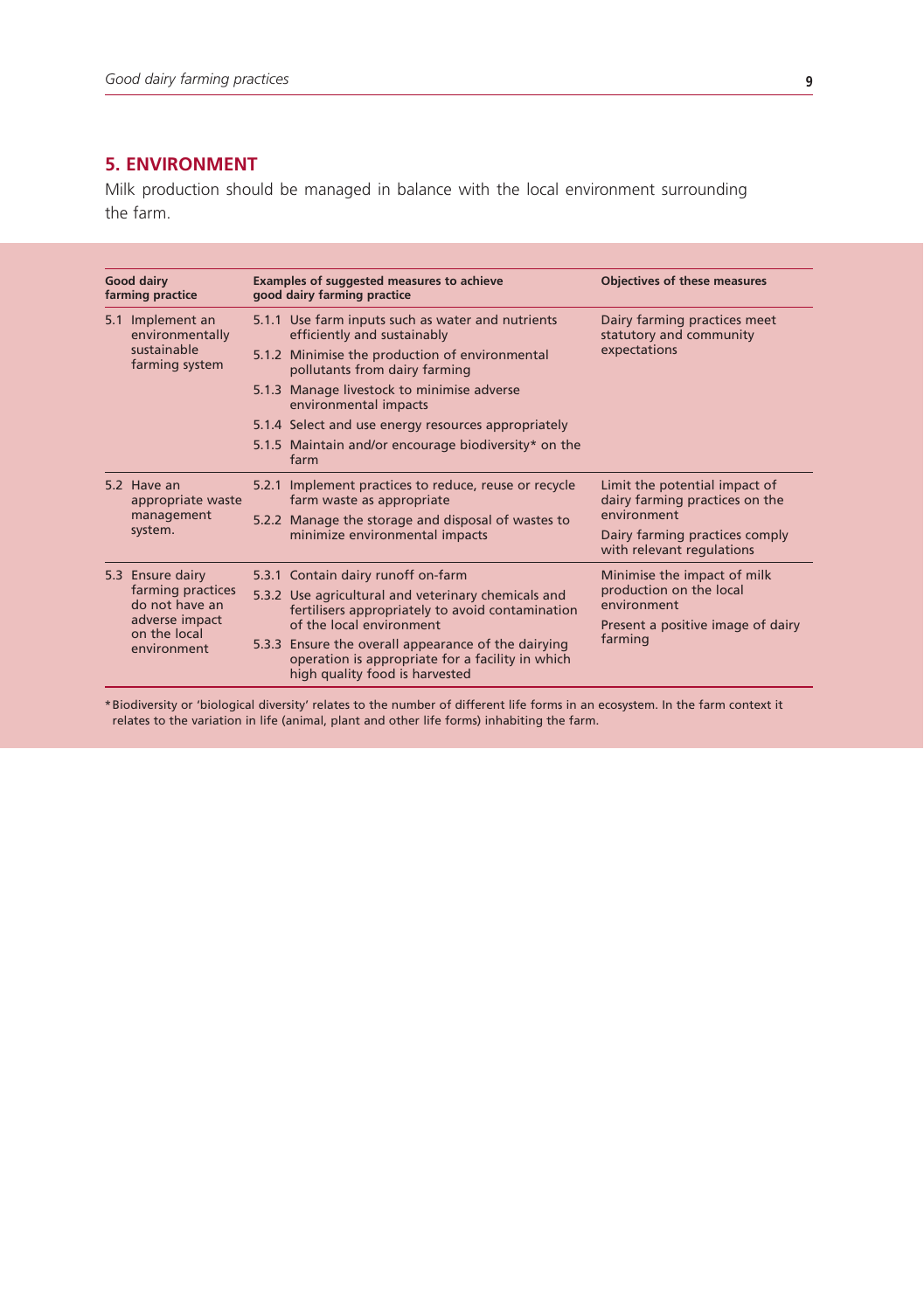# **6. SOCIO-ECONOMIC MANAGEMENT**

Dairy farming provides economic and social benefits to farmers and their wider communities. Good dairy farming practice can also help to manage the social and economic risks to the enterprise.

| <b>Good dairy</b><br>farming practice |                                                                                   | Examples of suggested measures to achieve<br>good dairy farming practice                                                                                                                                                                                                                                                                                                       | <b>Objectives of these measures</b>                                                                                                                                                                                                      |
|---------------------------------------|-----------------------------------------------------------------------------------|--------------------------------------------------------------------------------------------------------------------------------------------------------------------------------------------------------------------------------------------------------------------------------------------------------------------------------------------------------------------------------|------------------------------------------------------------------------------------------------------------------------------------------------------------------------------------------------------------------------------------------|
|                                       | 6.1 Implement<br>effective and<br>responsible<br>management of<br>human resources | 6.1.1 Implement sustainable work practices<br>6.1.2 Employ staff based on national laws and practice<br>6.1.3 Manage human resources effectively, ensuring<br>that their working conditions comply with<br>applicable laws and international conventions<br>6.1.4 Ensure the farm working environment complies<br>with relevant occupational health and safety<br>requirements | Ensure personal workloads are<br>sustainable<br>Improve labour productivity<br>Protect dairy staff from<br>exploitation<br>Limit risks to staff, livestock and<br>infrastructure<br>Ensure farming enterprise is<br>socially responsible |
|                                       | 6.2 Ensure farm<br>tasks are carried<br>out safely and<br>competently             | 6.2.1 Have appropriate procedures and equipment in<br>place for undertaking dairy farming tasks<br>6.2.2 Induct and train/educate staff appropriately for<br>their work<br>6.2.3 Ensure staff carry out their tasks competently<br>6.2.4 Choose competent people for training, advice<br>and interventions                                                                     | Limit risks to staff, livestock and<br>infrastructure                                                                                                                                                                                    |
|                                       | 6.3 Manage the<br>enterprise to<br>ensure its financial<br>viability              | 6.3.1 Implement financial management systems<br>6.3.2 Adopt agricultural practices that contribute to<br>the productivity and/or profitability goals of the<br>enterprise<br>6.3.3 Plan ahead to manage financial risks                                                                                                                                                        | Improve profitability<br>Limit risks to financial viability of<br>enterprise                                                                                                                                                             |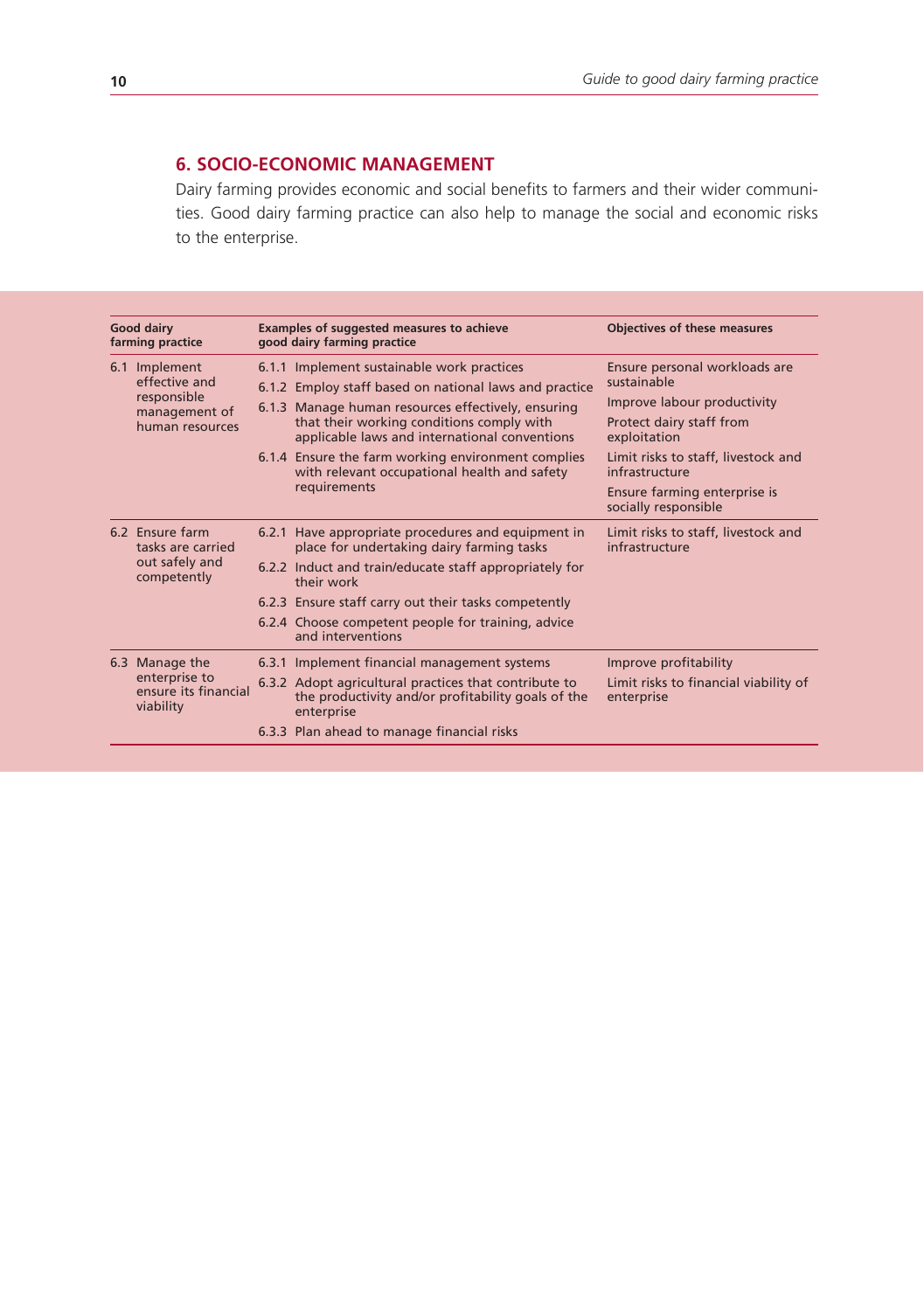# **Fact sheets**

# **1. ANIMAL HEALTH**

This Fact Sheet describes good dairy farming practice to ensure animals that produce milk are healthy and there is an effective health care programme in place. However, not all of the practices are applicable in all circumstances and may be superseded by national, international or market demands.

The suggested good dairy farming practices for animal health are set out under the following headings:

- Establish the herd with resistance to disease.
- Prevent entry of disease onto the farm.
- Have an effective herd health management programme in place.
- Use all chemicals and veterinary medicines as directed.



#### **1.1 Establish the herd with resistance to disease**

# *1.1.1 Choose breeds and animals well suited to the local environment and farming system*

Different dairy species and breeds have different requirements. Selecting dairy animals that are suited to the local environment will greatly reduce the risks to productivity posed by animal health and welfare problems. Of particular relevance is the animals' ability to adapt to climatic extremes, feed quality, local parasites (especially ticks) and their acquired resistance to endemic disease.

The demands on the animals also vary with the farming system. Housed animals may have a higher exposure to communicable diseases, whilst extensively maintained animals are more prone to parasitic infections. Animals introduced from different locations may be vulnerable to endemic diseases in the new location due to lack of previous exposure and the development of immunity.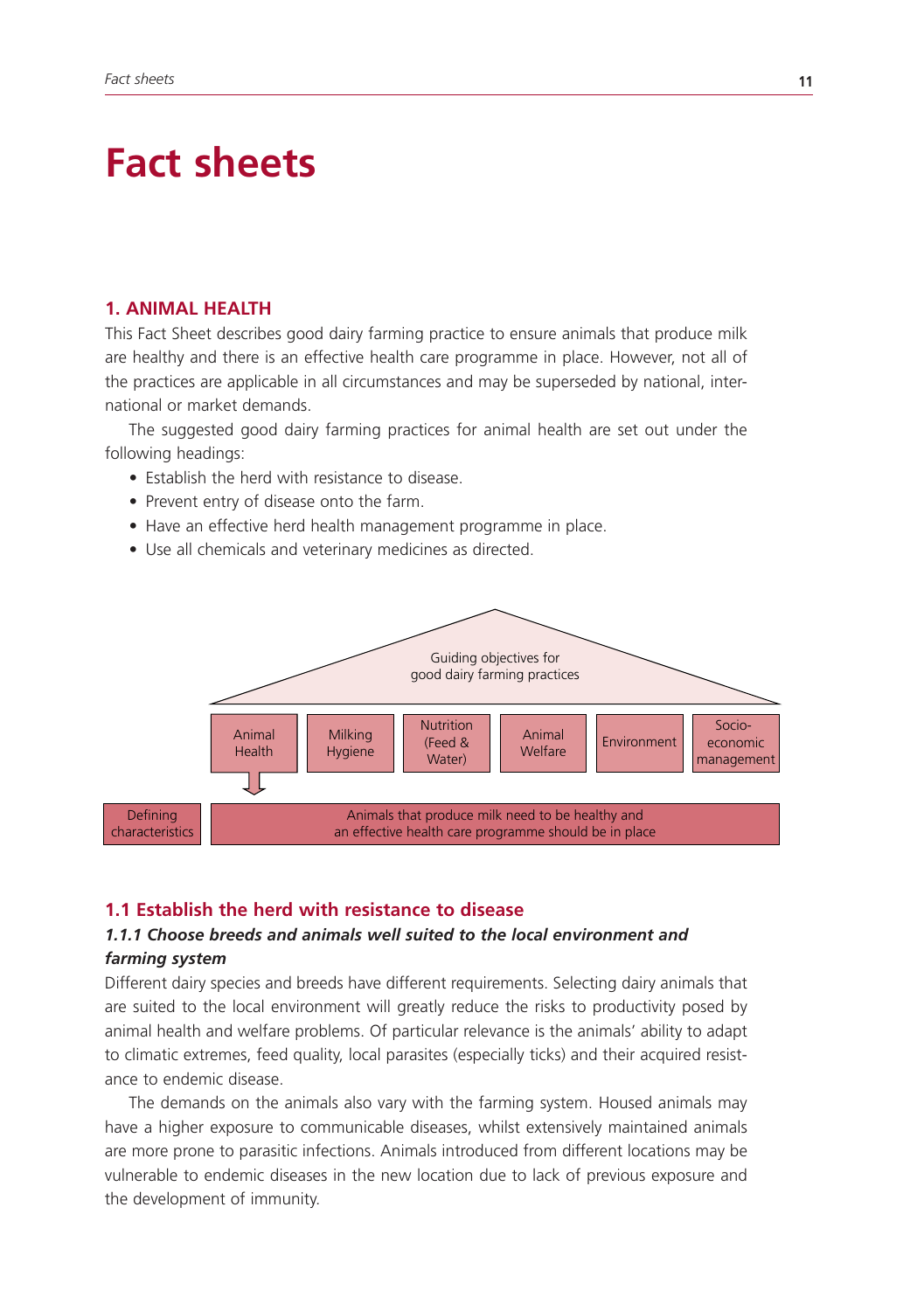# *1.1.2 Determine herd size and stocking rate based on management skills, local conditions and the availability of land, infrastructure, feed, and other inputs*

Larger herds and higher stocking rates generally require a higher level of organisation, infrastructure and skill to manage. The risks are magnified in these specialised dairy farming systems. Disease burdens can be higher and individual animals requiring intervention can be more difficult to identify and treat. Good planning and management skills are required to manage risks that have serious consequences.

In developing countries overstocking, droughts and fires should be taken into account when determining stocking rates. Drastic seasonal changes (eg Monsoons, deep snow, subzero temperatures, high humidity or heat) may require different farming systems (eg housed or pastures) depending on the time of year. Fodder supplies must be carefully planned for all contingencies as dairy animals require a constant source of good quality feed and water at all times.

# *1.1.3 Vaccinate all animals as recommended or required by local animal health authorities*

Vaccination is a useful tool to limit the impact of disease by increasing the immunity of the animal population to specific pathogens. Animal health authorities can provide dairy farmers with information about the specific vaccines which are recommended for their area. In some dairying regions, dairy farmers are required by law to vaccinate their stock against serious contagious diseases.

#### **1.2 Prevent entry of disease onto the farm**

# *1.2.1 Only buy animals of known health status (both herd and individual animals) and control their introduction to the farm using quarantine if indicated*

The most effective way to prevent the spread of infectious diseases is to keep a closed herd. This means no new animals enter the herd and previously resident animals do not re-enter after they have left the herd. This is difficult to achieve in practice, so strict control of any animal introductions is essential. Increased risk of disease may also occur when animals share grazing or other facilities.

Prior to being introduced to the farm, all dairy herds and animals should be screened for diseases that are significant to their area of origin and new location. All animals should have:

- an identification system to enable trace back to their source (a birth to death identification system); and
- some form of Vendor Declaration or certification that details the health/disease status of animals and any appropriate tests, treatments, vaccinations or other procedures that have been or are being carried out. Potential sellers of dairy livestock must keep appropriate permanent animal health records for their animals. The health status of the vendor herd should also be certified. This is particularly important for diseases with long incubation periods like paratuberculosis etc.

Where the animals' health status is unknown, they should be kept under quarantine or separate to the existing animals for an appropriate length of time.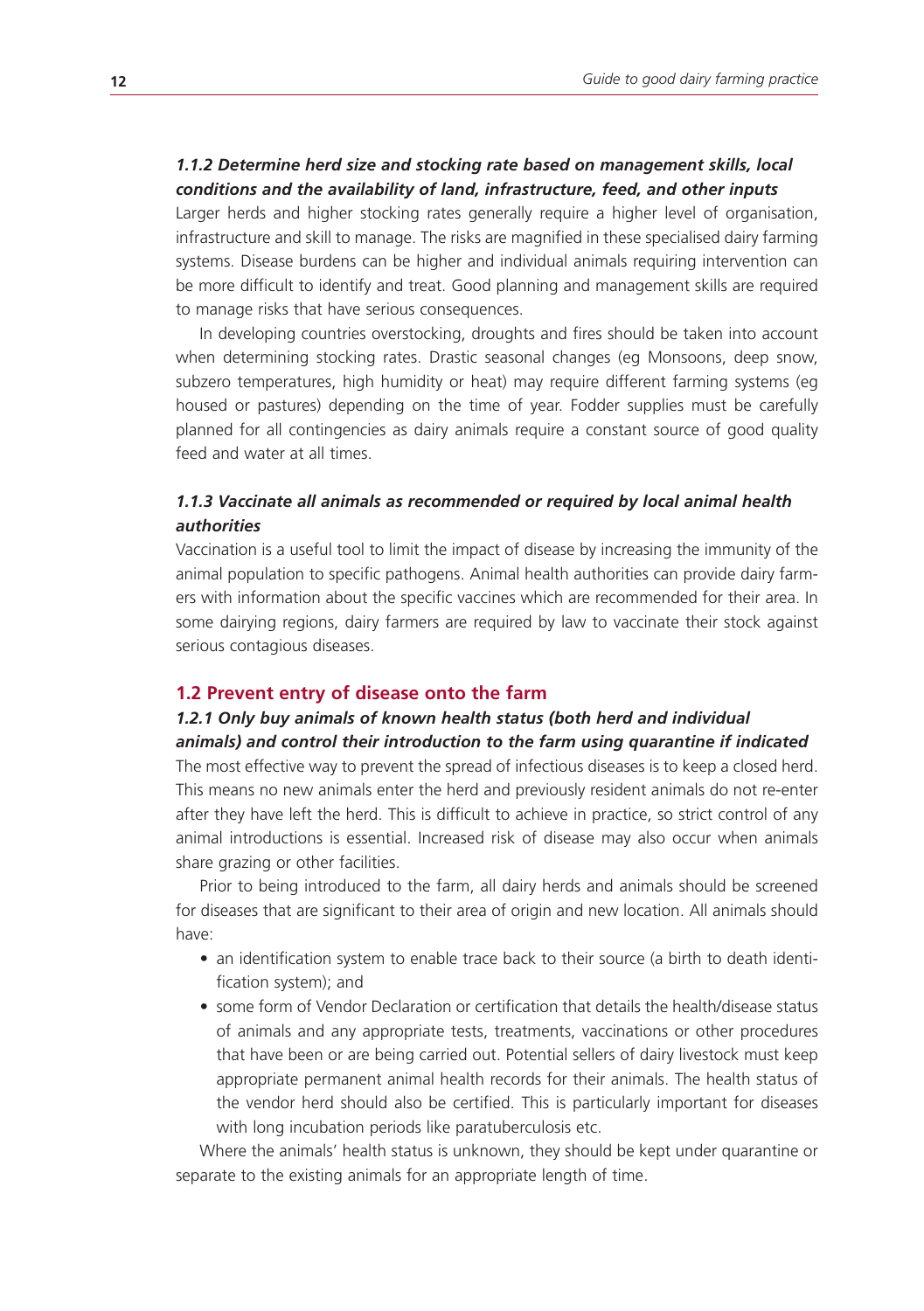Introduced animals should be inspected on arrival and should be free of external parasites such as ticks. Sick animals should be rejected. It is good practice to consider treating all introduced animals for internal parasites on arrival.

Keep records of all animal movements to and from the farm.

# *1.2.2 Ensure animal transport on and off the farm does not introduce disease*

Potential buyers of live animals should always ask and be told if the animals are sick or diseased. Preferably, no sick or infirm animals should be transported alive. A suitably trained operative or a veterinarian should carry out any euthanizing required on-farm.

The disposal of diseased and dead animals should be done in a way that minimizes the risk of disease spread and in line with the guidelines in the OIE Terrestrial Animal Code and/or local regulations. For example, transport vehicles should not move dead or diseased animals from one farm to another farm, without taking appropriate actions to minimize the risk of spreading disease.

# *1.2.3 Monitor risks from adjoining land and neighbours and have secure boundaries*

Be aware of local (endemic) diseases and/or exotic diseases which have the potential to affect the health of the herd or flock, especially from neighbouring farms. Contain animals appropriately to ensure there is no risk of disease spread between farms and within farms.

# *1.2.4 Where possible, limit access of people and wildlife to the farm*

People (and vehicles) visiting a number of farms may spread disease between the farms. Keep tanker/milk pick up access and public tracks clear of faecal contamination. Restrict access to an 'as needs' basis and put in place appropriate processes to minimize disease spread. Visitors to the farm should wear clean protective clothing and clean, disinfected footwear if entering areas that pose a high risk of transferring disease onto or from the farm. Records of all visitors should be kept as appropriate. Disease can be spread both from and to humans and wildlife. Avoid visitor contact with animals unless necessary.

# *1.2.5 Have a vermin control programme in place*

Ensure that appropriate vermin controls are in place in all areas where vermin could breed, introduce disease and/or affect milk safety and quality. Vermin breeding sites should be eliminated, especially if those sites also harbour disease pathogens, such as manure heaps, livestock disposal sites etc. Vermin control measures may also be required in the milking shed, feed and water storages and animal housing areas. Vermin species vary geographically but can include indigenous animals, rodents, birds and insects.

# *1.2.6 Only use clean equipment from a known source*

Ensure all agricultural and veterinary equipment introduced on to the farm is clean and steps have been taken to prevent the introduction of disease. This may include asking questions about the history of where the equipment comes from and how it has been used. Take extra care with shared or borrowed equipment.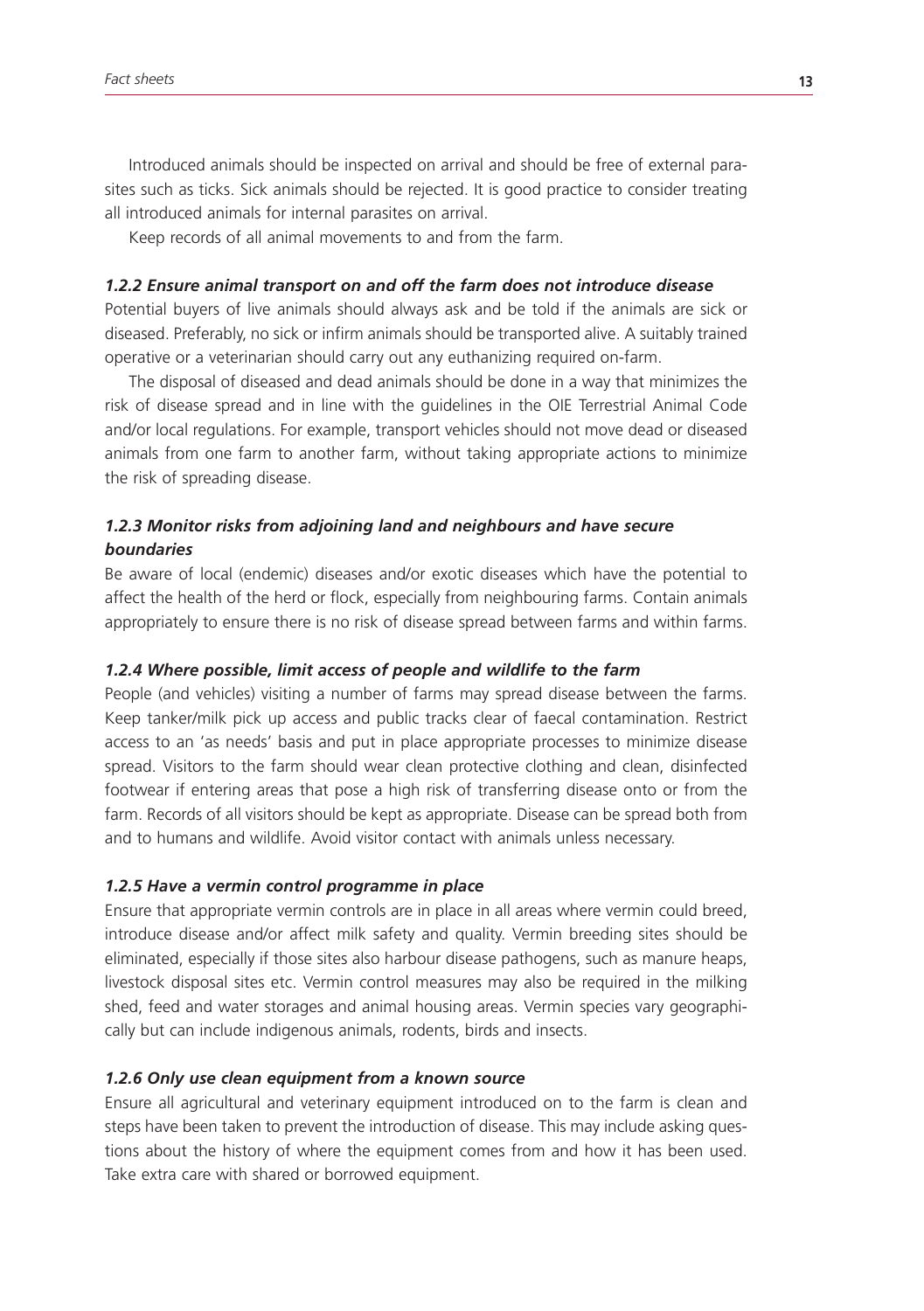#### **1.3 Have an effective herd health management programme in place**

# *1.3.1 Use an identification system that allows all animals to be identified individually from birth to death*

All dairy animals should be easily identifiable by all people who come in contact with them. The systems used should be permanent, allowing individual animals to be uniquely identified from birth to death. Examples of identification systems include ear tagging, tattooing, freeze branding and radio frequency identification (RFID) measures such as microchips.

# *1.3.2 Develop an effective farm herd health management programme focused on prevention that meets farm needs as well as regional and national requirements*

Herd health programmes aim to keep all livestock healthy and productive. They should include the farm's practices for the diagnosis, treatment, prevention and control of relevant animal diseases, including internal and external parasites. It is important to ensure a consistent approach to herd health, so all staff should be aware of and understand the farm's herd health programme.

The programme should cover all aspects of animal husbandry and handling, milk harvesting as well as other dairy farm management practices relevant to animal health. This may include disease screening, vaccination and/or control measures being required by animal health authorities or supply contracts.

Where effective vaccines are available, they may be used to increase resistance to disease. Prophylactic treatments may be required as protective measures when no viable alternative strategy exists.

Effective herd health programmes should be developed in consultation with appropriately skilled people such as veterinarians.

#### *1.3.3 Regularly check animals for signs of disease*

Observe all animals regularly and use proven methods to aid in detection and accurate diagnosis of infectious disease. Some useful tools may include rectal thermometers, observations of animal behaviour and body condition, and examination of foremilk. Laboratory or other tests may be necessary to screen animals for disease. Herd and/or animal-level disease testing may also be available through statutory disease control programmes or communal milk collection/herd improvement centres.

Detailed breeding and reproductive records should be kept and animals observed at appropriate stages as many diseases are associated with reproduction.

Clinical diseases should be investigated to determine the underlying cause(s) so that animals can be treated and further cases prevented. Regular management practices such as hoof care programmes can reduce the incidence of lameness.

#### *1.3.4 Sick animals should be attended to quickly and in an appropriate way*

Treat all disease, injury and poor health by proven methods after accurate diagnosis. Treat diseased animals appropriately to minimize the prevalence of infection and the source of pathogens.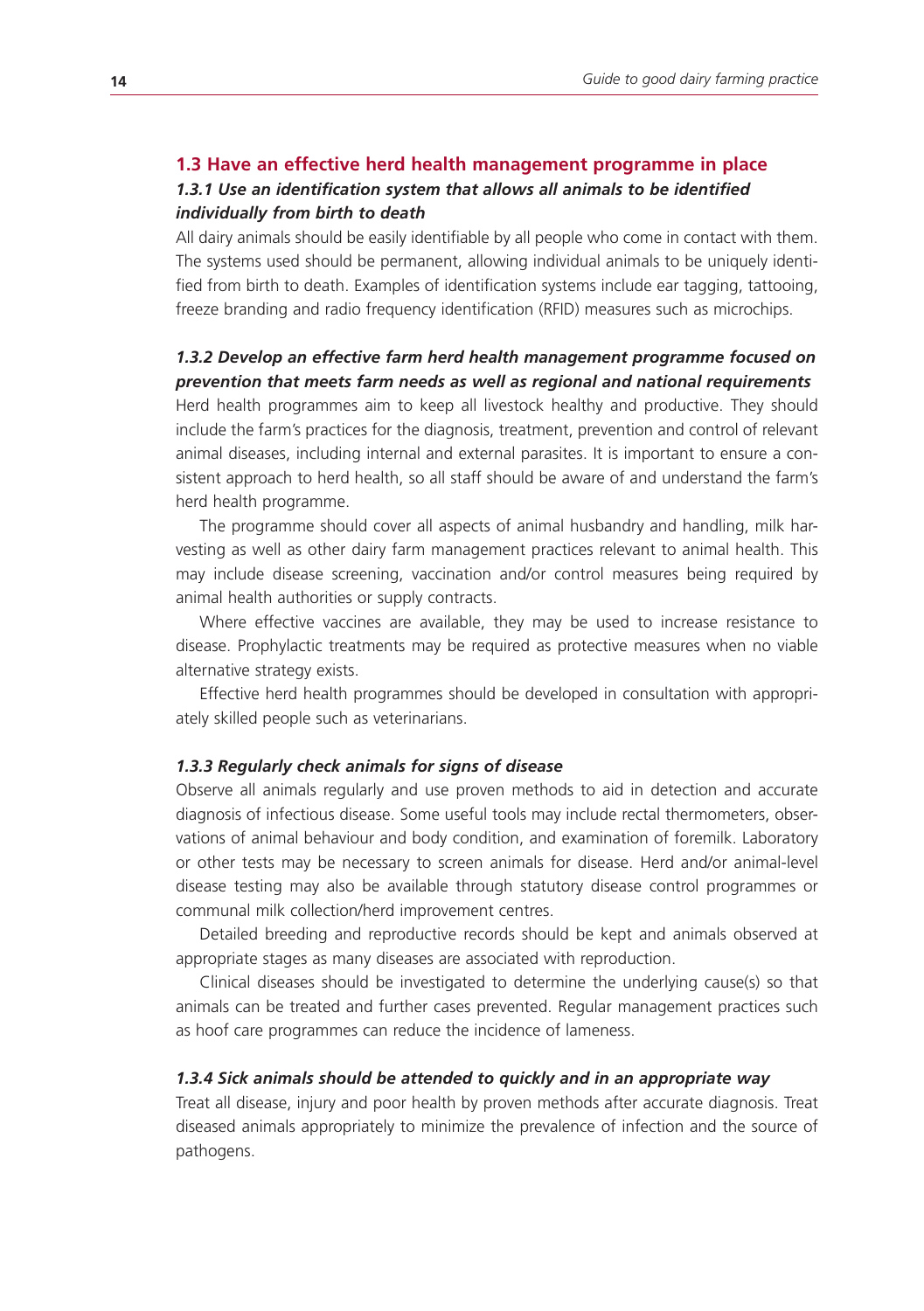#### *1.3.5 Keep sick animals isolated*

Where possible and if indicated, keep sick animals isolated on the farm to minimize the spread of contagious disease. Provide separate facilities and/or milk sick animals last. Prompt treatment can limit the spread of infectious agents. Clean and disinfect equipment after it has been in contact with sick animals and ensure people coming into contact with these animals take precautions to avoid infections.

#### *1.3.6 Separate milk from sick animals and animals under treatment*

Follow appropriate procedures to separate milk from sick animals and animals under treatment. This milk is not suitable for human consumption and if stored on farm should be clearly labelled as such. Clean milking equipment and utensils thoroughly to avoid cross contamination.

# *1.3.7 Keep written records of all treatments and identify treated animals appropriately*

It is important that staff, veterinarians and others involved with handling dairy animals on the farm know what treatments have been given to which animals. Put in place an appropriate system to readily identify treated animals, and record appropriate details in accordance with local regulations and to manage withholding periods for milk and meat.

#### *1.3.8 Manage animal diseases that can affect public health (zoonoses)*

Follow local regulations and OIE recommendations to control zoonoses. Aim to keep diseases of public health significance at a level in animal populations that is not hazardous to people. Avoid direct transmission to people through appropriate animal management and hygienic practices. Ensure the safe disposal of animal waste and carcases. Prevent the contamination of milk with faeces and urine or other animal wastes. Do not use milk from sick animals for human consumption. Manage the risks posed by drinking raw milk from farms.

#### **1.4 Use all chemicals and veterinary medicines as directed**

# *1.4.1 Only use chemicals approved for supply and use under relevant legislation*

Only use chemicals that have been assessed and registered for use in dairy production by the relevant authority.

# *1.4.2 Use chemicals according to directions, calculate dosages carefully and observe the appropriate withholding period10*

Using agricultural and veterinary chemicals for the purpose of which they were approved, and in accordance with label directions, gives a predictable outcome whilst managing the potential risks. Dairy farmers should manage the use of all chemicals to prevent the chemicals adversely affecting animal health and productivity, the health and safety of the user, the environment or the safety and quality of milk and meat products.

<sup>&</sup>lt;sup>10</sup> The withholding period (or withdrawal period) is the minimum period which must elapse between last administration or application of a chemical product and the first grazing, slaughter for meat and/or harvesting of milk for human consumption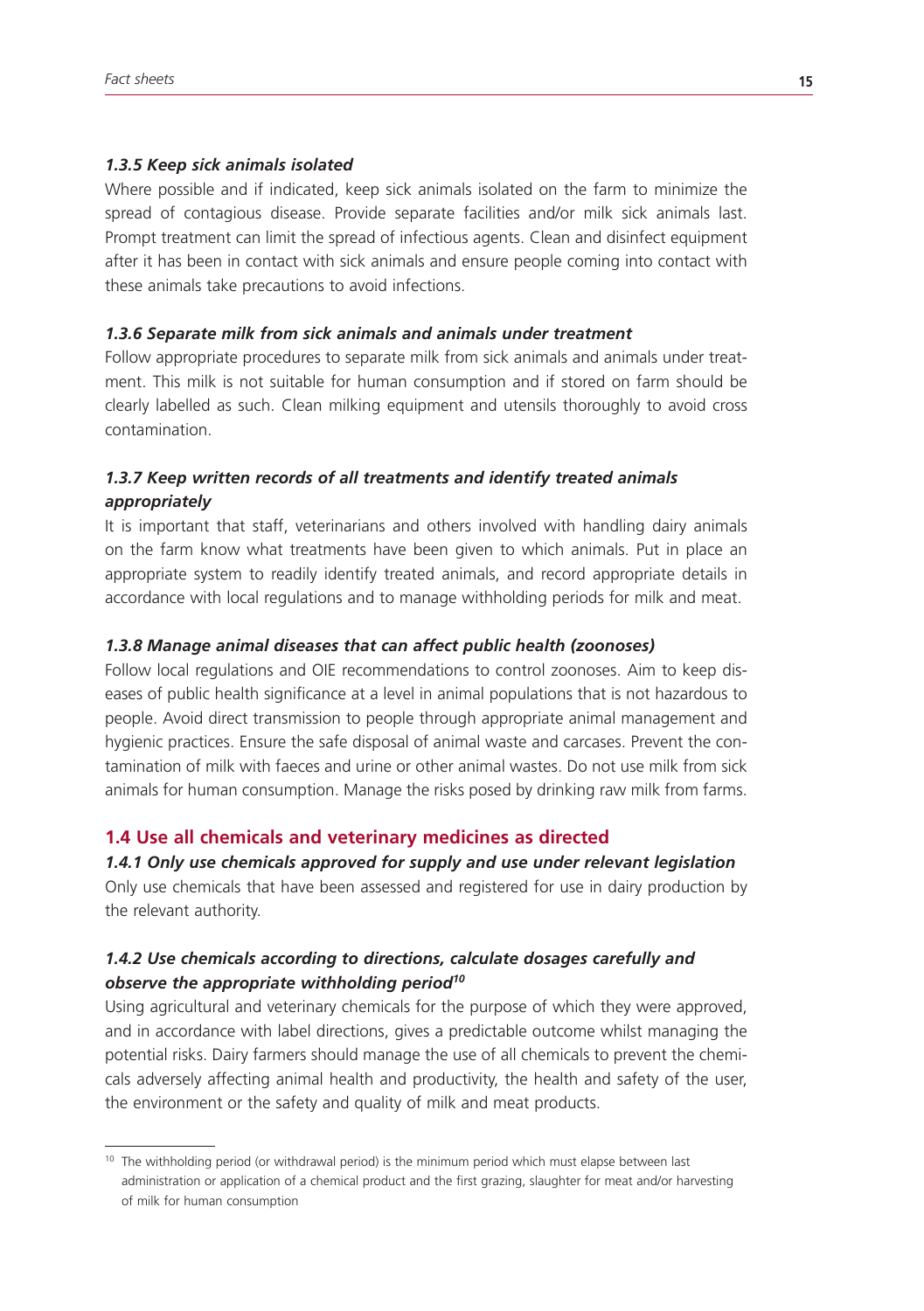Be aware of chemicals that can leave residues in milk. These may include detergents, teat disinfectants, dairy sanitisers, anti-parasitics, antibiotics, herbicides, pesticides and fungicides.

Dairy farmers should:

- use chemicals only for the purpose for which they are approved. For example lactating animals should never be treated with veterinary products that are not recommended for treatment of animals producing milk supplied for processing or otherwise used for human consumption;
- read the label as it will contain all the information about the legal and safe use of the chemical;
- follow the advice given on the label and any chemical data sheet or risk assessment; and
- observe the specified withholding periods.

# *1.4.3 Only use veterinary medicines11 as prescribed by veterinarians*

Veterinary medicines pose risks to humans, animals and food safety and are subject to special controls on their supply and use.

Use only approved veterinary medicines, at the recommended dose according to the label directions, or as prescribed or advised by a veterinarian. Relevant withholding periods must be observed.

All veterinary medicines and chemicals intended for treatment of food-producing animals should have a withholding period stated on the label. If label directions are not strictly followed, the stated withholding period will not be valid. If no withholding time is stated or no labelling instructions exist, the product should not be used.

The use of veterinary medicines contrary to the label recommendations is termed 'offlabel use' and poses additional risks. Off-label use of veterinary medicines must only occur under strict veterinary supervision and in compliance with national/regional regulations.

# *1.4.4 Store chemicals and veterinary medicines securely and dispose of them responsibly*

Store chemicals and veterinary medicines securely to ensure they are not used inappropriately or do not unintentionally contaminate milk and feed. Check and observe product expiry dates. Chemicals and their containers should also be disposed of in a way that will not cause contamination to animals or the farm environment.

<sup>11</sup> Veterinary medicines are chemical and biological products sold for the treatment of animals where evidence of proven efficacy and safety have been examined by independent review bodies to ensure that the products are suitable for their purpose. These medicines may require a prescription from a veterinarian to allow purchase and to confirm that their use is appropriate.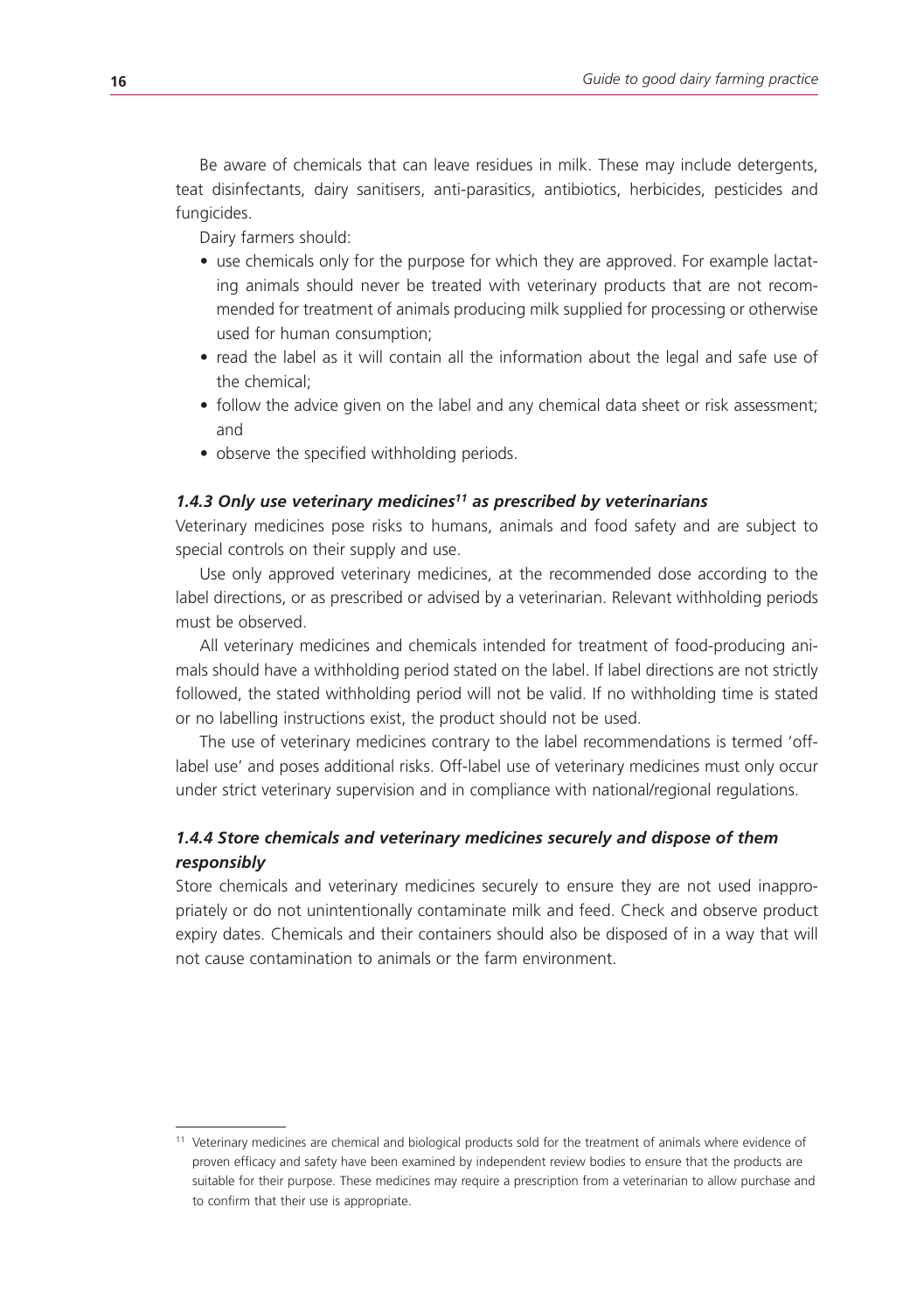# **2. MILKING HYGIENE**

Milking is the defining activity of dairy farming. Consumers demand high standards of milk quality, so milking management aims to minimize microbial, chemical and physical contamination. Milking management covers all aspects of the process of obtaining milk from animals quickly and effectively, while assuring the health of the animals and the quality of the milk.

Consistency in the day-to-day implementation of milking procedures is an important part of good dairy farming practice for milking.

This Fact Sheet describes practices that ensure milk is harvested and stored under hygienic conditions, and that the equipment used to harvest and store milk is well maintained. The suggested good dairy farming practices for milking hygiene are set out under the following headings:

- Ensure milking routines do not injure the animals or introduce contaminants<sup>12</sup> into milk.
- Ensure milking is carried out under hygienic conditions.
- Ensure milk is handled properly after milking.



# **2.1 Ensure milking routines do not injure the animals or introduce contaminants into milk**

#### *2.1.1 Identify individual animals that require special milking management*

Individual animals should be easily identifiable by all people who come in contact with them. The system used should be permanent, allowing individual animals to be identified from birth to death. Additional temporary identification systems should be in place on farms to manage animals that require special handling at milking, such as treated or diseased animals, or animals producing milk that is not suitable for human consumption.

#### *2.1.2 Ensure appropriate udder preparation for milking*

Wash and dry dirty teats before milking. Only milk animals with clean, dry teats.

Check the udder and teats for any abnormalities which may indicate clinical mastitis.

The foremilk may be extracted and checked for abnormalities before each animal is

<sup>&</sup>lt;sup>12</sup> A contaminant is defined as any biological or chemical agent, foreign matter, or other substance, not intentionally added to food, that may compromise food safety or suitability.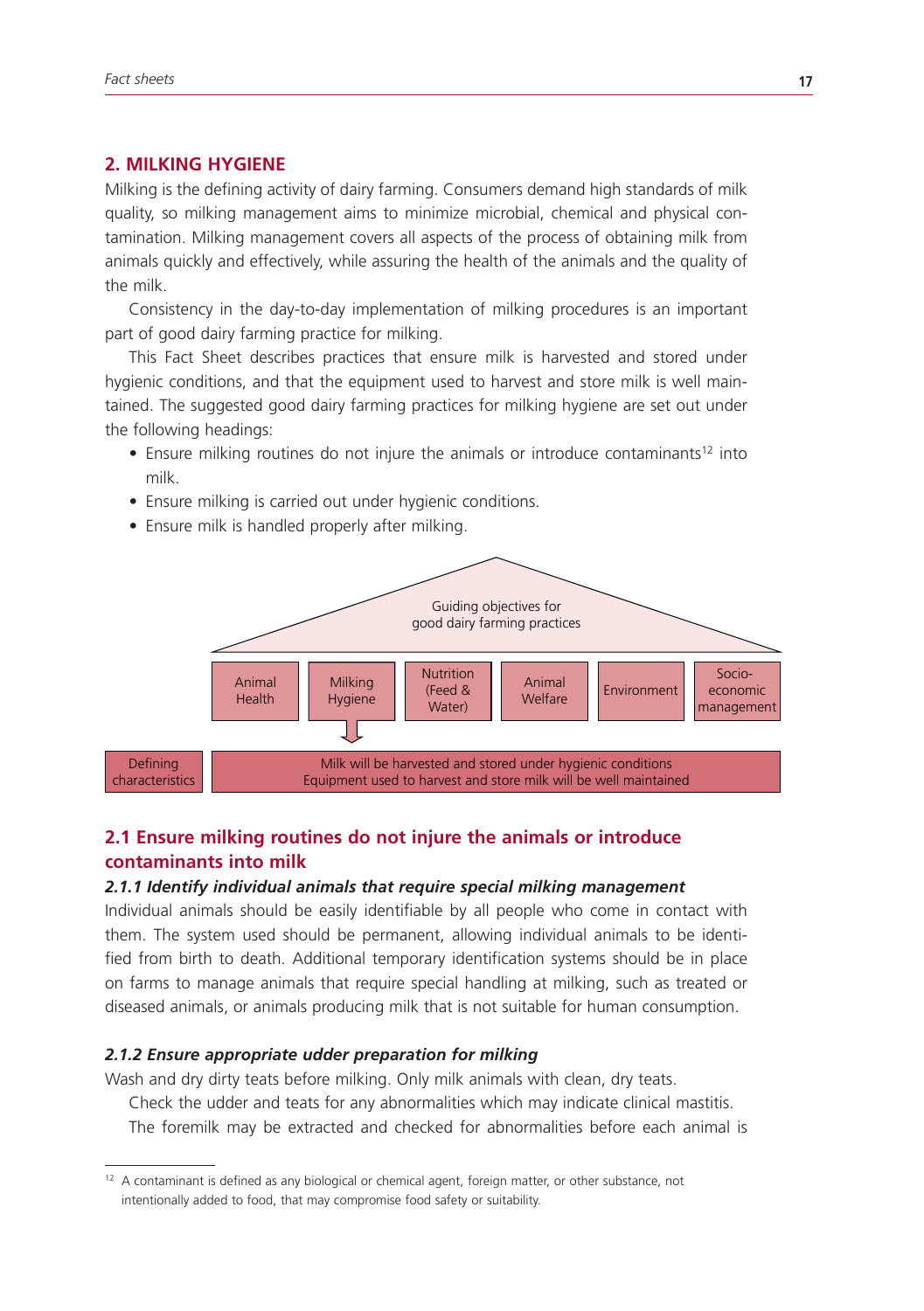milked. This may be a regulatory or contractual requirement for dairy animals in some countries.

#### *2.1.3 Milk animals regularly using consistent milking techniques*

Institute regular milking times and routines. Ensure good milking technique is consistently applied. Incorrect or variable milking techniques can result in a higher mastitis risk and injury to the animal.

The correct technique for machine milking is to:

- prepare animals properly before milking;
- attach the cups to clean, dry teats;
- avoid unnecessary air ingress at cup attachment;
- avoid overmilking;
- remove cups gently; and
- when necessary, apply teat disinfectant to each teat after milking according to national recommendations and regulations.

The correct technique for hand-milking is to:

- restrain the animal to be milked using a method that does not cause pain or injury;
- ensure the milker's hands are clean and dry;
- prepare the teats for milking, ensuring they are clean and dry;
- only use appropriate teat lubricants according to national recommendations and regulations;
- handle the teats gently, ideally using the 'fist-grip' method, avoiding any discomfort, pain or injury to the animal;
- use buckets that are non-corrosive, easy to clean and disinfect, and do not taint the milk;
- avoid contaminating the collected milk with foreign material such as dust, dirt, soil, urine, manure (faeces) and protect it from flies; and
- when necessary, apply teat disinfectant to each teat after milking according to national recommendations and regulations.

# *2.1.4 Segregate milk harvested from sick or treated animals for appropriate disposal*

Animals whose milk is unfit for human consumption should be milked last or with a separate bucket or system. Store or discard abnormal milk in a manner appropriate to the risk posed to people, animals and the environment.

#### *2.1.5 Ensure milking equipment is correctly installed and maintained*

Manufacturers' and local, regional or national recommendations should be followed for construction, installation, performance and maintenance of the equipment used for milking. Inspect and replace perishable components if evidence of wear is found. Materials used for milking equipment that come into contact with milk and with cleaning and disinfecting fluids should be made from adequately resistant materials and should not impart a taint to milk.

Follow the manufacturers' instructions when using cleaning and disinfecting agents on milking equipment, including any requirements to rinse following application. Only use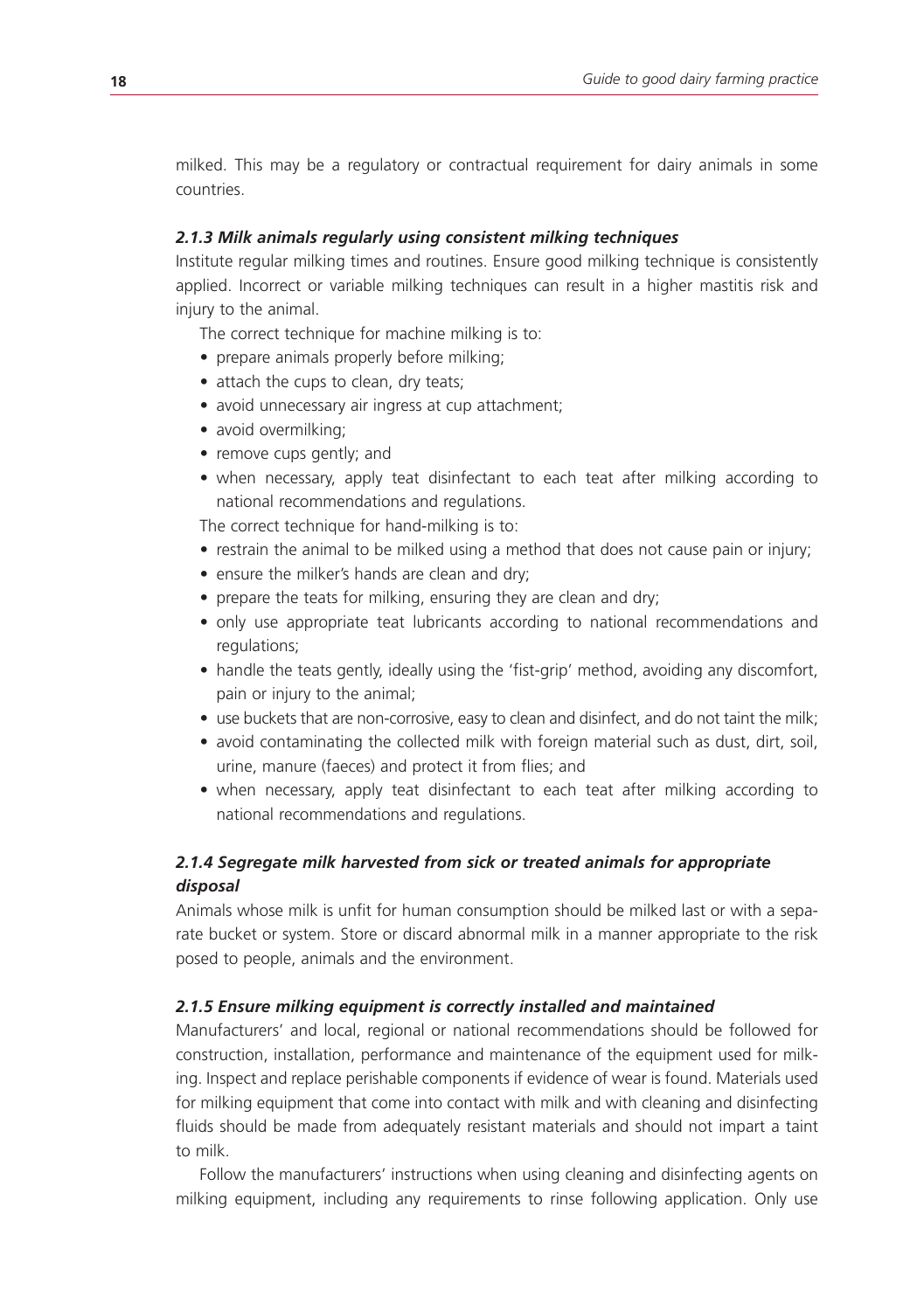cleaning and disinfecting agents approved for use by the relevant authority. These chemicals should be used in a way that ensures they do not have an adverse effect on the milk or milking equipment. Store all chemicals, other than those in routine use, in a lockable area away from the milk storage area.

#### *2.1.6 Ensure a sufficient supply of clean water*

A sufficient supply of clean water should be available for milking operations, for cleaning the equipment that comes into contact with milk and for cleaning the milking area.

The quality of the water should be suitable for its intended use. Standards regarding the quality of water used in milk production are mandated in many countries, including the use of potable water in cleaning surfaces that come into contact with milk.

#### **2.2 Ensure milking is carried out under hygienic conditions**

#### *2.2.1 Ensure housing environment is clean at all times*

A high standard of cleanliness should be maintained at all times in housing areas to decrease soiling of the udder and so protect udder health. The housing area should:

- be designed to provide good drainage and ventilation and to avoid animal injury;
- be of suitable size and designed to cater for the size of the animal and the herd; and
- have adequate loose bedding which is maintained in a hygienic condition.

All stalls and beds should be kept clean and dry (eg by replacing the bedding frequent-

ly). Regularly clean or scrape passageways to remove manure.

#### *2.2.2 Ensure milking area is kept clean*

The milking area should be designed to allow it to be kept clean and tidy. It should:

- be easy to clean;
- have a clean water supply;
- have waste handling facilities; and
- have sufficient temperature regulation, ventilation and light.

Construct holding yards to enable a high standard of cleanliness to be maintained.

#### *2.2.3 Ensure the milkers follow basic hygiene rules*

The milker should:

- wear suitable and clean working clothes;
- keep hands and arms clean especially when milking;
- cover cuts or wounds; and
- not have any infectious disease transmissible via milk.

# *2.2.4 Ensure milking equipment is cleaned and when necessary, disinfected after each milking*

Establish a routine to ensure milking equipment is clean before each use. If mobile milking equipment is used, this may mean cleaning between each use.

Use chemicals approved for the cleaning and/or disinfecting of milking equipment. Use water of suitable quality heated to the required temperature. Milk contact surfaces should be disinfected as required and in accordance with national recommendations and regulations.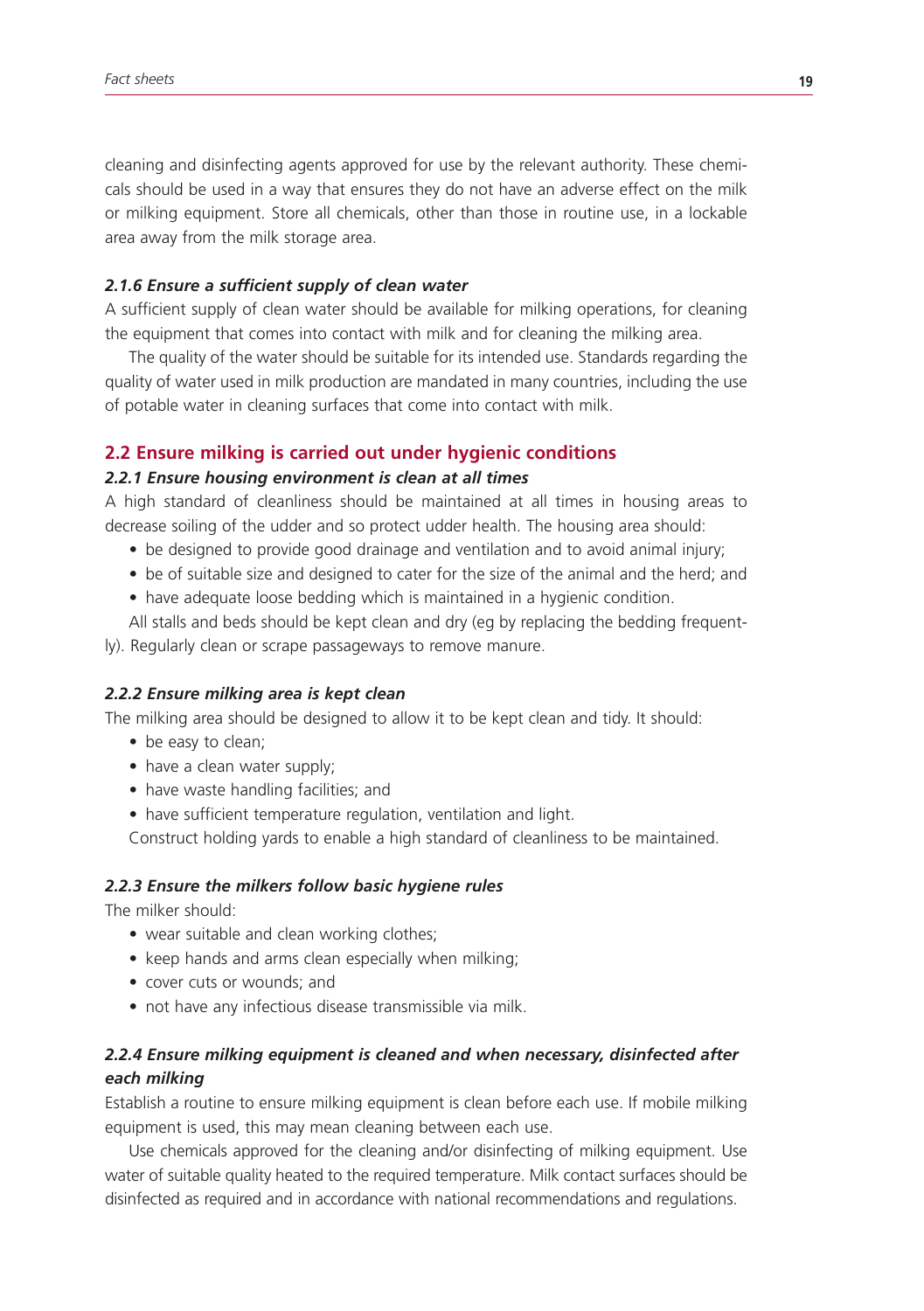#### **2.3 Ensure milk is handled properly after milking**

#### *2.3.1 Ensure milk is cooled or delivered for processing within the specified time*

Cool milk as soon as possible after milking to the required storage temperature and within the specified time. Cooling times and storage temperatures should conform to limits set by the relevant authority.

Limits on the time taken between milking and delivery to the milk collection centre may exist in developing countries where the cooling or processing of milk is undertaken off the farm.

#### *2.3.2 Ensure milk storage area is clean and tidy*

Milk should be stored away from the milking area. The milk storage area should:

- be clean and clear of accumulated rubbish, any products or chemical substances not in constant use and any feedstuffs;
- have hand washing and drying facilities; and
- be easy to clean and have pest control practices in place.

# *2.3.3 Ensure milk storage equipment is adequate to hold milk at the specified temperature*

The storage equipment should be capable of holding milk at the required temperature until collection, and be constructed of materials that do not taint the milk.

Bulk tanks should be built to recognized standards and milk refrigeration systems should have a regular maintenance and service programme to prevent breakdowns. The bulk tank should be equipped with a thermometer to check the temperature of the milk and appropriate records kept of storage temperatures. Ensure that all of the equipment is working properly.

# *2.3.4 Ensure milk storage equipment is cleaned and when necessary, sanitised after each milk collection*

To ensure milk storage equipment is clean before use, clean and, when necessary, sanitise it after each milk collection. Milk contact surfaces should be sanitised as required in accordance with national recommendations and regulations.

#### *2.3.5 Ensure unobstructed access for bulk milk collection*

Provide unobstructed access to the milk storage area to enable the safe collection of milk. Access to the milk collection areas should be free of animal pathways, mud and other potential contaminants.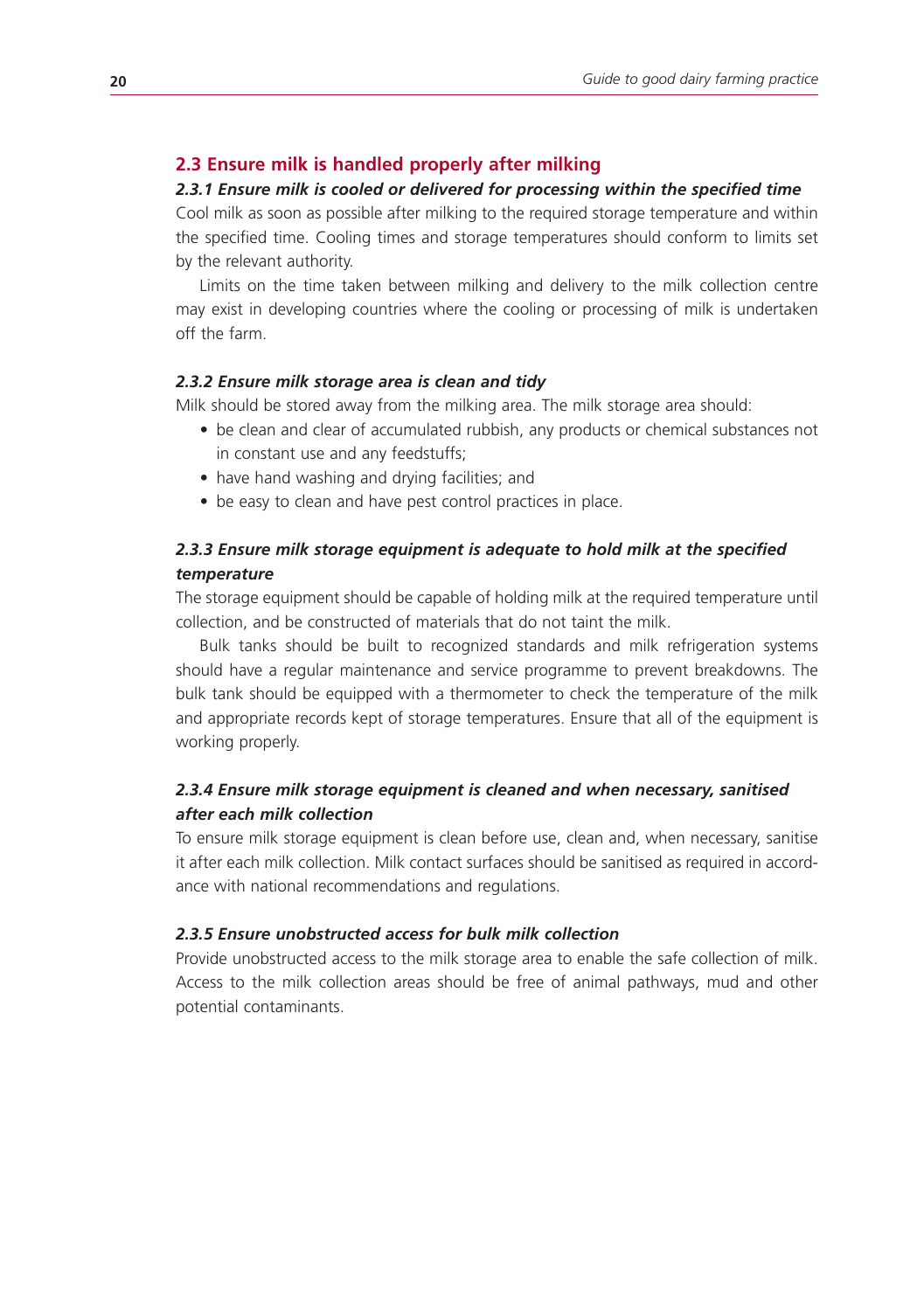#### **3. NUTRITION (FEED AND WATER)**

The quantity and quality of the feed and water provided largely determines the dairy animal's health and productivity, and the quality and safety of its milk.

This Fact Sheet describes good dairy farming practice for managing animal nutrition, both feeding and watering. The suggested practices are set out under the following headings:

- Secure feed and water supplies from sustainable sources.
- Ensure animal feed and water are of suitable quantity and quality.
- • Control storage conditions of feed.
- Ensure the traceability of feedstuffs brought on to the farm.



#### **3.1 Secure feed and water supplies from sustainable sources**

#### *3.1.1 Plan ahead to ensure that the herd's feed and water requirements are met*

Budgeting the herd's feed and water requirements in advance reduces risk and may help the dairy farmer identify less expensive sources of feed. Planning feed and water requirements ahead can enhance the sustainability of the farm enterprise.

Utilise appropriate feeding and watering methods and infrastructure to ensure all livestock have adequate access.

# *3.1.2 Implement sustainable nutrient, irrigation and pest management practices when growing feed*

Many farming systems rely on home grown feed for their livestock. Implementing good dairy farming practice includes managing the flow of nutrients on the farm, including the appropriate use of effluent and fertilisers for growing feed. Finite resources such as water for irrigation must also be managed sustainably. Implementing integrated pest management strategies can reduce chemical use.

#### *3.1.3 Source farm inputs from suppliers implementing sustainable systems*

Where possible, dairy farmers should consider sourcing farm inputs such as feed, water, fertiliser and energy from suppliers adopting sustainable practices, and so reduce the environmental impact of their own enterprise.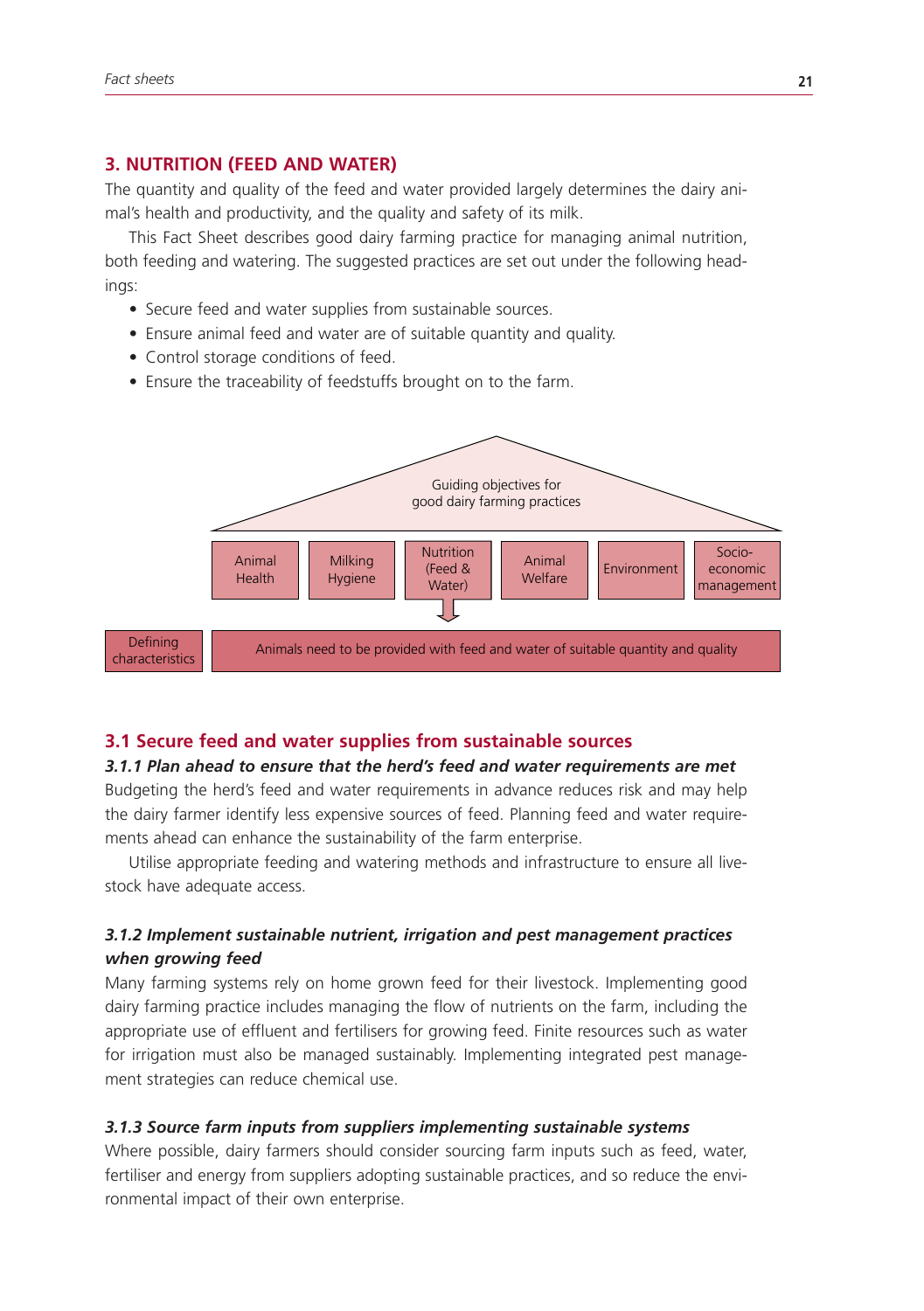# **3.2 Ensure animal feed and water are of suitable quantity and quality**

# *3.2.1 Ensure the nutritional needs of animals are met*

Dairy animals should be provided with sufficient feed and water daily, according to their physiological needs. The quality and quantity of the feed, including appropriate fibre, should reflect the animal's age, body weight, stage of lactation, production level, growth, pregnancy, activity and climate.

Sufficient space and time needs to be given for each animal to get access to feed and water. Good feeding management will reduce competitive pressure and diminish aggressive behaviours between individual animals.

# *3.2.2 Ensure the feed fed to dairy animals is fit for purpose and will not negatively impact the quality or safety of their milk or meat*

Dairy farmers should ensure that the feed fed to dairy livestock does not contain chemical residues, toxins or other contaminants that pose a risk to animal health or the safety or quality of milk or meat derived from these animals. This can be achieved by carefully following the label directions of agricultural chemicals used on pastures and crops being grown for stock feed on the farm. Assurance about previous chemical treatments and the feed's suitability as a stock feed should be sought from off-farm suppliers.

Fence off or restrict access to areas where contaminated feed or toxic plants may be consumed by dairy animals. Inspect feed for signs of contamination or spoilage prior to feeding.

# *3.2.3 Ensure suitable quality water is provided and the supply is regularly checked and maintained*

Fence stock water supplies to protect them from unintentional contamination. Water supplies should be of suitable quality and free of excrement.

Many contaminants can enter water supplies and threaten the health or safety of people, livestock and the milking equipment rinsed with the contaminated water. The most common contaminants include pathogenic microorganisms and their toxins, as well as toxic chemicals such as pesticides, petroleum, solvents and nitrates.

Contact the relevant authorities and have the water tested if there are any concerns about the suitability of the water for animals to drink.

#### *3.2.4 Use different equipment for handling chemicals and feed stuffs*

Never mix agricultural chemicals and/or veterinary chemicals in equipment or facilities used to handle feed or water for dairy livestock. Residues can remain on equipment or crosscontamination can occur via spills, air dispersal, back-siphoning effects etc.

# *3.2.5 Ensure chemicals are used appropriately on pastures and forage crops and observe withholding periods*

Maintain stringent paddock records of all chemical applications to crops and pastures, and ensure grazing withholding periods are closely observed. Always follow the label for application rates and withholding times before allowing animals access to a treated field for grazing or forage harvesting. Always follow regulated processes for spray technologies.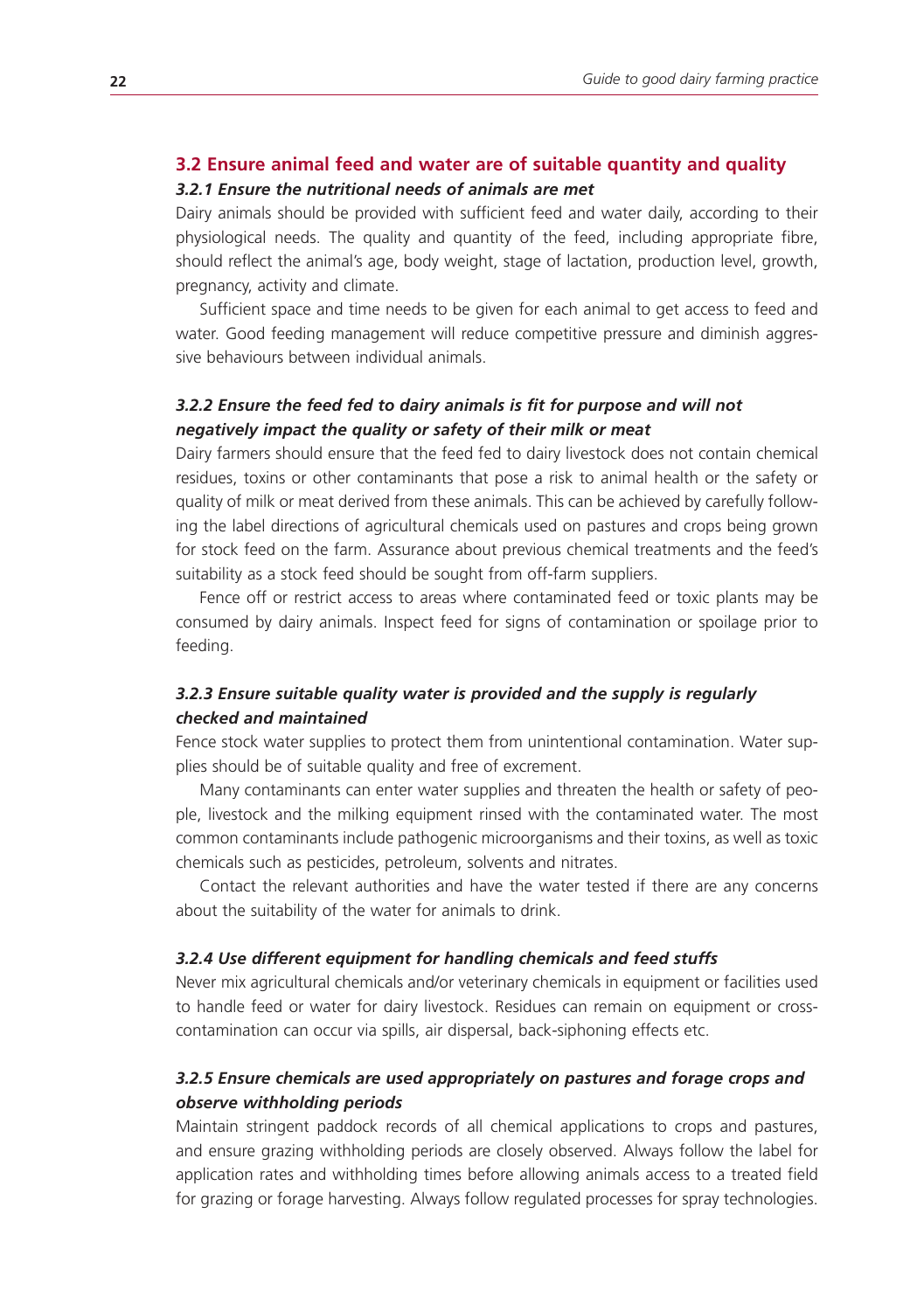Check pasture for signs of pesticide drift. Look for signs of herbicide damage on forage plants. If signs are present, investigate further before allowing animals to graze.

Be aware of the potential for spray drift when applying agricultural chemicals to pastures and crops. Take adequate precautions when allowing stock to drink the water after spray applications.

Find out about the past and present use of chemicals on your farm and neighbouring properties as spray drift may be a potential source of residues. When buying fodder or land, always obtain information on the paddock's previous history of agricultural chemical use and/or conduct a soil or plant test if residues are suspected.

# *3.2.6 Only use approved chemicals for treatment of animal feeds or components of animal feeds and observe withholding periods*

Only chemicals approved for use in dairy operations should be used.

Chemicals should be managed in a manner that avoids their accidental introduction into the feed and water and, as a result, into milk.

Use chemicals in accordance with manufacturers' recommendations. Check labels of all chemicals that are to be used around, on or in feeds or pastures for compatibility with food-producing animals, withholding requirements for milk, and proper application rates and concentration of products.

Withholding periods may also apply to pastures, forage crops and stored grains if they have been treated with an agricultural chemical. Different withholding periods may apply if the crop is also intended for human consumption.

#### **3.3 Control storage conditions of feed**

#### *3.3.1 Separate feeds intended for different species*

National regulations must be observed such that no prohibited animal material is included in dairy feed rations.

# *3.3.2 Ensure appropriate storage conditions to avoid feed spoilage or contamination*

Ensure animals are not able to come into contact with contaminants in areas where these products are stored and mixed. These areas should be well ventilated as toxic fumes may be given off.

Ensure that feed is protected from contaminants. Store and handle pesticides, treated seeds, medicated feed and fertilizers properly. Store herbicides separately from other agricultural chemicals, fertilizers and seeds. Provide an appropriate vermin control programme for stored feed.

Hay and dry feeds should be protected from a moist environment. Silage and other fermented crops should be kept under sealed conditions.

#### *3.3.3 Reject mouldy or sub-standard feed*

Avoid feeding any mouldy feed to dairy animals. A wide range of feeds can contain poisonous fungal toxins that can be transferred to milk, particularly if they have not been stored correctly. Monitor feed for other gross contaminants such as plant or animal matter, metal, plastics, string and other undesirable items.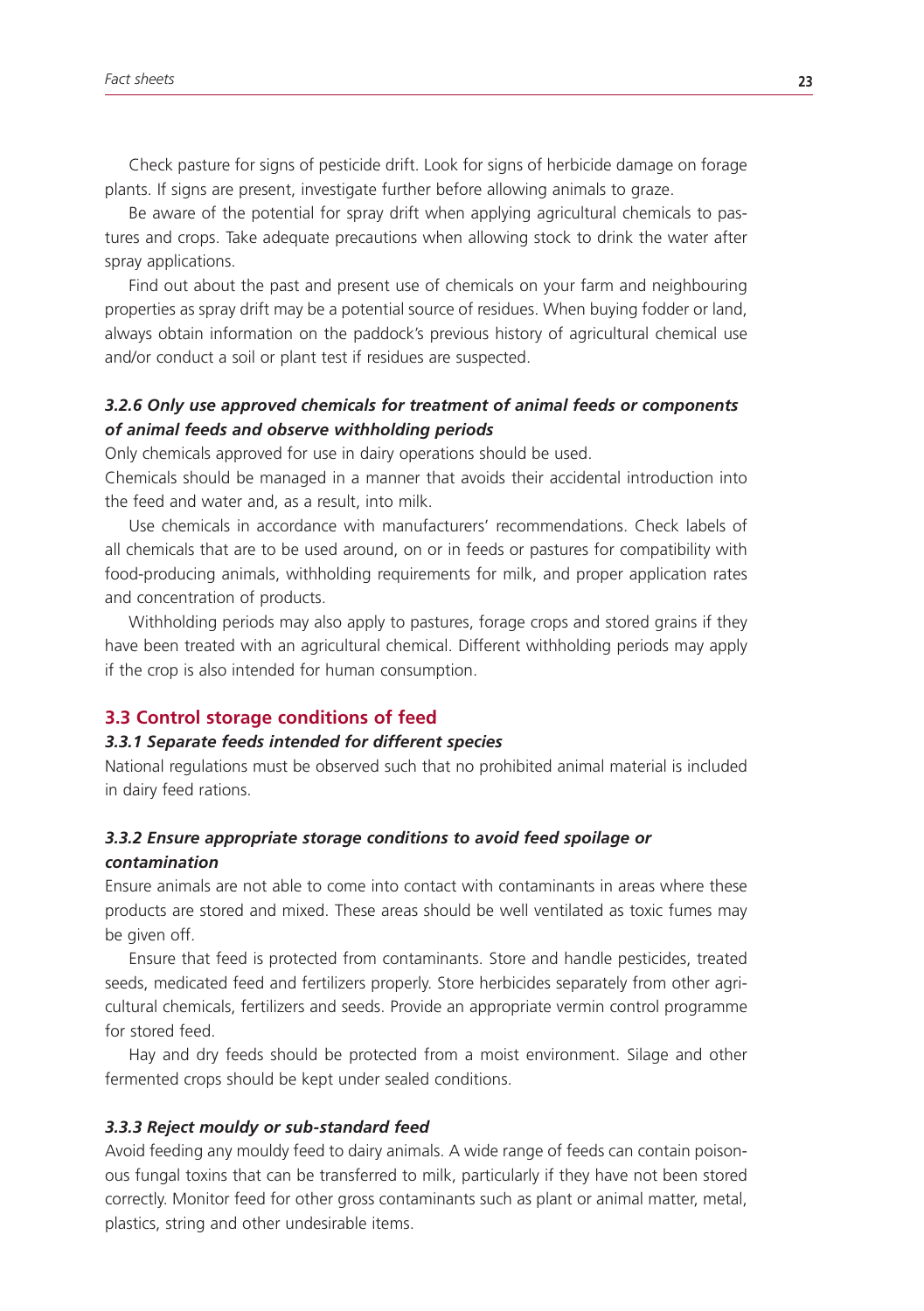# **3.4 Ensure the traceability of feedstuffs brought on to the farm**

# *3.4.1 Where possible, source animal feed from suppliers having an approved quality assurance programme in place*

If you buy in feed, ensure the feed supplier has an assurance programme in place, can monitor appropriate residues and diseases and can trace the ingredients used back to their source. Ask for a relevant vendor declaration.

#### *3.4.2 Keep records of all feed or feed ingredients received on the farm*

Have an appropriate system in place to record and trace all feed or feed ingredients received onto the farm. Request a vendor declaration and/or a written consignment note with each feed delivery. Make sure you can identify and trace all treatments applied to feeds on-farm (including crop and grain treatments).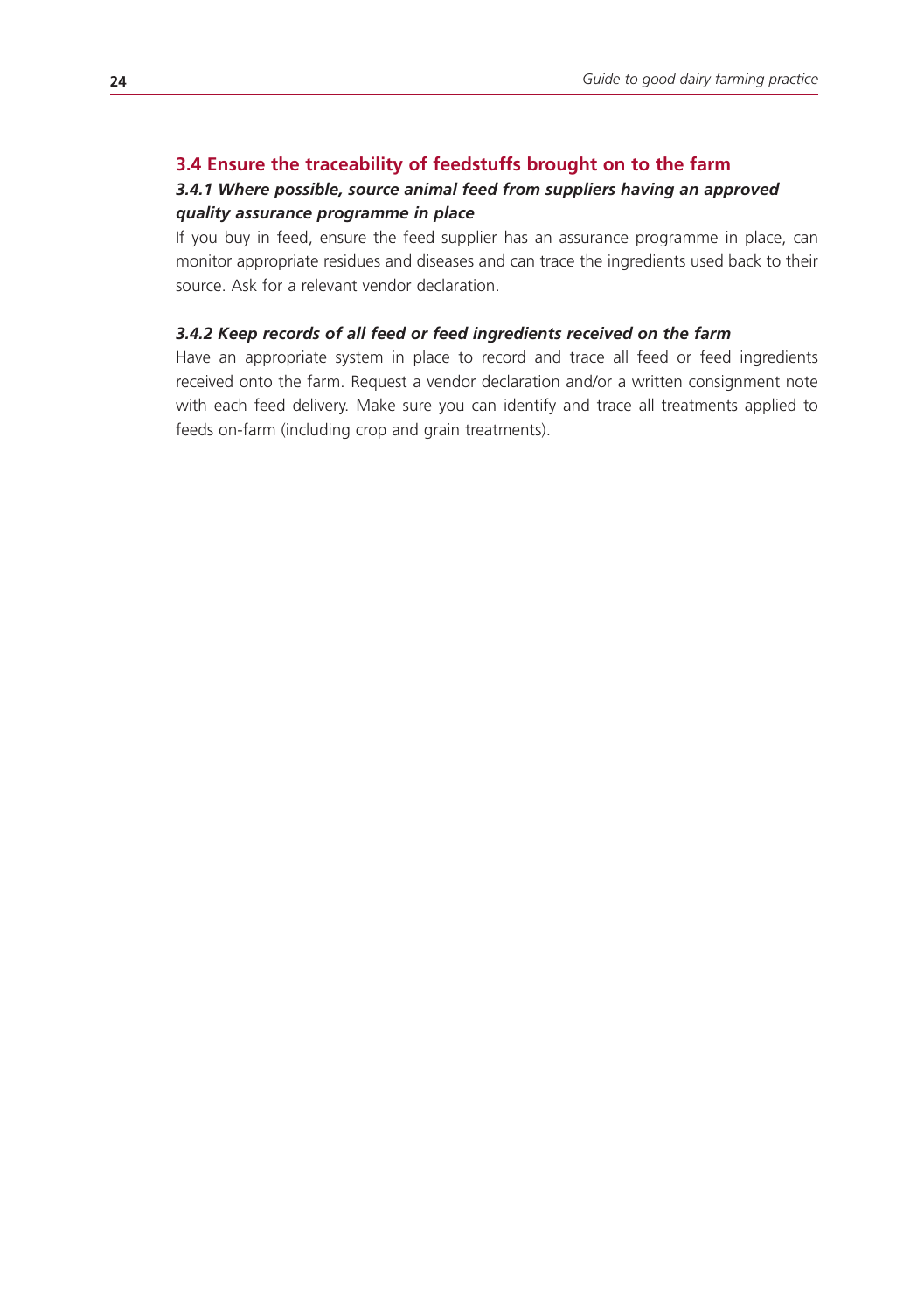# **4. ANIMAL WELFARE13**

In essence, animal welfare is the application of sensible and sensitive animal husbandry practices to the livestock on the farm. Animal welfare is primarily concerned with the wellbeing of the animal.

In general, consumers perceive high animal welfare standards as an indicator that food is safe, healthy and of high quality. Animal welfare standards have been incorporated into most on-farm food quality and food safety schemes.

Many animal welfare codes list 'five freedoms'<sup>14</sup> that should underpin best farm practice in relation to animal welfare. These five freedoms provide a comprehensive overall concept of animal welfare.

This Fact Sheet describes good dairy farming practices for animal welfare. They are set out to reflect the five freedoms:

- Ensure animals are free from thirst, hunger and malnutrition.
- Ensure animals are free from discomfort.
- Ensure animals are free from pain, injury and disease.
- Ensure animals are free from fear.
- Ensure animals can engage in relatively normal patterns of animal behaviour.



# **4.1. Ensure animals are free from thirst, hunger and malnutrition**

### *4.1.1 Provide sufficient feed and water for all animals every day*

Dairy livestock should be given sufficient feed, based on their physiological needs. Their requirements will vary according to their age, body weight, stage of lactation, production level, growth, pregnancy, activity and environment. Provide enough space around feeding and watering points to reduce bullying and ensure all livestock have sufficient access.

<sup>&</sup>lt;sup>13</sup> For more details on Animal Welfare, please refer to the IDF Guide to Good Welfare in Dairy Production 2008 www.fil-idf.org.

<sup>&</sup>lt;sup>14</sup> Adapted from the 'Five Freedoms', Farm Animal Welfare Council, U.K. www.fawc.org.uk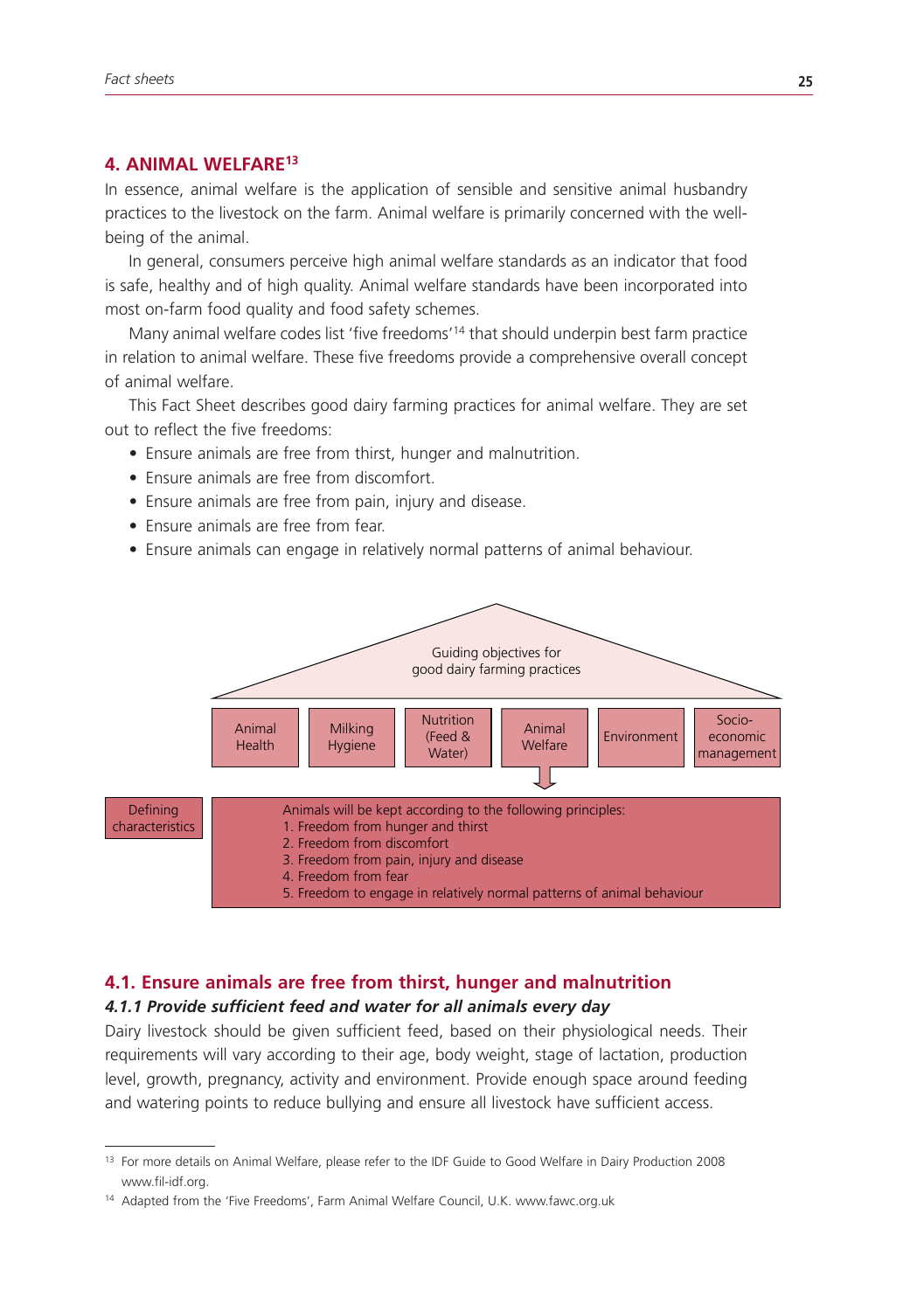The quality (palatability and nutrient content) of the feed also needs to be considered, based on the animal's dietary requirements. Dietary supplements need to be considered if the ration is unable to meet the animal's nutrient requirements. Animals should be fed a balanced diet and have unrestricted access to clean water.

# *4.1.2 Adjust stocking rates and/or supplementary feeding to ensure adequate water, feed and fodder supply*

Due consideration should be given to the number of animals, physiological needs and nutrient quality of feeds when determining stocking rates, and all animals should have access to sufficient water each day.

#### *4.1.3 Protect animals from toxic plants and other harmful substances*

Protect animals from access to toxic plants and contaminated areas such as farm dumps. Do not feed animals mouldy feeds.

Store chemicals securely to avoid contamination of pastures, and observe withholding periods for pasture and forage treatments.

# *4.1.4 Provide water supplies of good quality that are regularly checked and maintained*

Animals should have free access to a clean fresh water supply. Regularly clean water troughs or drinkers and inspect them to ensure they are fully functional. The water supply should be adequate to meet peak requirements. Drinkers should fill sufficiently quickly to avoid any animals in a group remaining thirsty. All reasonable steps should be taken to minimize the risks of the water supply freezing or overheating, as appropriate.

Runoff from effluent and chemical treatments of pasture and forage crops should not enter stock water supplies.

#### **4.2 Ensure animals are free from discomfort**

# *4.2.1 Design and construct buildings and handling facilities to be free of obstructions and hazards*

Consideration should be given to the free flow of animals when designing and building animal housing and/or milking sheds. Avoid dead ends, and steep and slippery pathways. Ensure dairy buildings are safely wired and properly earthed.

#### *4.2.2 Provide adequate space allowances and clean bedding*

Avoid overcrowding of animals, even for short periods. Keep animal group sizes manageable and provide adequate feeding and watering space to reduce aggressive competitive behaviours.

Most dairy species have strong herding instincts. Group animals by similar weight and size if possible. Manage herd introductions to reduce fighting, particularly between mature and intact males.

Provide housed animals with adequate space for resting on comfortable bedding and protected from hard surfaces such as concrete. These areas should be kept clean (eg by replacing the bedding frequently). Grazing areas are usually suitable for resting, provided that they are rotated frequently and have adequate drainage.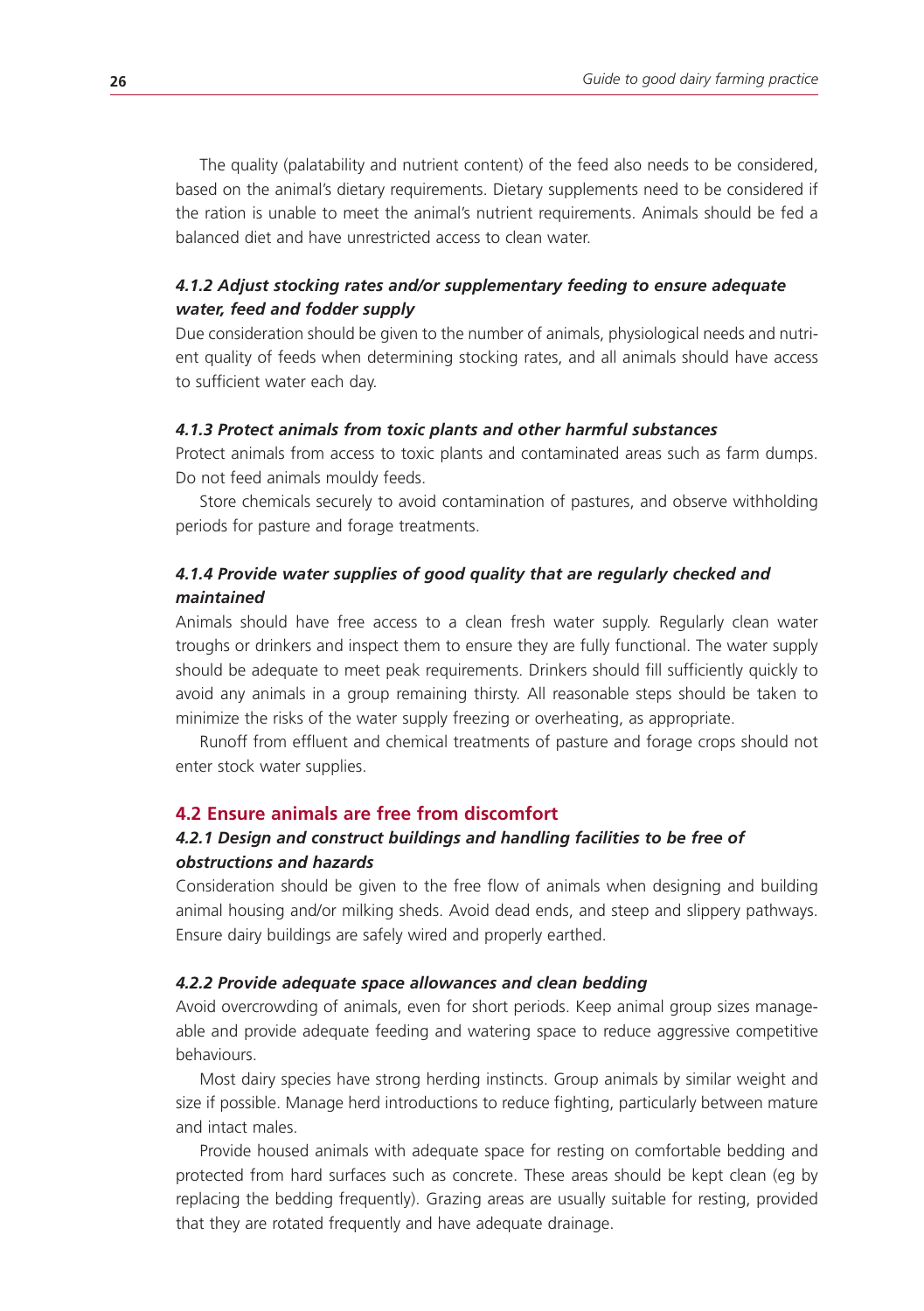# *4.2.3 Protect animals from adverse weather conditions and the consequences thereof*

As far as practicable, protect animals from adverse weather conditions and the consequences thereof. This includes stress factors such as weather extremes, forage shortages, unseasonal change and others causing cold or heat stress. Consider shade or alternative means of cooling such as misters and sprays. In cold conditions shelter, such as windbreaks and housing, and additional feed should be provided. Permanent shelters with lightening arresters may be warranted in some areas. Have plans to protect dairy animals against emergencies (for example back-up power supplies) natural disasters (for example fire, drought, snow, flood); include provision of high ground in case of flood, provide adequate firebreaks and have evacuation provisions.

#### *4.2.4 Provide housed animals with adequate ventilation*

All animal housing should be adequately ventilated allowing sufficient supply of fresh air to remove humidity, allow heat dissipation and prevent build-up of gases such as carbon dioxide, ammonia or slurry gases.

#### *4.2.5 Provide suitable flooring and safe footing in housing and animal traffic areas*

Floors should be constructed to minimize slipping and bruising due to slippery or uneven floors. Excessively rough concrete or surfaces with sharp protrusions and stones can cause excessive wear or penetrations to the sole of the hoof, resulting in lameness. Unsuitable floors may inhibit mounting behaviours and lead to injuries. Protective floor coverings (eg rubber matting or other non-slip surfaces) can be used on walkways to reduce hoof abrasions that lead to secondary hoof infections.

# *4.2.6 Protect animals from injury and distress during loading and unloading and provide appropriate condition for transport*

Transport can pose risks to the welfare of dairy animals. Ensure the loading and unloading facilities are adequate and that water is available in lairage if appropriate. Ensure the vehicle is suitably constructed to safely contain the animals, has good footing and adequate space allowances. Thoroughly plan longer journeys to ensure statutory welfare (feed, watering and resting) requirements are met.

#### **4.3 Ensure animals are free from pain, injury and disease**

# *4.3.1 Have an effective herd health management programme in place and inspect animals regularly*

Animals should be regularly checked to detect injury and/or disease. Treatment and preventative herd health management programmes should be in place.

#### *4.3.2 Do not use procedures and processes that cause unnecessary pain*

People carrying out veterinary related tasks should be able to demonstrate competency, especially for procedures that could cause suffering for example disbudding/dehorning, castration, etc. Adhere to national regulations with respect to these and other practices (such as hot branding, tail docking, teat amputations, etc). Good hygiene is essential for surgical-type procedures. Consider alternative animal husbandry practices if appropriate.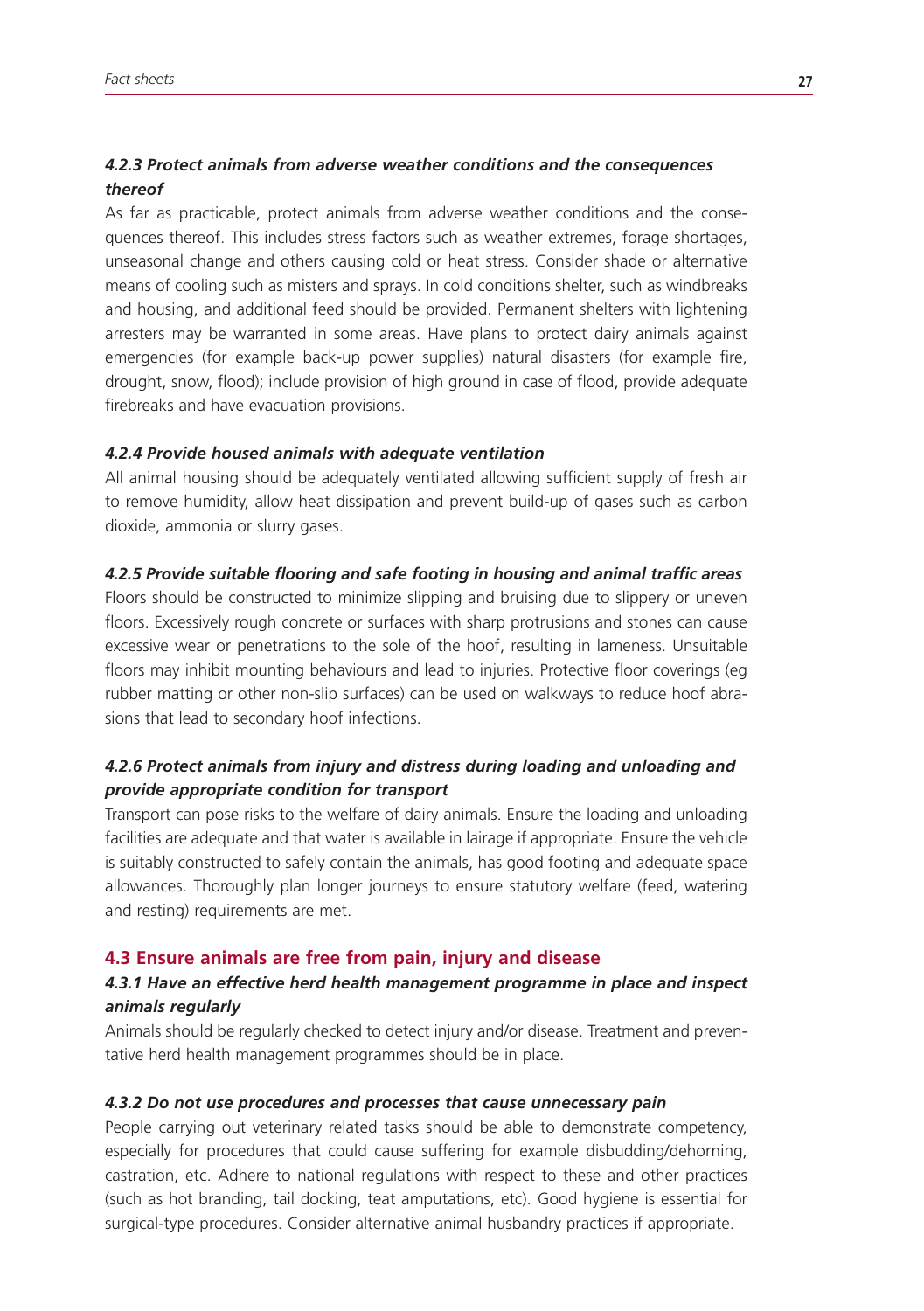#### *4.3.3 Follow appropriate birthing and weaning practices*

Develop an appropriate birthing plan that considers such issues as choice of sire (for ease of birthing); safe birthing facilities; and regular checking of animals to ensure prompt, experienced help is provided if required.

New born animals should be fed colostrum soon after birth. Wean young dairy animals once they are consuming sufficient dry feed.

#### *4.3.4 Have appropriate procedures for marketing young dairy animals*

Calves should not be offered for sale until sufficiently hardy to be transported. Adequate body weight and dry navel are good indicators. Appropriate transport conditions stipulated in national welfare regulations or codes of practice should be followed.

#### *4.3.5 Protect against lameness*

Laneways, yards, milking stalls and housing should be constructed to minimize the incidence of lameness. Regular hoof care management practices should be implemented and the animals' diets adjusted to minimise lameness. Lameness should be investigated to determine underlying causes and treated appropriately. Allow animals to move at their own pace.

#### *4.3.6 Milk lactating animals regularly*

Establish a regular milking routine appropriate to the stage of lactation that does not overly stress the animals.

#### *4.3.7 Avoid poor milking practices as they may injure animals*

Poor milking practices can affect animal well-being and production. Milking equipment should be well maintained and regularly serviced.

# *4.3.8 When animals have to be euthanized on-farm, avoid unnecessary stress or pain*

When it is necessary to kill sick or diseased animals, or those in pain, it should be done promptly and in such a manner as to avoid unnecessary pain.

#### **4.4 Ensure animals are free from fear**

# *4.4.1 Consider animal behaviour when developing farm infrastructure and herd management routines*

Good design of facilities to take advantage of the natural behaviours of dairy animals can enhance the movement of animals, reducing the number of negative interactions required by the stock handlers. Quiet, consistent handling practices using well designed facilities promote better productivity and safety from reduced fear and stress.

# *4.4.2 Provide competent stock handling and husbandry skills and appropriate training*

Good stock handling and husbandry skills are key factors in animal welfare. Without competent, diligent care of animals their welfare will be compromised.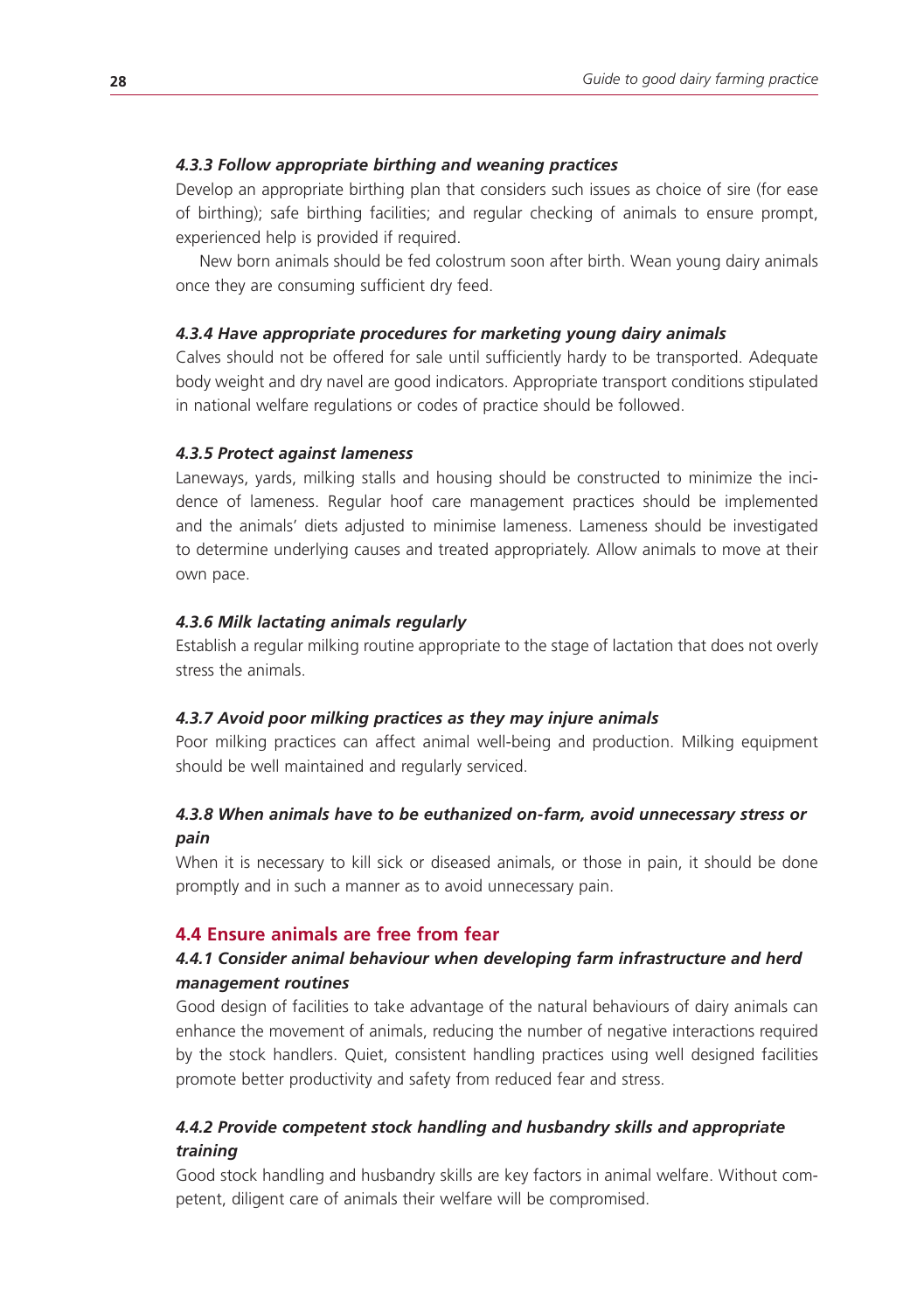A competent operator should be able to:

- recognize whether or not the animals are in good health;
- understand the significance of a change in the behaviour of the animals;
- know when veterinary treatment is required;
- implement a planned herd health management programme, such as preventive treatments or vaccination programmes when necessary;
- implement appropriate animal feeding and grassland management programmes;
- recognize if the general environment (indoors or outdoors) is adequate to promote good health and welfare;
- have management skills appropriate to the scale and technical requirements of the production system;
- handle animals compassionately and in an appropriate manner; and
- anticipate potential problems and take the necessary preventive action.

Staff should be familiar with and comply with all relevant national regulations and key industry standards/assurance schemes relating to product quality/safety, etc. Staff should ensure records are maintained to demonstrate compliance with regulations or assurance schemes. People already involved in animal management/husbandry should keep themselves updated on technological developments that can prevent or correct welfare problems.

#### *4.4.3 Use facilities and equipment that are suitable for stock handling*

Ensure the facilities and equipment used to handle the animals are appropriate for the purpose, well designed and maintained. This can avoid injury to both people and the animals. Careful use of equipment can reduce fear in animals and make them easier and safer to handle. Monitor the animals' behaviour to identify aspects of the facilities or equipment that may provoke fear or be causing discomfort.

# **4.5 Ensure animals can engage in relatively normal patterns of animal behaviour**

# *4.5.1 Have herd management and husbandry procedures that do not unnecessarily compromise the animals' resting and social behaviours*

Most dairy species are gregarious animals. Use herd management and husbandry procedures that do not unnecessarily compromise their natural behaviours, for example herding, feeding, reproductive and resting behaviours. This also means sufficient space should be provided for these activities.

During the daily inspection(s) of animals, check for any abnormal behaviour. Ensure each animal has adequate space to feed appropriately and actually is feeding. Failure by an animal to feed may be an early indication of illness.

Mature and intact males should be managed and handled in a manner that promotes good temperament.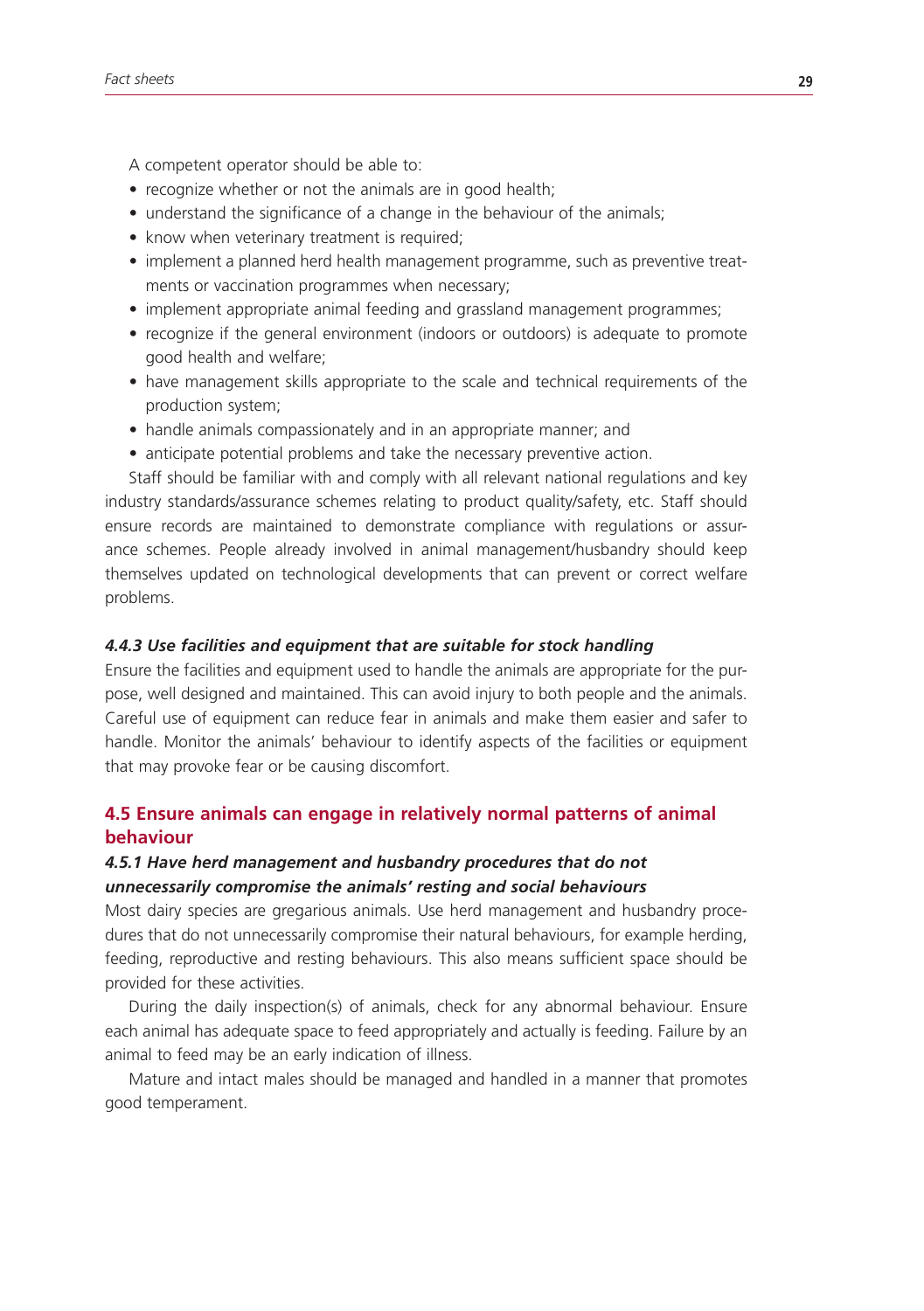# **5. ENVIRONMENT**

Increasingly, consumers are concerned that the production of food is sustainable and is undertaken in harmony with the environment. To meet these concerns it is important that dairy farmers produce milk in a way that meets the wider community's expectations, by using natural resources efficiently and minimizing any adverse impact on the environment.

Every dairy farmer can play a role in protecting their industry and the future of their enterprise by adopting management practices that enhance the environmental sustainability of their farming system.

The suggested good dairy farming practices for the environment are set out under the following headings:

- Implement an environmentally sustainable farming system.
- Have an appropriate waste management system.
- Ensure dairy farming practices do not have an adverse impact on the local environment.



#### **5.1 Implement an environmentally sustainable farming system**

#### *5.1.1 Use farm inputs such as water and nutrients efficiently and sustainably*

Some dairy farming systems rely heavily on external inputs such as irrigation water, fertiliser and feed. Dairy farmers need to consider the short and longer term impacts of using these resources on the land they farm. There may also be wider impacts on the local environment and/or community. Good dairy farming practice is aimed at improving productivity by using farm inputs efficiently and in a sustainable manner.

#### *5.1.2 Minimise the production of environmental pollutants from dairy farming*

Practices that manage the risks of environmental pollutants leaving the farm protect the surrounding environment and can also be good for the farm enterprise. Whilst nutrients may cause problems off the farm, they are a valuable resource on farms. The careful application of fertilisers and an effective effluent management plan will minimise off-farm impacts and can boost productivity.

Greenhouse gas emissions can be more difficult to control. Practices that improve productivity such as feeding a more digestible diet and applying fertilisers appropriately can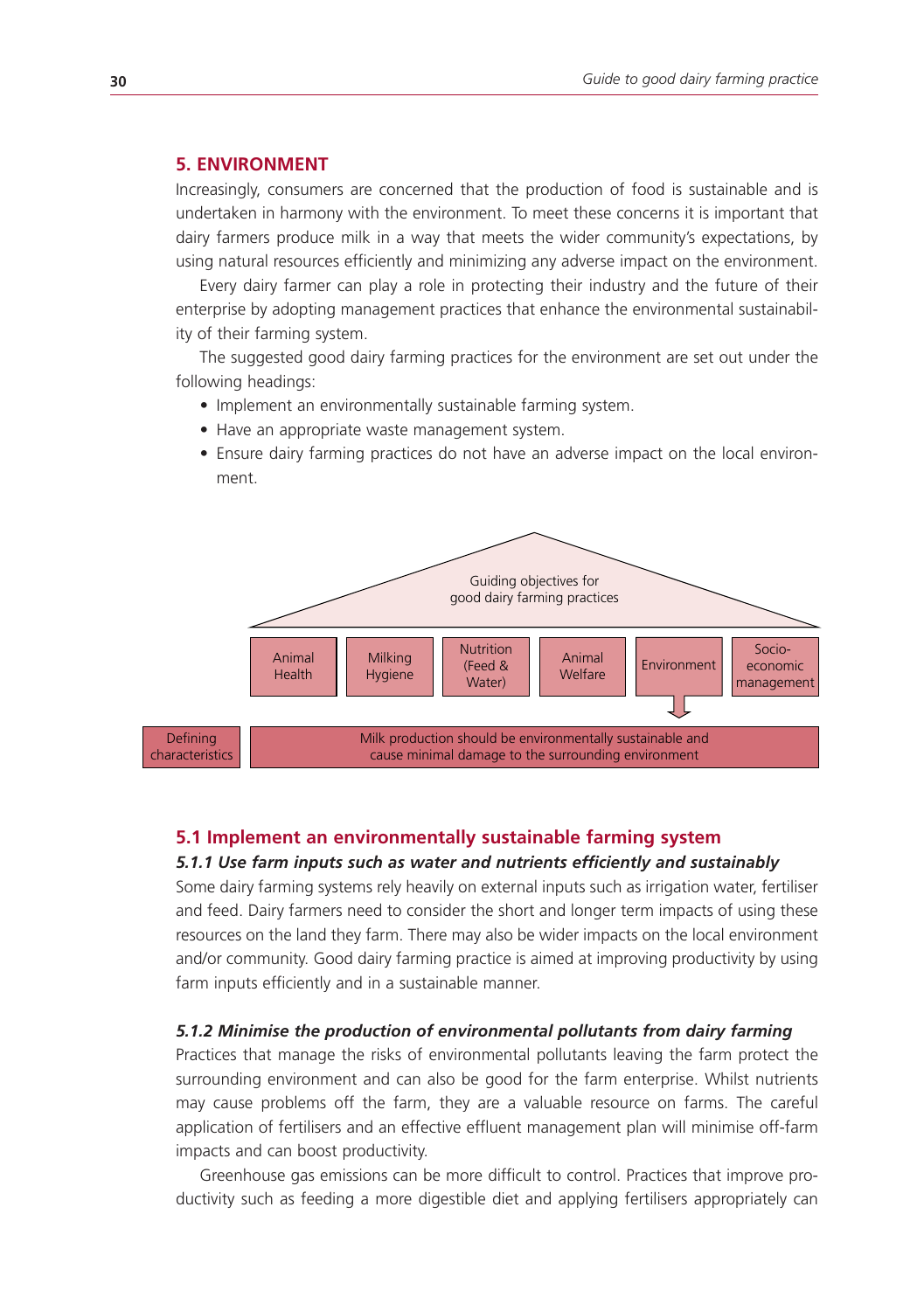reduce methane and nitrous oxide gas emissions respectively, relative to the quantity of milk produced. Ensuring the nutrient requirements of both the plants and animals are met appropriately will help reduce/manage any potential nutrient losses.

#### *5.1.3 Manage livestock to minimise adverse environmental impacts*

Implement grazing and housing strategies that minimise environmental impacts. Fence off waterways and other sensitive areas from livestock.

#### *5.1.4 Select and use energy resources appropriately*

Dairy farmers should examine their farm's energy consumption and consider options to reduce it. Useful energy sources can be harnessed from dairy waste streams, such as effluent and waste heat from the milk cooling system or machinery. In some circumstances, non-renewable sources of energy such as electricity and fossil fuels, can be supplemented by renewable sources such as solar, biofuels, geothermal and wind derived energy etc.

#### *5.1.5 Maintain and/or encourage biodiversity15 on the farm*

Although most dairy farming is undertaken in highly modified environments, there are still opportunities to encourage biodiversity. Fence off sensitive areas such as water courses to exclude livestock. Set non-productive land aside as habitat for native plants and animals. Preserve remnants of the natural ecosystem by linking non-productive areas at the local level.

#### **5.2 Have an appropriate waste management system**

#### *5.2.1 Implement practices to reduce, reuse or recycle farm waste as appropriate*

Implement practices to reduce waste. Re-using and/or recycling are also good dairy farming practices. Many farms can reduce their water and energy consumption by properly maintaining equipment and infrastructure, or implementing minor changes to their work routines. Opportunities to recycle plastics, drums and other consumables should also be investigated.

# *5.2.2 Manage the storage and disposal of wastes to minimize environmental impacts*

Waste storage areas such as manure heaps, slurry stores and farm dumps, should be sited appropriately, considering the local amenity with regard to sight and smell, and the risk to the environment from pollution and vermin. Regularly inspect permanent slurry stores and manure heaps for signs of leaks and impending structural failure to minimize the risk of runoff polluting the environment. Ensure other wastes such as waste milk, dead livestock, plastic silage wrap, farm chemicals and fertilisers are disposed of appropriately to prevent pollution of the environment and any potential disease issues. Potential breeding sites for flies and other disease carrying vermin should be eliminated.

<sup>15</sup> Biodiversity or 'biological diversity' relates to the range of different life forms in an ecosystem. In the farm context it relates to the variation in life (animal, plant and other life forms) inhabiting the farm.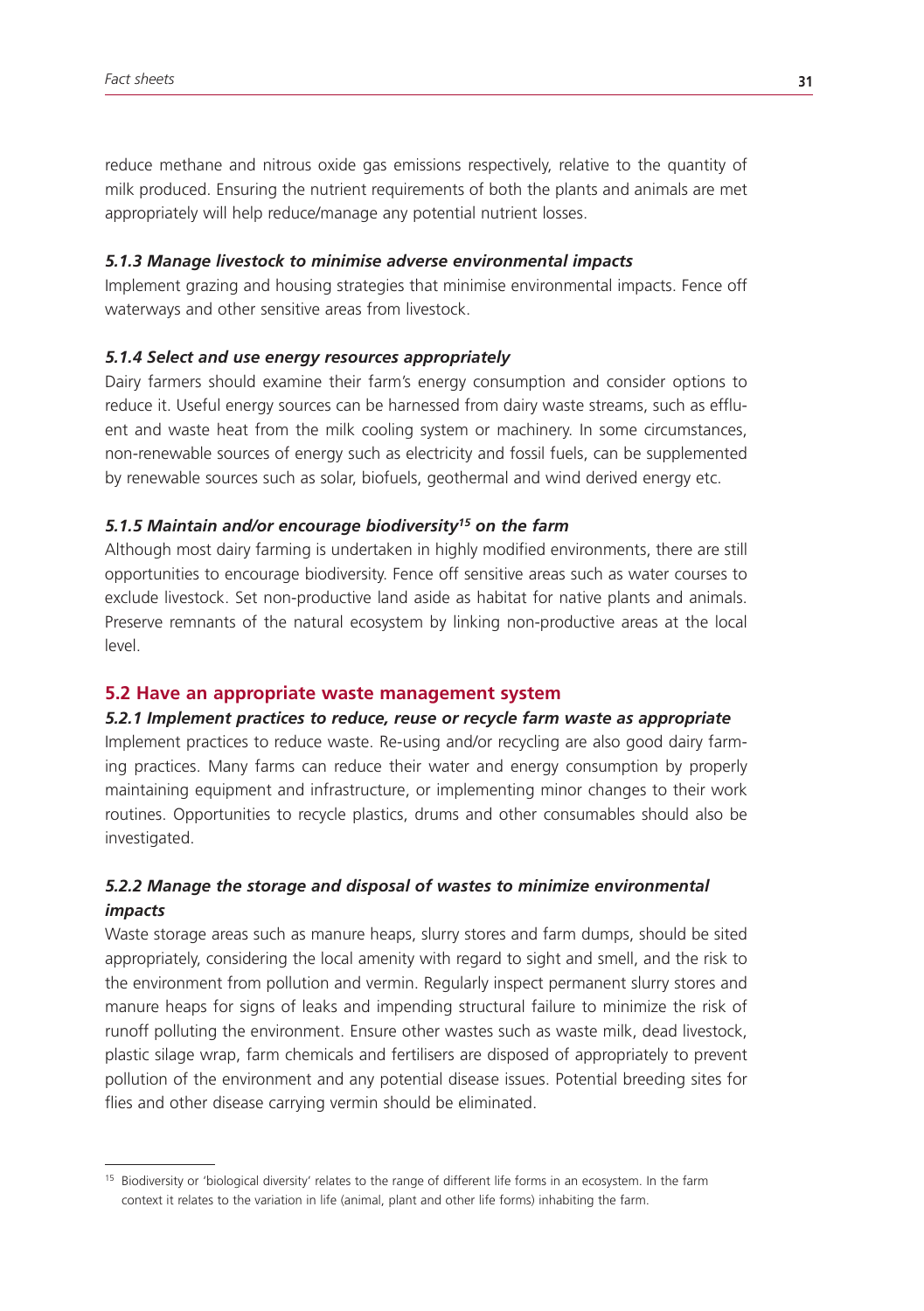Develop a simple waste management plan to identify when, where and at what rate to spread manures, slurry and other organic wastes to minimize the risk of causing pollution. Waste management plans should give due consideration to:

- compliance with local regulations or contractual obligations;
- avoiding possible pollution of watercourses, ponds, lakes, reservoirs, wells, boreholes, underground water from applying wastes to shallow soils and/or fissured rock;
- avoiding potential pollution of habitat areas such as woodlands, protected or recognized flora or fauna zones;
- ensuring that adequate buffer zones (non-spread areas) are maintained near vulnerable or sensitive areas such as water sources, habitat areas and the like;
- timing and level of application on sloped ground, heavy or impermeable soils and areas subject to flooding;
- optimum application levels on areas that already have a high soil fertility;
- current or impending weather and soil conditions at the time of application, such as frost, frozen ground, heavy rainfall and/or waterlogged soils; and
- national and regional environmental controls.

All organic manure wastes – including slurries – should be spread or incorporated into soil when there is minimal risk to the environment.

# **5.3 Ensure dairy farming practices do not have an adverse impact on the local environment**

#### *5.3.1 Contain dairy runoff on-farm*

Dairy farmers should adopt systems that avoid the potential for the contamination of the local environment.

Storage facilities for oil, silage liquor, soiled water and other polluting substances must be located in a safe place and precautions must be taken to ensure that accidents do not result in the pollution of local water supplies.

Avoid disposing of agricultural or veterinary chemicals where there is potential for them to enter the local environment.

# *5.3.2 Use agricultural and veterinary chemicals and fertilisers appropriately to avoid contamination of the local environment*

Protect the environment by only using approved agricultural and veterinary chemicals and medicines according to the directions on the label. Ensure the safe and secure storage of farm chemicals, preferably away from the milk storage areas. Ensure the safe disposal of expired and defective chemicals and chemical containers.

Consider biological and other non-chemical approaches to controlling farm pests, such as eliminating pest breeding sites. Apply integrated pest management practices where appropriate.

Apply fertilisers in a manner that minimises the risks of off-site nutrient impacts. Avoid using fertilisers that contain toxins, heavy metals or other contaminants. Ensure the safe disposal or reuse of empty fertiliser bags.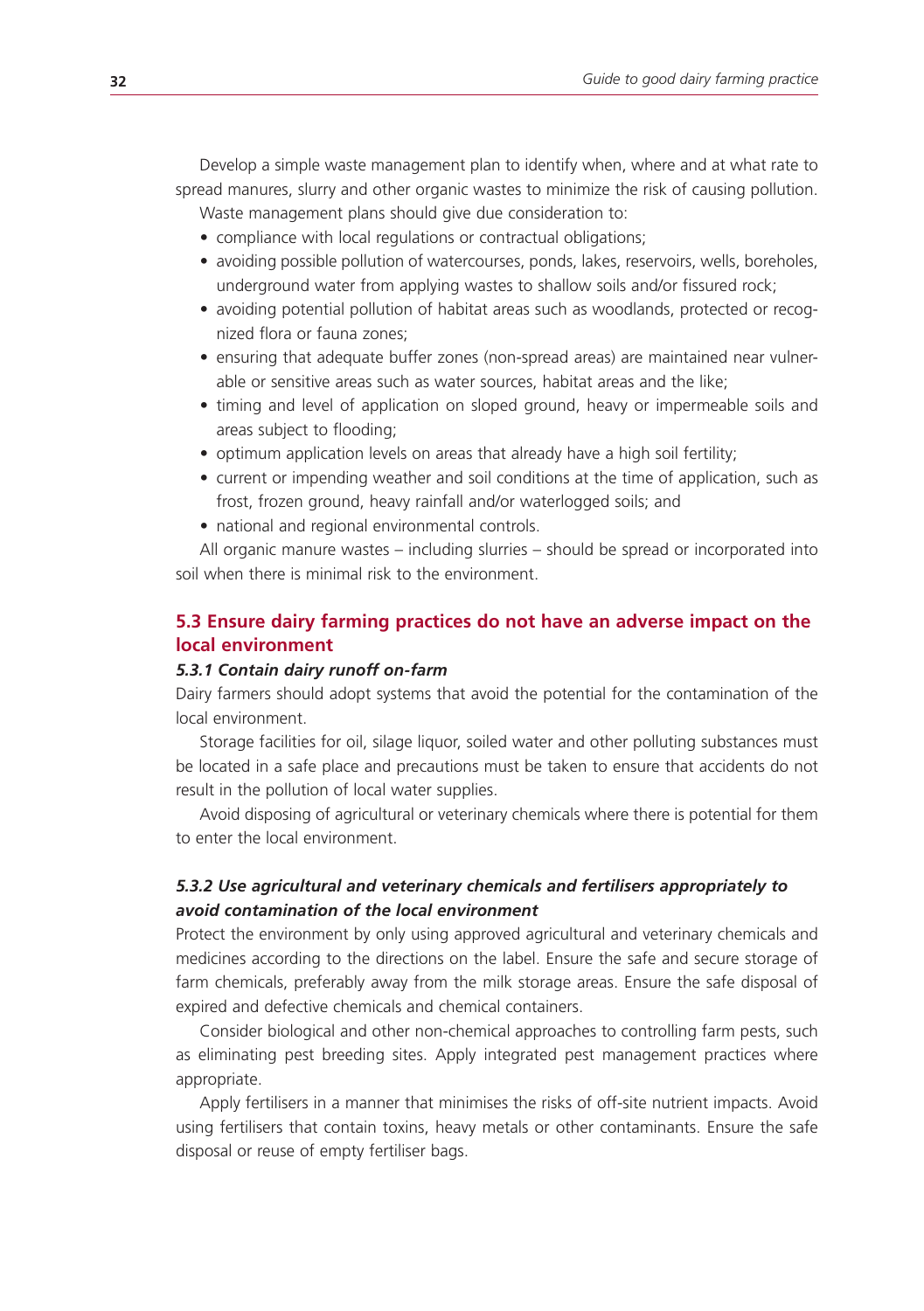# *5.3.3 Ensure the overall appearance of the dairying operation is appropriate for a facility in which high-quality food is harvested*

To limit the potentially adverse impact of dairying on the landscape and to provide a positive image of dairy production, dairy farmers should ensure that access roads to their farms and the farm surroundings are clean, sheds are correctly maintained and that access roads used by dairy animals are free of effluent. Care should also be taken to ensure that the dairy operation does not impact neighbours or the local amenity by controlling dust, smells, lights, noise, flies or other nuisances.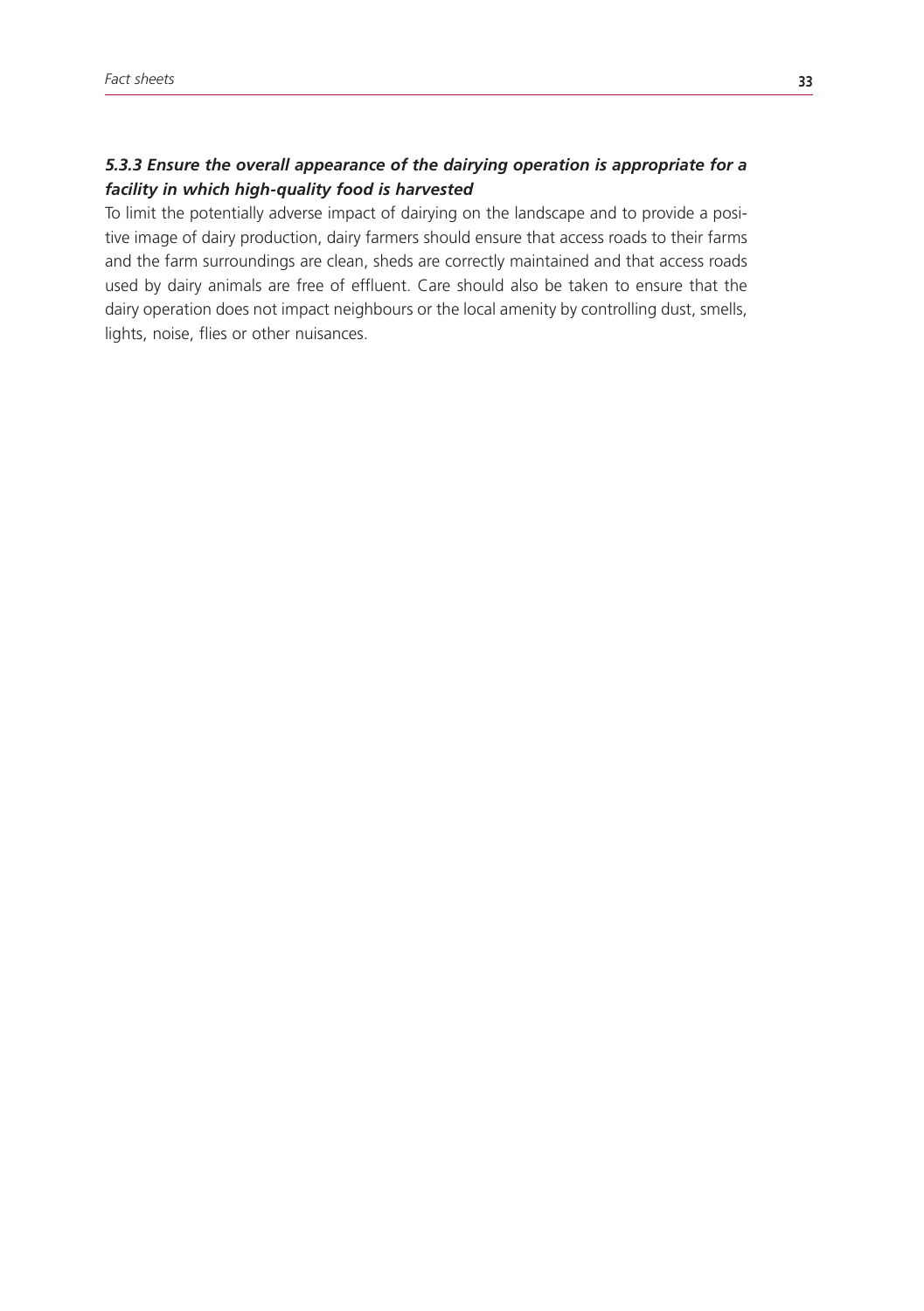# **6. SOCIO-ECONOMIC MANAGEMENT**

Being 'socially responsible' and 'economically sustainable' are integral to good dairy farming practice as they address two key risks to the farm enterprise.

Managing and looking after the farm's human resources is critical to the sustainability of the enterprise. In many parts of the world this will primarily apply to the farmer and others living on the dairy farm. However, dairy farmers must also consider the role their enterprise has in the wider community; as an employer, consumer of natural resources and its potential impact on neighbours.

Similarly, dairy farms are businesses producing a product, in this case milk, meat and livestock. Like all businesses, dairy farm businesses must be financially viable to have a long term future.

The suggested good dairy farming practices for the socio-economic management of dairy farms are:

- Implement effective and responsible management of human resources.
- Ensure farm tasks are carried out safely and competently.
- Manage the enterprise to ensure its financial viability.



# **6.1 Implement effective and responsible management of human resources**

#### *6.1.1 Implement sustainable work practices*

Managing a dairy farm is a very demanding job. Even on a small landholder scale the dairy farmer is responsible for producing quality food from livestock that require daily care and attention. Dairy farmers need to consider their own health and welfare, and that of their families and farm workers. The workload of all should be reasonable and sustainable. Society has a duty to dairy farmers in this regard too, providing a fair return for farm produce.

#### *6.1.2 Employ staff based on national laws and practice*

Farm staff should be engaged on clearly defined and documented terms. Labour productivity is enhanced when dairy staff properly understand their duties, so a documented job description can be useful. Employment contracts must be lawful. Child labour is illegal in most countries and is inappropriate in dangerous environments.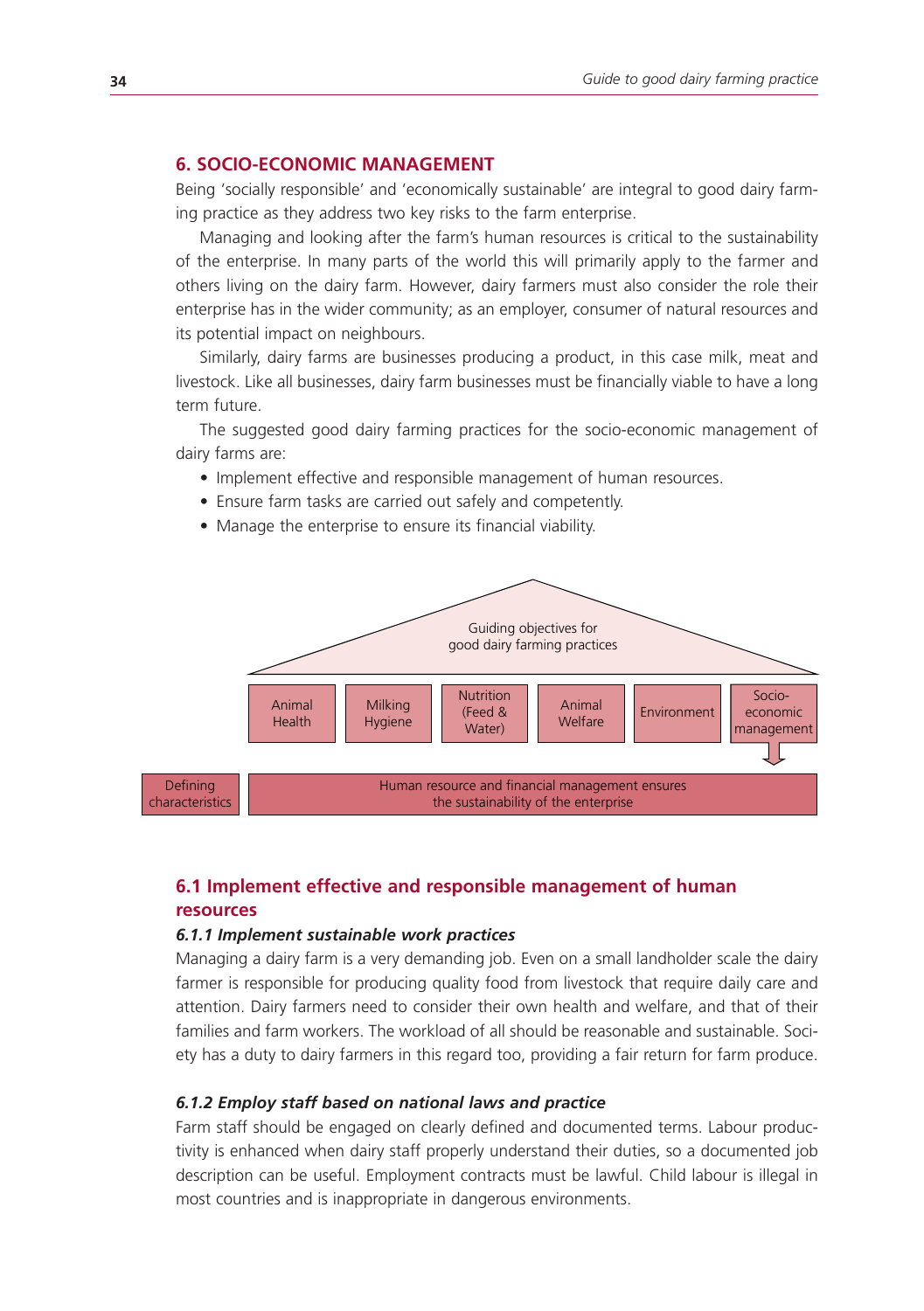# *6.1.3 Manage human resources effectively ensuring that their working conditions comply with applicable laws and international conventions*

Dairy farmers and staff should ensure that they are able to cope with the physical and mental demands required by dairy farming.

Dairy farmers need to have realistic expectations of their staff. Forward planning through rosters and open communications play an important part in the productivity and safety of the workforce. Working hours must be sustainable and not exceed legislated limits.

# *6.1.4 Ensure the farm working environment complies with relevant occupation health and safety requirements*

Farm equipment and infrastructure should not be a risk to the health and safety of farm staff and visitors. Good design and maintenance will remove many risks. Facilities must be provided to safely handle large dairy animals. Personal protective equipment, toilets and washing facilities should be provided where required. Consider vaccination for staff and/ or animals to prevent zoonoses. Routine health assessments eg vision and hearing checks, may be useful.

#### **6.2 Ensure farm tasks are carried out safely and competently**

# *6.2.1 Have appropriate procedures and equipment in place for undertaking dairy farming tasks*

It is important to ensure tasks undertaken on the farm are done safely, correctly and consistently by all farm staff. It is the dairy farmer's responsibility to ensure that farm staff are aware of and understand the procedures specific to their enterprise. They also need to clearly identify who is responsible for particular tasks.

It is good practice to have a written procedure, usually called a Standard Operating Procedure (SOP), which details how to carry out a task in a controlled and repeatable manner. It should cover all requirements to carry out the task, including details of process, equipment and materials, and any relevant risk and safety issues. It may be necessary to carry out a risk assessment on potentially hazardous tasks.

Clear procedures competently carried out minimise the risks to staff, animal health, animal welfare, and milk quality and safety.

#### *6.2.2 Induct and train/educate staff appropriately for their work*

Farm staff need to be properly trained to work productively and safely. This includes being formally introduced to the working environment and their specific role. New staff should be supervised by a competent person until they are familiar with their tasks and understand the farm's specific management systems and potential risks.

Training opportunities for existing staff can also improve productivity and increase work satisfaction. Training and educational opportunities can be used to monitor farm procedures and provide feedback for continual improvement.

#### *6.2.3 Ensure staff carry out their tasks competently*

Good managers have systems in place to ensure that tasks carried out by others on the farm are being undertaken competently and in a timely manner. Good communications,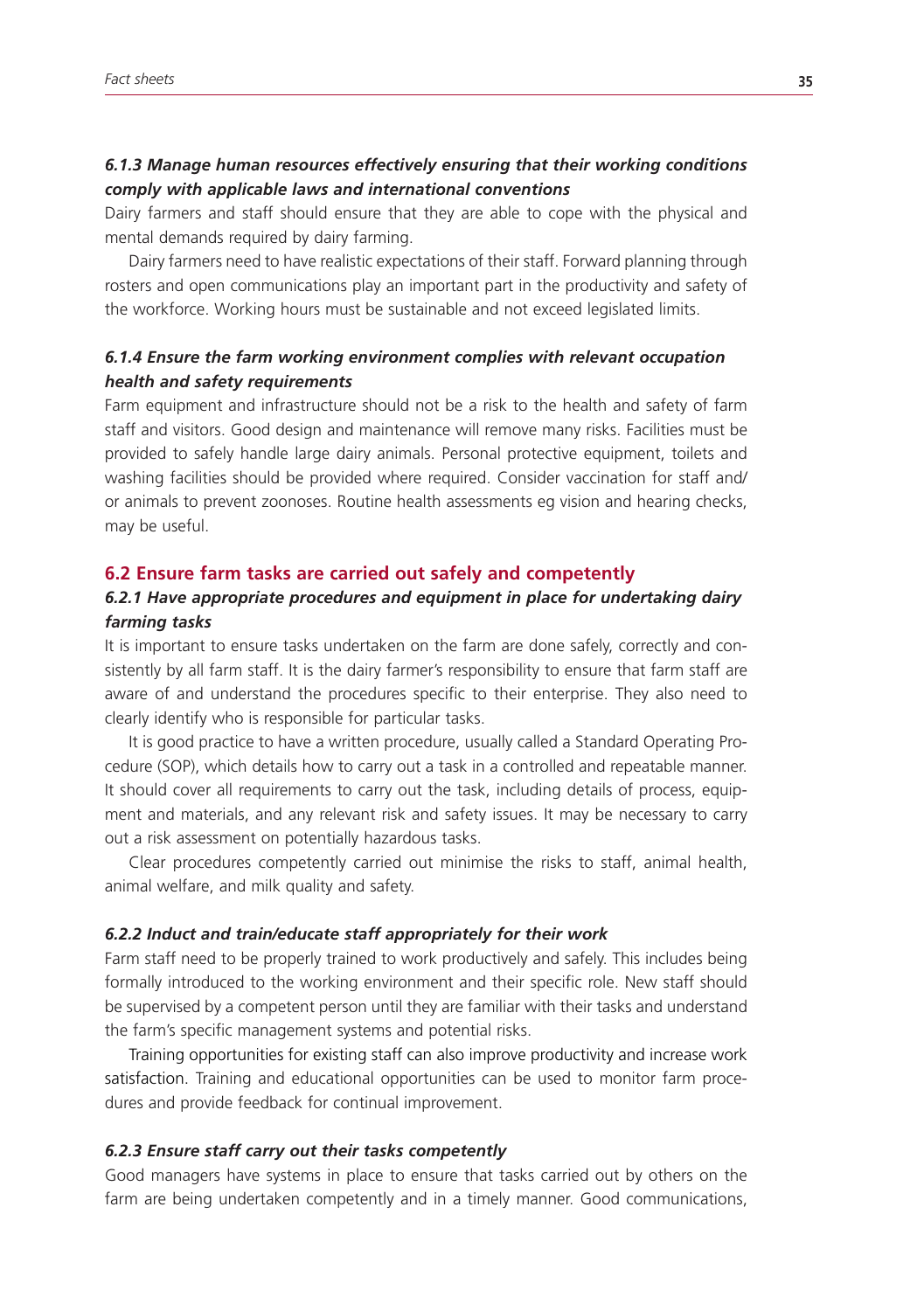backed up by visual checks, appropriate record keeping or other methods of verification, are good practice.

# *6.2.4 Choose competent people for training, advice and interventions*

Choose competent and qualified people to develop and deliver staff training. Only seek and act on advice from sources and individuals that are appropriately skilled or qualified. Use appropriately qualified and authorised professionals to undertake specialist tasks on the farm such as veterinarians, milking machine technicians, dairy hygiene specialists, accountants and the like. In many regions the delivery of veterinary services is restricted by law to appropriately registered veterinarians to protect animal health and welfare and food safety.

#### **6.3 Manage the enterprise to ensure its financial viability**

#### *6.3.1 Implement financial management systems*

Most decisions that support good dairy farming practice have financial implications for the farm enterprise. Use records and book keeping systems that can provide the dairy farmer with up to date information about the farm's financial position. Access to this information underpins good decision-making.

# *6.3.2 Adopt agricultural practices that contribute to the productivity and/or profitability goals of the enterprise*

Dairy farmers operate in constantly changing physical and market environments. Implementing good dairy farming practice is about being adaptive to change. Dairy farmers should implement new technologies and practices that are consistent with their goals. Examples include different fodder crop varieties or irrigation practices that are more appropriate to a changing climate. Feed and labour are significant costs to most dairy farm businesses and so improvements in these areas have the largest impact on the financial sustainability of the enterprise. Sustainable businesses are adaptive to change and are prepared to seize opportunities to improve their operations as they arise.

# *6.3.3 Plan ahead to manage financial risks*

Forward budgeting of both farm income and expenses should be used to manage the financial risks to the farm enterprise. Budgeting can help identify and manage future cash flow issues, as well as minimise any financing costs.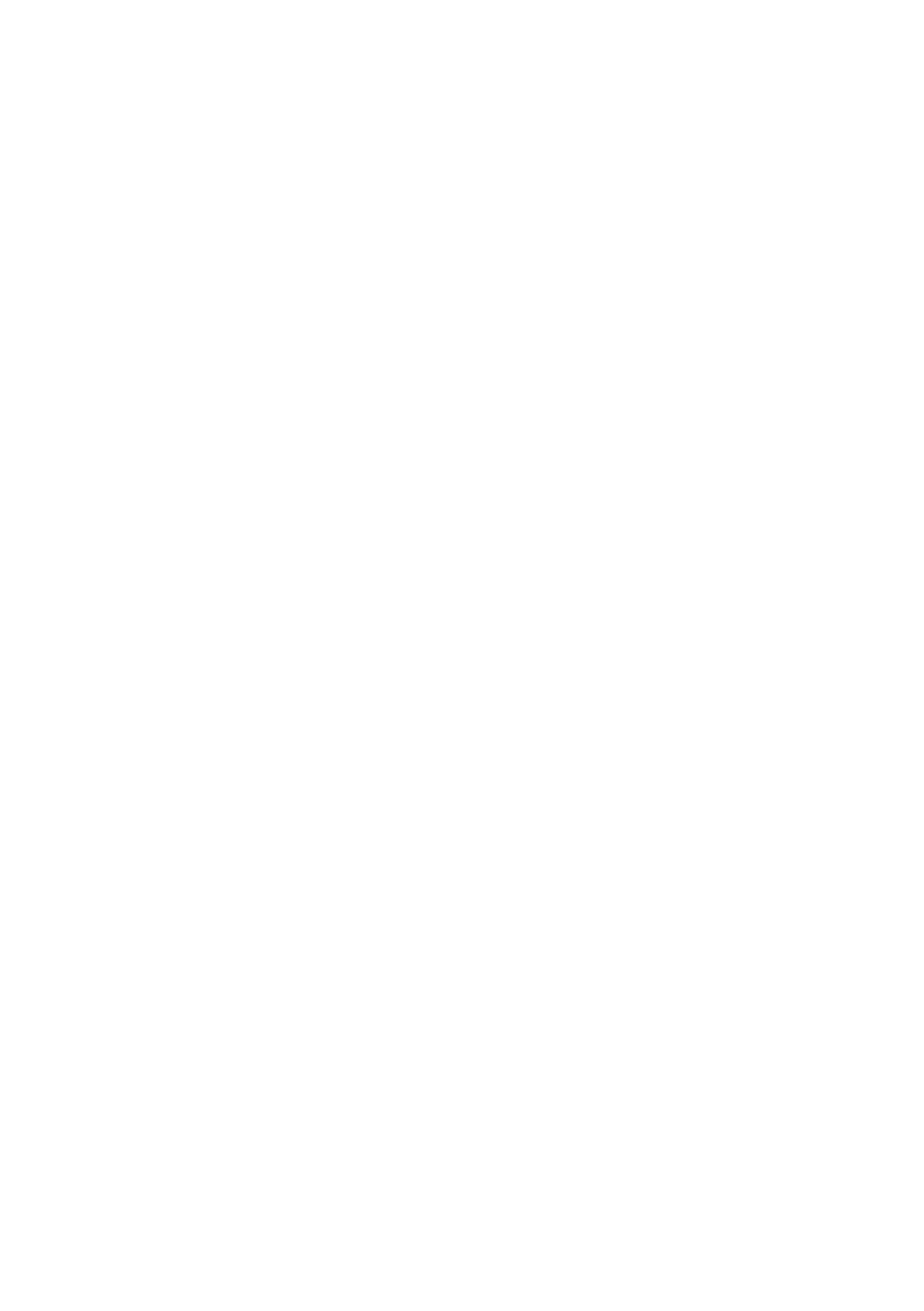#### **FAO ANIMAL PRODUCTION AND HEALTH GUIDELINES**

- 1. Collection of entomological baseline data for tsetse area-wide integrated pest management programmes, 2008 (E)
- 2. Preparation of national strategies and action plans for animal genetic resources, 2009 (E, F, S, R)
- 3. Breeding strategies for sustainable management of animal genetic resources, 2010 (E, F, S)
- 4. A value chain approach to animal diseases risk management Technical foundations and practical framework for field application, 2011 (E)
- 5. Guidelines for the preparation of livestock sector reviews, 2011 (E)
- 6. Developing the institutional framework for the management of animal genetic resources, 2011 (E)
- 7. Surveying and monitoring of animal genetic resources, 2011 (E)
- 8. Guide to good dairy farming practice, 2011 (E)

Availability: October 2011

|  | Ar – Arabic   |        | Multil - Multilingual |
|--|---------------|--------|-----------------------|
|  | $C -$ Chinese | $\ast$ | Out of print          |
|  | $E -$ English | $***$  | In preparation        |
|  | $F -$ French  | e      | E-publication         |
|  | S – Spanish   |        |                       |

R – Russian

The *FAO Animal Production and Health Guidelines* are available through the authorized FAO Sales Agents or directly from Sales and Marketing Group, FAO, Viale delle Terme di Caracalla, 00153 Rome, Italy.



Find more publications at http://www.fao.org/ag/againfo/resources/en/publications.html